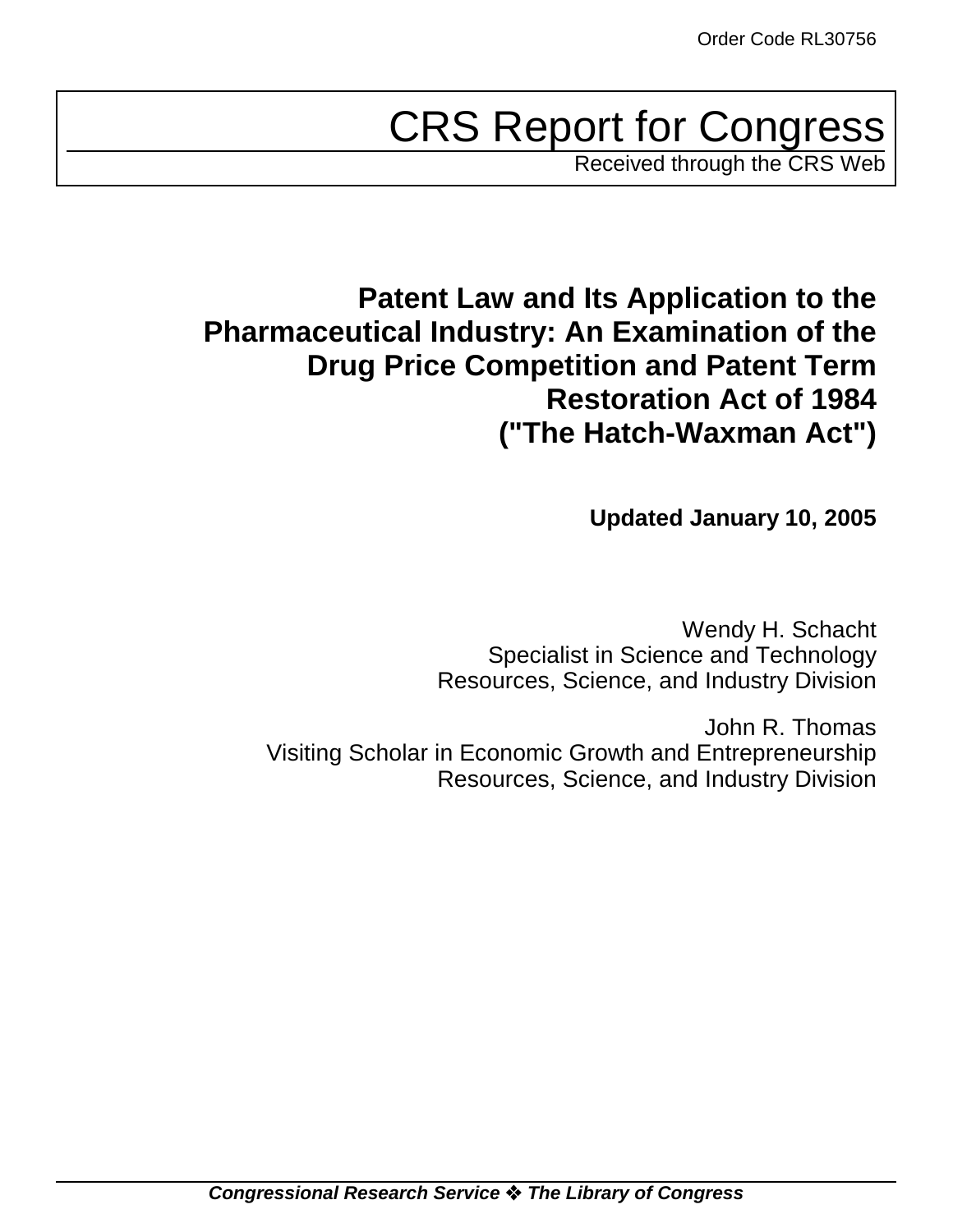## Patent Law and Its Application to the Pharmaceutical Industry: An Examination of the Drug Price Competition and Patent Term Restoration Act of 1984 ("The Hatch-Waxman Act")

## **Summary**

Congressional interest in the availability of prescription drugs has focused attention on the role of patents in the pharmaceutical industry. The industry has been described as patent-intensive. Enterprises within this sector frequently obtain patent protection and enforce patent rights, and reportedly place a higher comparative value on patents than do competitors in many other markets.

The patent law is based upon the Patent Act of 1952, codified in Title 35 of the United States Code. This statute allows inventors to obtain patents on processes, machines, manufactures, and compositions of matter that are useful, new, and nonobvious. Granted patents confer the right to exclude others from making, using, selling, offering to sell, or importing into the United States the patented invention.

The Drug Price Competition and Patent Term Restoration Act of 1984 (the 1984 Act) – commonly known as the "Hatch-Waxman Act" – made several significant changes to the patent laws designed to encourage innovation in the pharmaceutical industry while facilitating the speedy introduction of lower-cost generic drugs. These changes include provisions for extending the term of a patent to reflect regulatory delays encountered in obtaining marketing approval by the Food and Drug Administration (FDA); a statutory exemption from patent infringement for activities associated with regulatory marketing approval; establishment of mechanisms to challenge the validity of a pharmaceutical patent; and a reward for disputing the validity, enforceability, or infringement of a patented and approved drug. The 1984 Act also provides the FDA with certain authorities to offer periods of marketing exclusivity for a pharmaceutical independent of the rights conferred by patents.

Many experts agree the 1984 Act has had a significant effect on the availability of generic substitutes for brand name drugs. Lower cost generics tend to be rapidly marketed after patent expiration. Increasing investment in R&D and gains in the research intensity of the pharmaceutical industry appear to indicate that the act has not deterred the development of new drugs. However, some questioned whether the law is needed to achieve the stated goals. Critics maintained the necessity of patentrelated incentives for innovation is mitigated by other federal activities. Supporters of the existing approach argued that these incentives are precisely what foster a robust pharmaceutical industry. Of fundamental interest was whether alterations of the act were in order to reflect any perceived changes in the research environment since the legislation was enacted in the 1980s.

This background report covers issues through the year 2002. Modifications of the Hatch-Waxman Act were implemented in P.L. 108-173, the Medicare Prescription Drug and Modernization Act of 2003. For the latest information on these recent initiatives see CRS Report RL32377, *The Hatch-Waxman Act: Legislative Changes Affecting Pharmaceutical Patents,* April 30, 2004.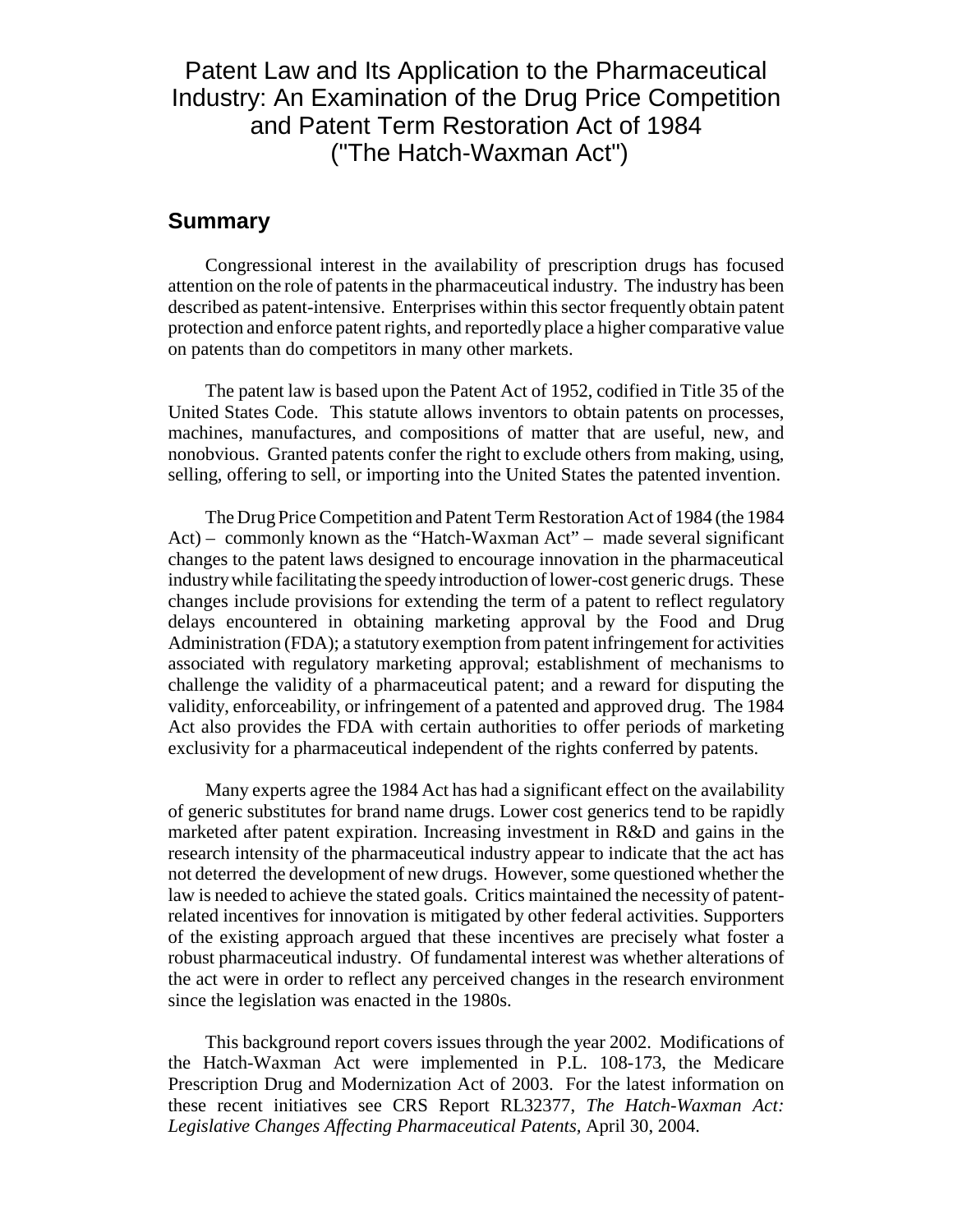## **Contents**

| The Drug Price Competition and Patent Term Restoration Act of 1984 18                                    |
|----------------------------------------------------------------------------------------------------------|
| The Role of the FDA and the USPTO in the Pharmaceutical<br>Accelerated Generic Drug Approval Process  23 |
| <b>Effects on Generic Drugs</b>                                                                          |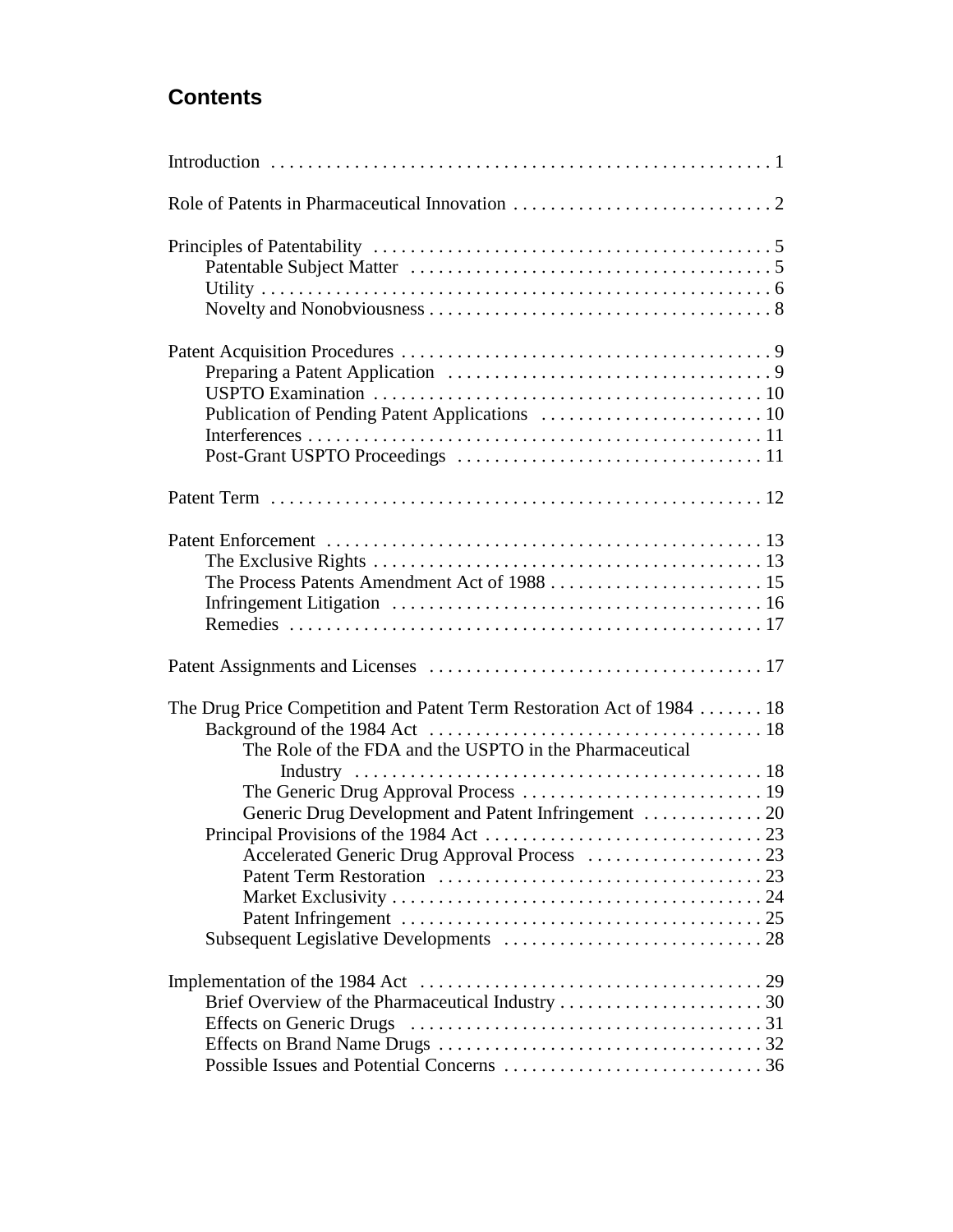## Patent Law and Its Application to the Pharmaceutical Industry: An Examination of the Drug Price Competition and Patent Term Restoration Act of 1984 ("The Hatch-Waxman Act")

## **Introduction**

Congressional interest in methods to provide drugs at lower cost, particularly for the elderly, has rekindled a discussion over the role the federal government plays in facilitating the creation of new pharmaceuticals for the marketplace. Among the various federal laws that affect technology development are those dealing with intellectual property rights, particularly patents. Legislation concerning the ownership of inventions is intended to encourage additional private sector investments often necessary to further develop marketable products. The current approach attempts to balance the public sector's interest in new and improved technologies with concerns over providing companies valuable benefits without adequate accountability or compensation. Questions have been raised as to whether or not this balance is appropriate, particularly with respect to drug discovery. Critics maintain that the need for technology development incentives in the pharmaceutical and/or biotechnology sectors is mitigated by industry access to government-supported work at no cost, monopoly power through patent protection, and additional regulatory and tax advantages such as those conveyed through the Drug Price Competition and Patent Term Restoration Act and the Orphan Drug Act. Supporters of the existing approach argue that these incentives are precisely what are required and have given rise to robust pharmaceutical and biotechnology industries.

This report examines the role of patents in pharmaceutical innovation and provides an overview of the general principles of patent law as applied to inventions of the pharmaceutical industry. The study explores the provisions of several relevant statutes including the Drug Price Competition and Patent Term Restoration Act of 1984 (the 1984 Act), commonly known as the "Hatch-Waxman Act."1 Issues and opportunities associated with the implementation of this law are addressed, since the

<sup>&</sup>lt;sup>1</sup>For additional discussion of the Hatch-Waxman Act, including recent legislative activity see CRS Report RL32377, *The Hatch-Waxman Act: Legislative Changes Affecting Pharmaceutical Patents*, by Wendy H. Schacht and John R. Thomas; and CRS Report RL31379, *The "Hatch-Waxman" Act: Selected Patent-Related Issues*, by Wendy H. Schacht and John R. Thomas.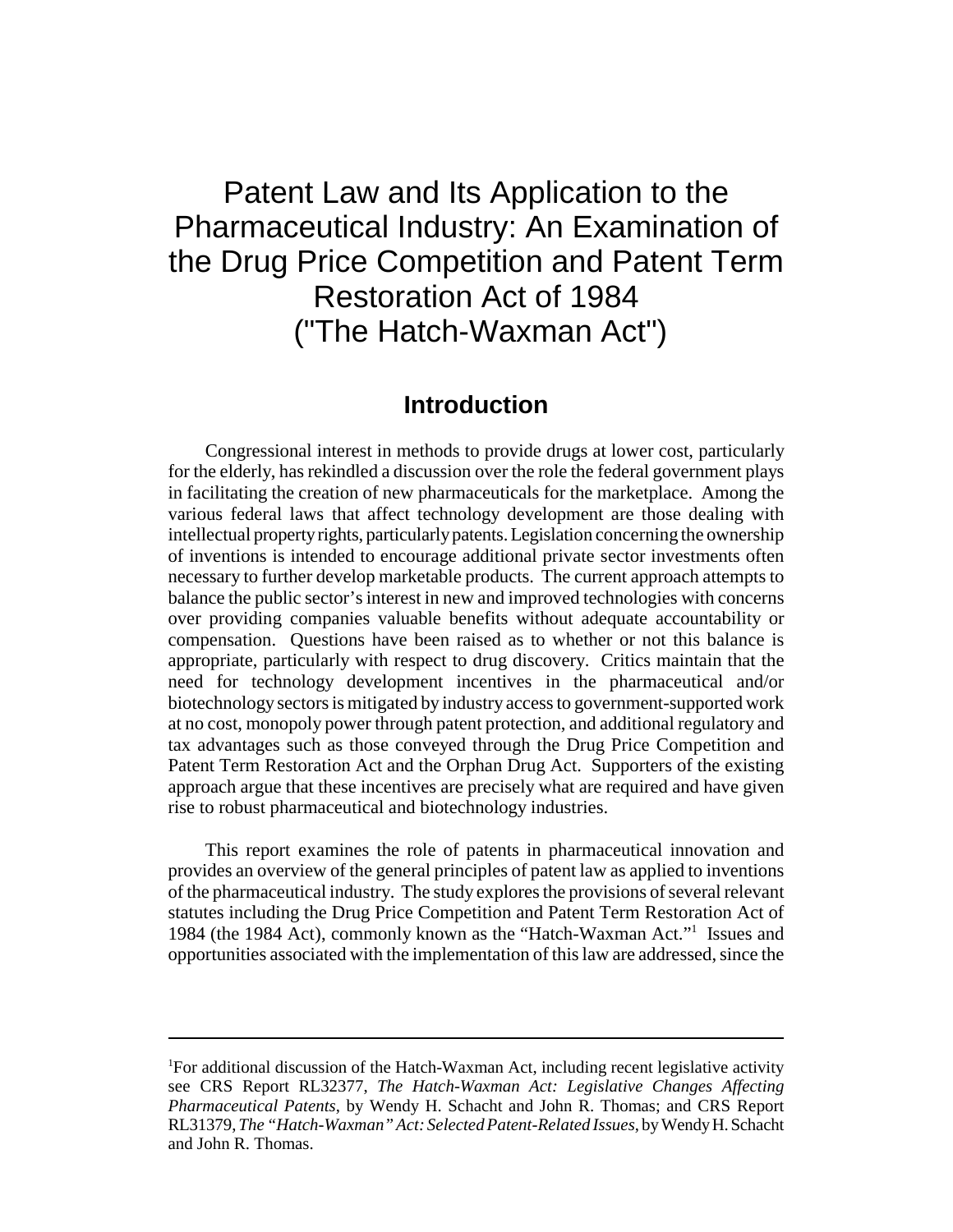pharmaceutical industry has been described as a patent-intensive one.<sup>2</sup> Enterprises within this sector frequently obtain patent protection and enforce patent rights, and reportedly place a higher comparative value on patents than do competitors in many other markets.<sup>3</sup>

## **Role of Patents in Pharmaceutical Innovation**

The patent system is grounded in Article I, Section 8, Clause 8 of the U.S. Constitution and is intended to stimulate new discoveries and their reduction to practice, commonly known as innovation. The Constitution states that "The Congress Shall Have Power . . . To promote the Progress of Science and useful Arts, by securing for limited Times to Authors and Inventors the exclusive Right to their respective Writings and Discoveries...." The award of a patent permits the creator of an idea to exclude others temporarily from use of that concept without compensation (currently 20 years from the date of filing). It also places the information associated with an invention within the public domain.

Patent ownership is perceived to be an incentive to innovation, the basis for the technological advancement that contributes to economic growth. It is through the commercialization and use of new products and processes that productivity gains are made and the scope and quality of goods and services are expanded. Award of a patent is intended to stimulate the investment necessary to develop an idea and bring it to the marketplace embodied in a product or process. Patent title provides the recipient with a limited-time monopoly over the application of his discovery in exchange for the public dissemination of information contained in the patent application. This is intended to permit the inventor to receive a return on the expenditure of resources leading to the discovery but does not guarantee that the patent will generate commercial benefits. The requirement for publication of the patent is expected to stimulate additional innovation and other creative means to meet similar and expanded demands in the marketplace.

Innovation typically is knowledge-driven – based on the application of knowledge, whether it is scientific, technical, experiential, or intuitive. Innovation also produces new knowledge. One characteristic of knowledge that underlies the patent system is that it is a "public good," a good that is not exhausted when it is used. As John Shoven of Stanford University points out, "[t]he use of an idea or discovery by one person does not, in most cases, reduce the availability of that information to others."4 Therefore the marginal social cost of the widespread

<sup>2</sup> Bale Jr., Harvey E., "Patent Protection and Pharmaceutical Innovation," 29 *New York University Journal of International Law and Politics* (1996-97), 95.

<sup>&</sup>lt;sup>3</sup>Bale, Jr., Harvey E., "The conflicts between parallel trade and product access and innovation: the case for pharmaceuticals," 1 *Journal of International Economic Law* (1998), 637, 641.

<sup>4</sup> John B. Shoven, "Intellectual Property Rights and Economic Growth," in eds. Charls Walker and Mark A. Bloomfield, *Intellectual Property Rights and Capital Formation in the* (continued...)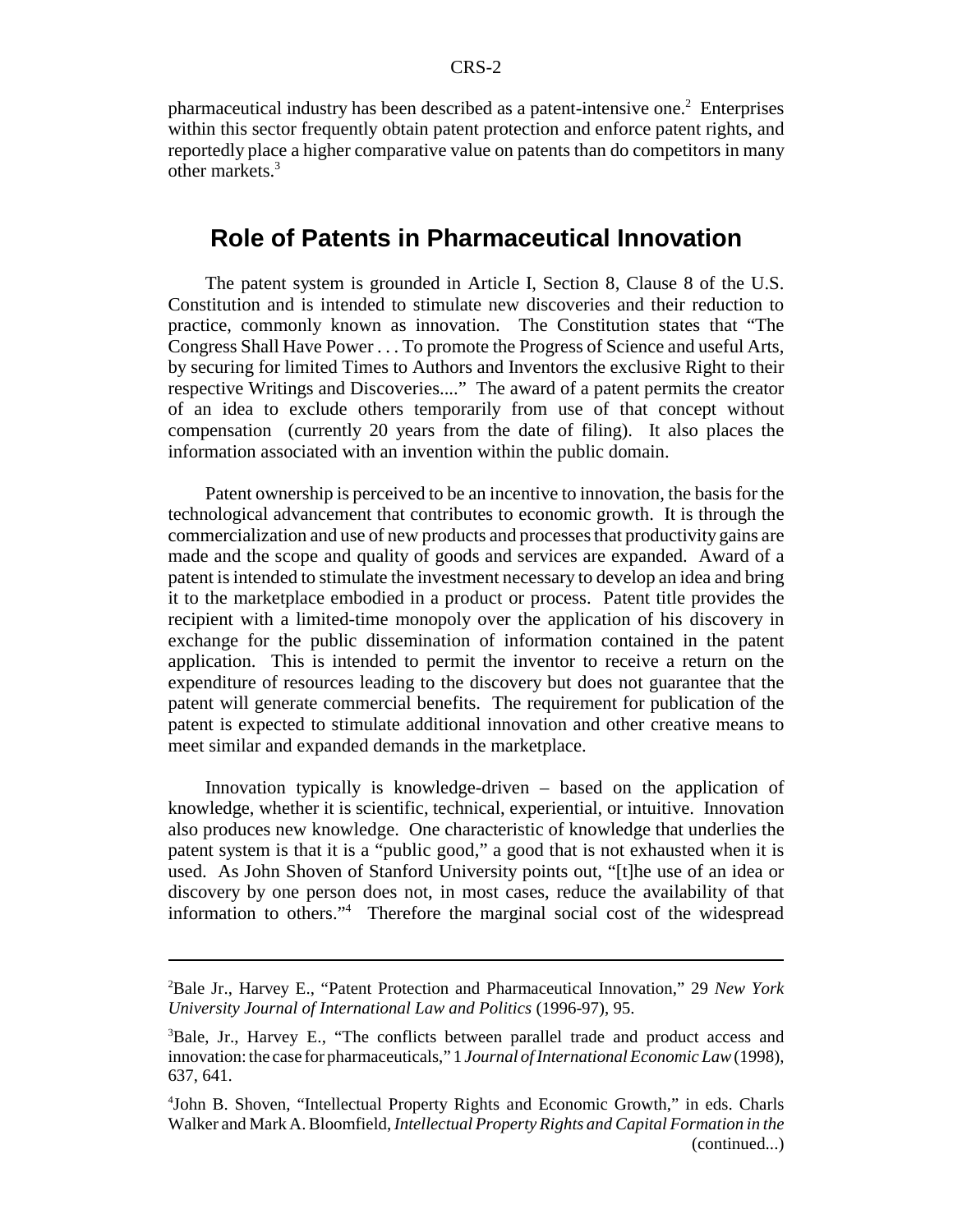application of that information is near zero because the stock of knowledge is not depleted. "Ordinarily, society maximizes its welfare through not charging for the use of a free good."5 However, innovation typically is costly and resource intensive. Patents permit novel concepts or discoveries to become "property" when reduced to practice and therefore allow for control over their use. They ". . . create incentives that maximize the difference between the value of the intellectual property that is created and used and the social cost of its creation."6

Studies demonstrate that the rate of return to society as a whole generated by investments in research and development (R&D) leading to innovation is significantly larger than the benefits that can be captured by the person or organization financing the work. It is estimated that the social rate of return on R&D spending is over twice that of the rate of return to the inventor.<sup>7</sup> Ideas often are easily imitated, the knowledge associated with an innovation dispersed and adapted to other products and processes that, in turn, stimulate growth in the economy. That can happen in the absence of appropriability defined as "... factors, excluding firm and market structure, that govern an innovator's ability to capture the profits generated by an innovation."<sup>8</sup> The appropriability of an invention depends on the level of competition in the industry and the type of information related to the innovation; the more competition and the more basic the knowledge, the less appropriable it is.<sup>9</sup> The difficulty in securing sufficient returns to spending on research and development has been associated with underinvestment in those activities.

The patent process is designed to resolve the problem of appropriability. If discoveries were universally available without the means for the inventor to realize a return on investments, there would result a ". . . much lower and indeed suboptimal level of innovation."10 While research is often important to innovation, studies have shown that it constitutes only 25% of the cost of commercializing a new technology or technique. Thus, it is the expenditure of a substantial amount of additional

6 Stanley M. Besen and Leo J. Raskind, "An Introduction to the Law and Economics of Intellectual Property," *Journal of Economic Perspectives*, Winter 1991, 5.

7 For a list of relevant research in this area see Council of Economic Advisors. *Supporting Research and Development to Promote Economic Growth: The Federal Government's Role*, (October 1995), 6-7.

8 David J. Teece, "Profiting from Technological Innovation: Implications for Integration, Collaboration, Licensing, and Public Policy," in *The Competitive Challenge,* ed. David J. Teece, (Cambridge: Ballinger Publishing Co., 1987), 188.

<sup>4</sup> (...continued)

*Next Decade*, (New York, University Press of America, 1988), 46.

<sup>5</sup> Robert P. Benko, "Intellectual Property Rights and New Technologies," in Walker, et. al., *Intellectual Property Rights and Capital Formation in the Next Decade*, 27.

<sup>9</sup> Edwin Mansfield. "Intellectual Property Rights, Technological Change, and Economic Growth," in *Intellectual Property Rights and Capital Formation in the Next Decade*, eds. Charls E. Walker and Mark A. Bloomfield (New York: University Press of America, 1988), 10-11.

<sup>10</sup>Kenneth W. Dam, "The Economic Underpinnings of Patent Law," *Journal of Legal Studies*, January 1994, 247.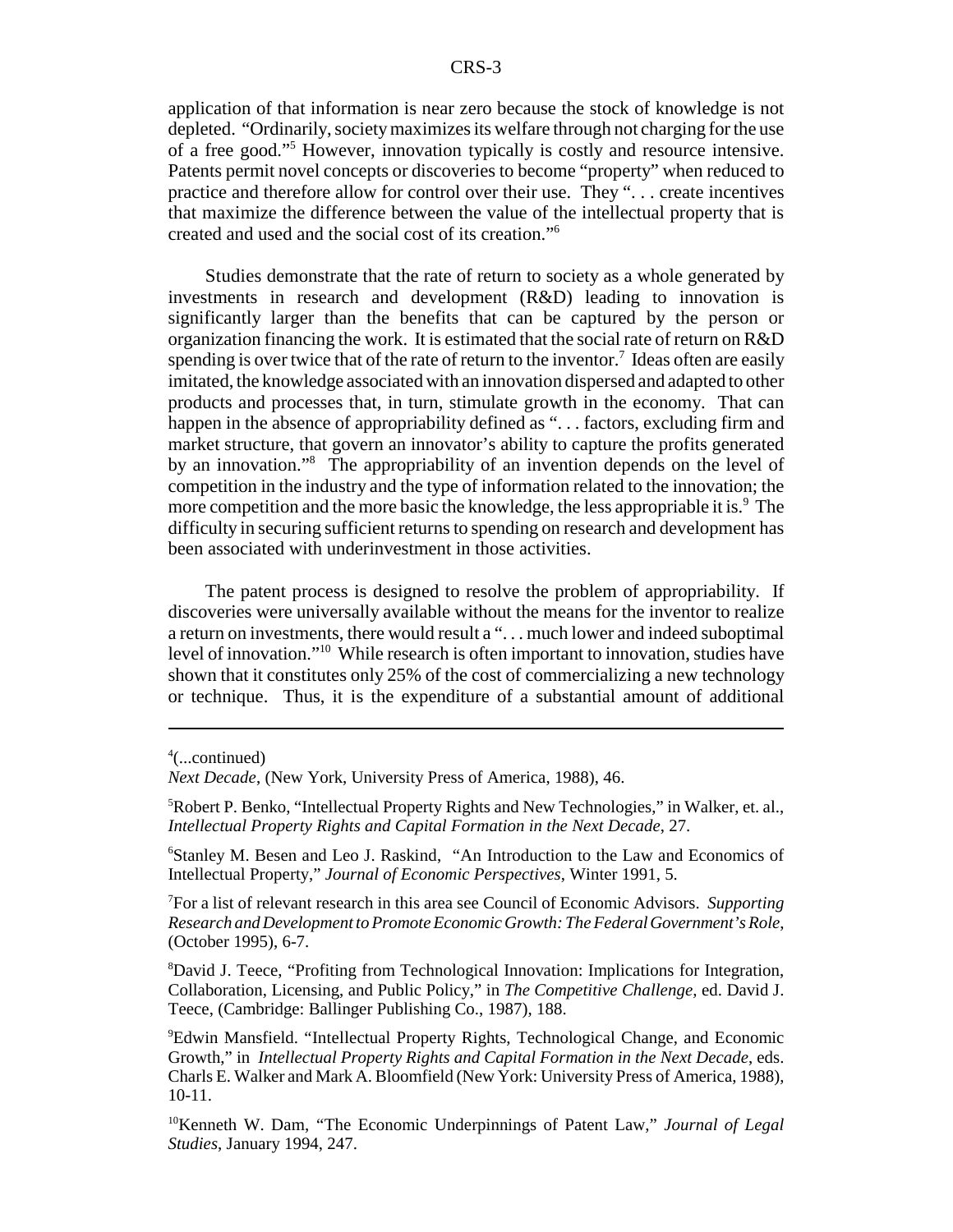resources that brings most products or processes to the marketplace. The grant of a patent provides the inventor with a means to capture the returns to his invention through exclusive rights on its practice for 20 years from date of filing. That is intended to encourage those investments necessary to further develop an idea and generate a marketable technology.

Issuance of a patent provides the inventor with a limited-time monopoly that is influenced by other mitigating factors, particularly the requirements for information disclosure, the length of the patent, and the scope of rights conferred. The process of obtaining a patent places the concept on which it is based in the public domain. In return for a monopoly right to the application of the knowledge generated, the inventor must publish the ideas covered in the patent. As a disclosure system, the patent can, and often does, stimulate other firms or individuals to invent "around" existing patents to provide for parallel technical developments or meet similar market needs.

The patent system thus has dual policy goals – providing incentives for inventors to invent and encouraging inventors to disclose technical information.<sup>11</sup> Disclosure requirements are factors in achieving a balance between current and future innovation through the patent process, as are limitations on scope, novelty mandates, and nonobviousness considerations.<sup>12</sup> They give rise to an environment of competitiveness with multiple sources of innovation, which is viewed by some experts as the basis for technological progress. This is important because, as Robert Merges (Boston University) and Richard Nelson (Columbia University) found in their studies, when only ". . . a few organizations controlled the development of a technology, technical advance appeared sluggish."13

Not everyone agrees that the patent system is a particularly effective means to stimulate innovation. It is argued that patents do not work in reality as well as in theory because they do not confer perfect appropriability. In other words, they allow the inventor to obtain a larger portion of the returns on his investment but do not permit him to capture all the benefits. Patents can be circumvented and infringement cannot always be proven. Thus, patents are not the only way, nor necessarily the most efficient means, for the inventor to protect the benefits generated by his efforts. A study by Yale University's Richard Levin and his colleagues concluded that lead time, learning curve advantages (e.g. familiarity with the science and technology under consideration), and sales/service activities were typically more important in exploiting appropriability than were patents. That was true for both products and processes. However, patents were found to be better at protecting the former than the

<sup>&</sup>lt;sup>11</sup>Robert P. Merges, "Commercial Success and Patent Standards: Economic Perspectives on Innovation," *California Law Review*, July 1988, 876.

<sup>12</sup>Dam , *The Economic Underpinnings of Patent Law*, 266-267.

Scope is determined by the number of claims made in a patent. Claims are the technical descriptions associated with the invention. In order for an idea to receive a patent, the law requires that it be ". . .new, useful [novel], and nonobvious to a person of ordinary skill in the art to which the invention pertains." See footnote 12, p. 7.

 $<sup>13</sup>$ Robert P. Merges and Richard R. Nelson, "On the Complex Economics of Patent Scope,"</sup> *Columbia Law Review*, May 1990, 908.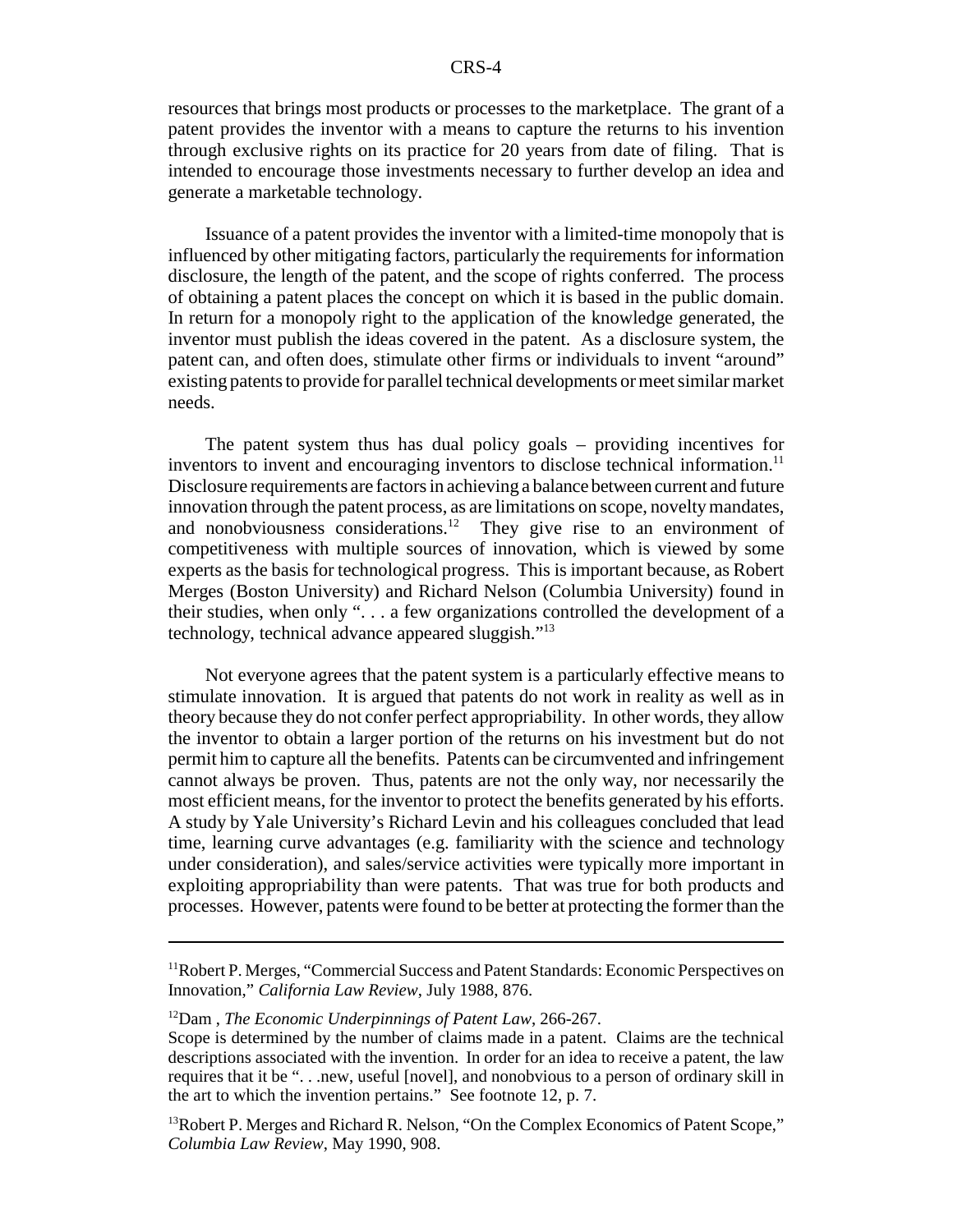latter. The novel ideas associated with a product often can be determined through reverse engineering – taking the item apart to assess how it was made. That information then could be used by competitors if not covered by a patent. Because it is more difficult to identify the procedures related to a process, other means of appropriation are seen as preferable to patents, with the attendant disclosure requirements.<sup>14</sup>

The utility of patents to companies varies among industrial sectors. Patents are perceived as critical in the drug and chemical industries. That may reflect the nature of R&D performed in these sectors, where the resulting patents are more detailed in their claims and therefore easier to defend.15 In contrast, one study found that in the aircraft and semiconductor industries patents are not the most successful mechanism for capturing the benefits of investments. Instead, lead time and the strength of the learning curve were determined to be more important.<sup>16</sup> The degree to which industry perceives patents as effective has been characterized as ". . . positively correlated with the increase in duplication costs and time associated with patents."17 In certain industries, patents significantly raise the costs incurred by nonpatent holders wishing to use the idea or invent around the patent – an estimated 40% in the pharmaceutical sector, 30% for major new chemical products, and 25% for typical chemical goods – and are thus viewed as important. However, in other industries, patents have much smaller impact on the costs associated with imitation (e.g. in the 7%-15% range for electronics), and may be considered less successful in protecting resource investments.18

## **Principles of Patentability**

## **Patentable Subject Matter**

Patent law is based upon the Patent Act of 1952, codified in Title 35 of the United States Code. Section 101 defines the subject matter that may be patented. According to the statute, one who "invents or discovers any new and useful process, machine, manufacture, or any composition of matter, or any new and useful improvement thereof, may obtain a patent therefore, subject to the conditions and

<sup>&</sup>lt;sup>14</sup>Richard C. Levin and Alvin K. Klevorick, Richard R. Nelson, Sidney G. Winter. "Appropriating the Returns for Industrial Research and Development," *Brookings Papers on Economic Activity*, 1987, in *The Economics of Technical Change*, eds. Edwin Mansfield and Elizabeth Mansfield (Vermont, Edward Elgar Publishing Co., 1993), 254.

<sup>15</sup>Ibid., 255 and 257. See also: Mansfield, *Intellectual Property Rights, Technological Change, and Economic Growth,*12 and 13.

<sup>16</sup>Levin, et. al., *Appropriating the Returns for Industrial Research and Development*, 253.

<sup>17</sup>Ibid., 269.

<sup>18</sup>Edwin Mansfield, Mark Schwartz, and Samuel Wagner. "Imitation Costs and Patents: An Empirical Study," *The Economic Journal*, December 1981, in *The Economics of Technical Change*, 270.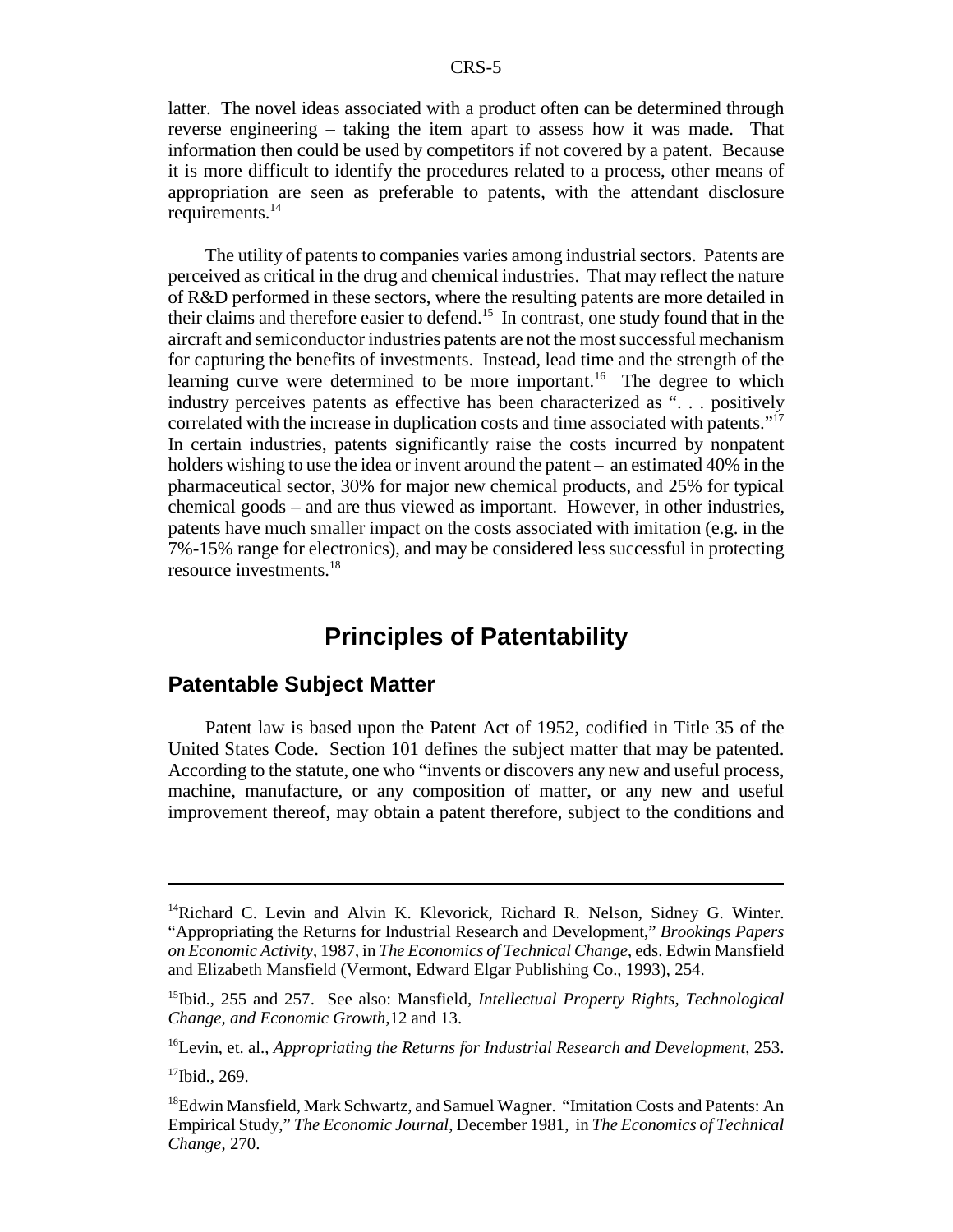requirements of this title."<sup>19</sup> An invention that falls within one of the four statutory categories – processes, machines, manufactures, and compositions of matter – may be subject to a so-called "utility patent."

Actors within the pharmaceutical industry principally claim inventions that are compositions of matter or processes. In addition to such things as mixtures and alloys, compositions of matter include chemical compounds.<sup>20</sup> When a composition of matter is presented in the fashion of a patent claim, it is defined in terms of its constituent elements.

A patent claim that is expressed as a series of steps is known as a process or method claim. Process claims are commonly divided into two sorts: "method of using" and "method of making" claims.<sup>21</sup> Suppose that an inventor manufactures a new pharmaceutical compound and also discovers that the compound may be used to treat a particular ailment. The manner in which the pharmaceutical may be employed to achieve a result may be drafted in the form of a claim towards a method of using. As well, the inventor may obtain claims for a method of making the compound, stating the techniques he employed to synthesize the compound.

Section 100(b) of the Patent Act notes that a process "includes a new use of known process, machine, manufacture, composition of matter, or method."22 The statute thus allows inventors to obtain a proprietary interest in a newly discovered property of a known product. Suppose, for example, that an inventor discovers that a well-known chemical compound, understood to act as an explosive, also serves as a heart medication. The inventor could not obtain patent protection on a compound that already lies within the public domain. But he could seek a patent claiming a process of using the compound as a heart medication.<sup>23</sup>

### **Utility**

Section 101 of the Patent Act also mandates that patents issue only to "useful" inventions.24 Utility ordinarily presents a minimal requirement that the invention be capable of achieving a pragmatic result.<sup>25</sup> Patent applicants need only supply a single, operable use of the invention that is credible to persons of ordinary skill in the art. Although the utility requirement is readily met in most fields, it may present a significant obstacle to patentability for pharmaceutical inventions. Here, inventors sometimes synthesize compounds without a precise knowledge of how they may be used to achieve a practical working result. When patent applications are filed

<sup>1935</sup> U.S.C. § 101.

<sup>20</sup>*See Diamond v. Chakrabarty*, 447 U.S. 303 (1980).

<sup>21</sup>*See In re Pleuddemann*, 910 F.2d 823 (Fed. Cir. 1990)*.*

 $2235$  U.S.C. § 100(b).

<sup>23</sup>*See Titanium Metals Corp. v. Banner*, 778 F.2d 775 (Fed. Cir. 1985).

 $2435$  U.S.C. § 101.

<sup>25</sup>*See Mitchell v. Tilghman*, 86 U.S. (19 Wall.) 287, 396 (1873).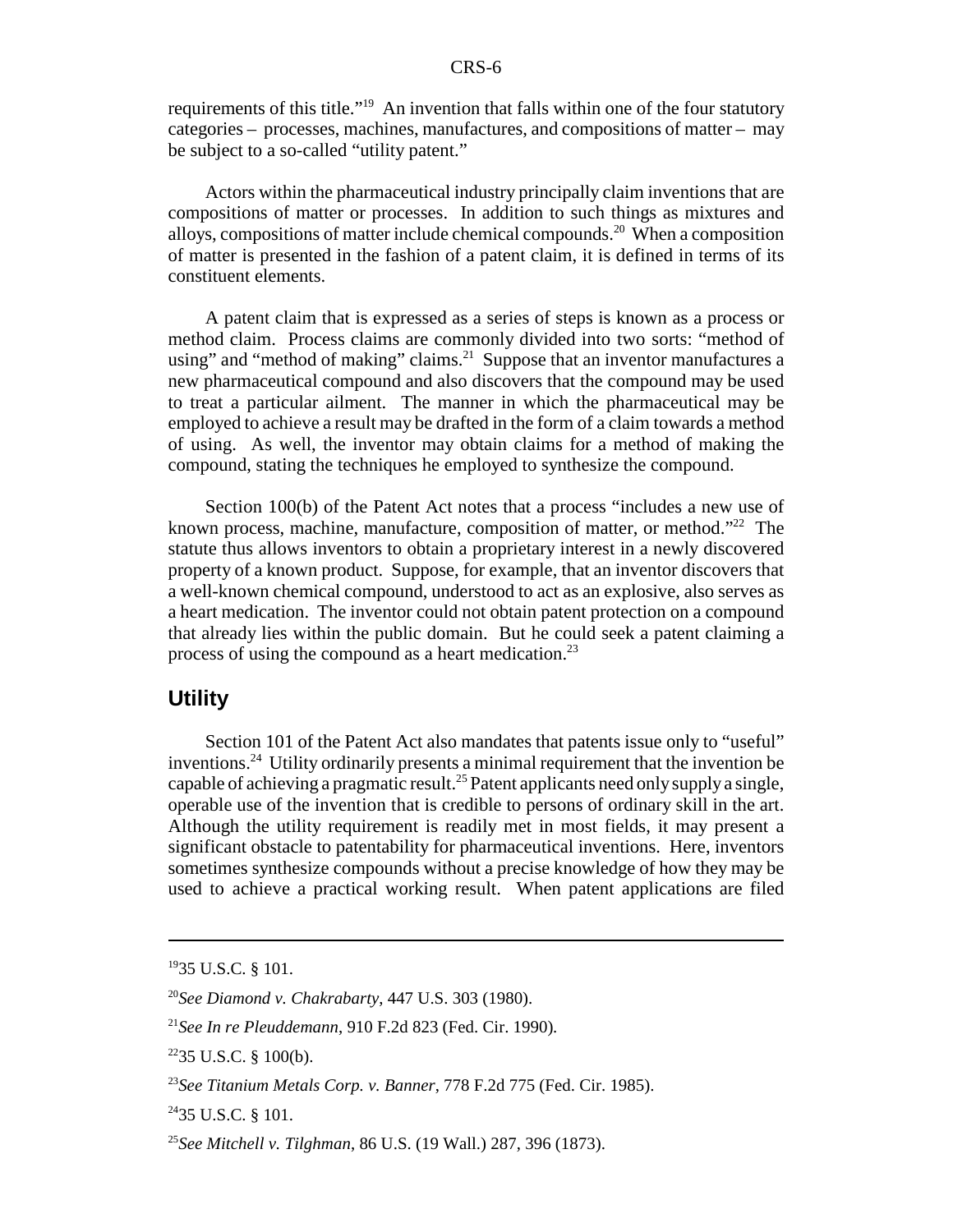claiming such compounds, they may be rejected as lacking utility within the meaning of the patent law.

The utility requirement should be viewed in light of the considerable incentives chemists, biologists and physicians possess to obtain patent protection on compounds of interest as soon as possible. For example, in the case of pharmaceutical compounds, food and drug authorities require considerable product testing before the pharmaceutical can be broadly marketed. Before investing further time and effort on laboratory testing and clinical trials, actors in the pharmaceutical field desire to obtain patent rights on promising compounds even where their particular properties are, as yet, not well understood. But when patent applications are filed too close to the laboratory bench, inventors have discovered that the utility requirement may block the issuance of a patent.

The Supreme Court opinion in *Brenner v. Manson* addressed such a situation.<sup>26</sup> The inventor Manson filed a patent application claiming a method of making a known steroid compound. Although the particular compound Manson was concerned with was already known to the art, chemists had yet to identify any setting in which it could be gainfully employed. However, as skilled artisans knew that another steroid with a very similar structure had tumor-inhibiting effects in mice, Manson's new method of making the compound was a research tool of interest to the scientific community.

The U.S. Patent and Trademark Office (USPTO) Board of Patent Appeals affirmed the examiner's rejection of the application. The Board reasoned that because Manson could not identify a single use for the steroid he produced, the utility requirement was not satisfied. The Board was unimpressed that a similar compound did have beneficial effects, noting that in the unpredictable art of steroid chemistry, even minor changes in chemical structure often lead to significant and unforeseeable changes in the performance of the compound. Manson then appealed to the Court of Customs and Patent Appeals (CCPA), which reversed. Key to the CCPA's reasoning was that the sequence of process steps claimed by Manson would produce the steroid of interest. According to the CCPA, because the claimed process worked to produce a compound, the utility requirement was satisfied.

The Supreme Court granted certiorari and once more reversed, thereby upholding the Patent Office rejection. At least within the context of scientific research tools, the Court imposed a requirement that an invention may not be patentable until it has been developed to a point where "specific benefit exists in currently available form."<sup>27</sup> Chief among the Court's concerns was the breadth of the proprietary interest that could result from claims such as those in Manson's application. "Until the process claim has been reduced to production of a product shown to be useful, the metes and bounds of that monopoly are not capable of precise delineation. . . . . Such a patent may confer power to block whole areas of scientific

 $26385$  U.S. 419 (1966).

 $^{27}$ Ibid., p. 534-35.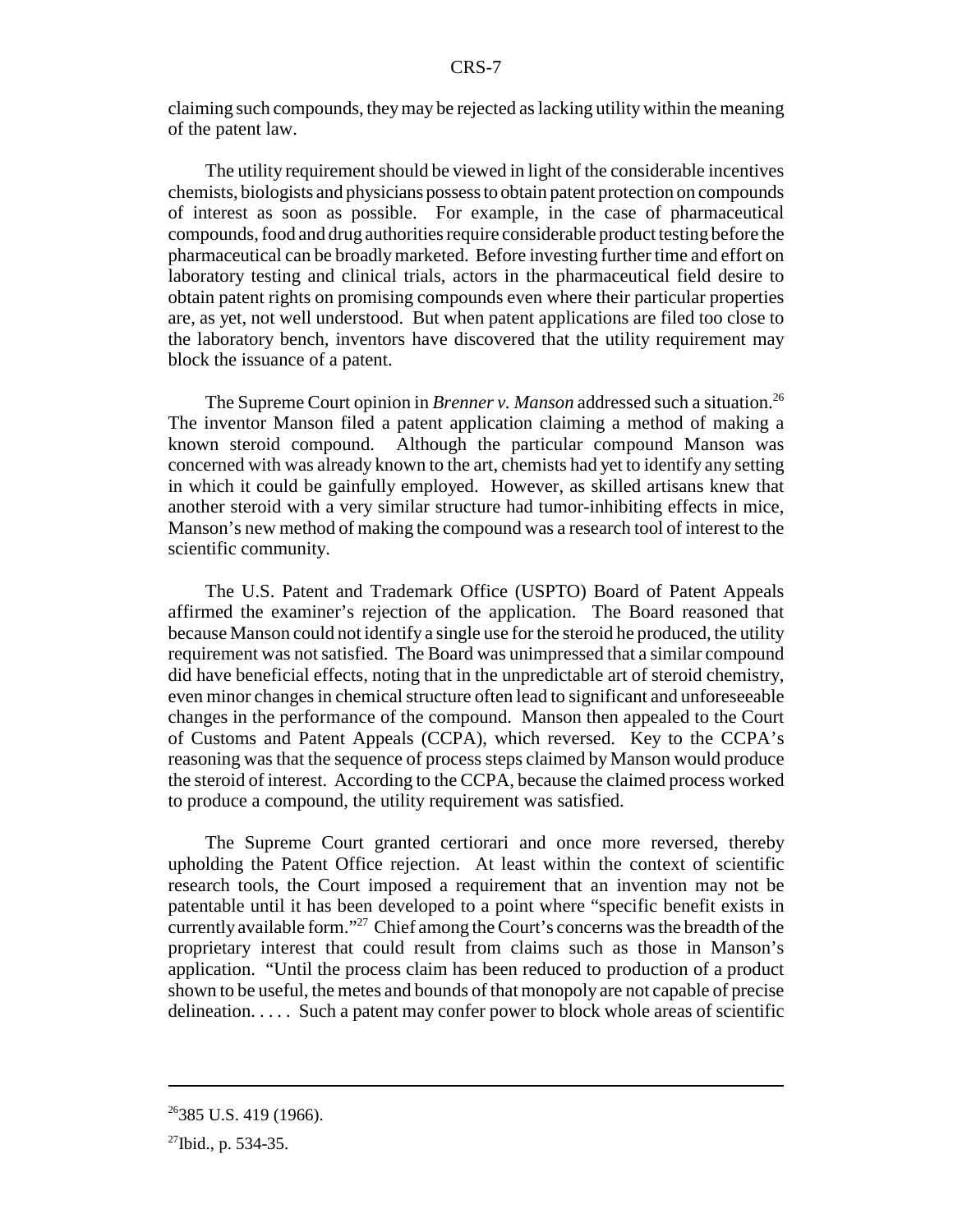development, without compensating benefit to the public."<sup>28</sup> The Court closed by noting that "a patent is not a hunting license. It is not a reward for the search, but compensation for its successful conclusion. 'A patent system must be related to the world of commerce rather than to the realm of philosophy.'"29

Although *Brenner v. Manson* appears to take a strict view of the utility requirement, a more recent lower court opinion on utility, *In re Brana*,<sup>30</sup> suggests a more limited role. Like Manson, Brana claimed chemical compounds and stated they were useful as antitumor substances. The scientific community knew that structurally similar compounds had shown antitumor activity during both *in vitro* testing, done in the laboratory using tissue samples, and *in vivo* testing using mice as test subjects. The latter tests had been conducted using cell lines known to cause lymphocytic tumors in mice.

The USPTO Board rejected the application for lack of utility, and on appeal the United States Court of Appeals for the Federal Circuit (Federal Circuit) reversed. Among the objections of the USPTO was that the tests cited by Brana were conducted upon lymphomas induced in laboratory animals, rather than real diseases. The Federal Circuit responded that an inventor need not wait until an animal or human develops a disease naturally before finding a cure.<sup>31</sup> The USPTO further argued that Brana cited no clinical testing, and therefore had no proof of actual treatment of the disease in live animals. The Federal Circuit reasoned that proof of utility did not demand tests for the full safety and effectiveness of the compound, but only acceptable evidence of medical effects in a standard experimental animal.<sup>32</sup>

The holding of *Brana*, along with its failure to discuss or even cite *Brenner v. Manson*, suggests that the Federal Circuit will adopt a more liberal approach to the utility requirement than did the Supreme Court.<sup>33</sup> The Federal Circuit did indicate that, in cases where the invention lacks a well-established use in the art, the applicant must disclose a specific, credible use within the patent's specification.<sup>34</sup>

## **Novelty and Nonobviousness**

To be patentable, a pharmaceutical invention must be judged both new and nonobvious. To be considered novel, the invention must not be wholly anticipated by the so-called "prior art," or public domain materials such as publications and other

<sup>28</sup>Ibid., p. 535.

<sup>29</sup>Ibid., p. 536 (quoting *Application of Ruschig*, 343 F.2d 965, 970 (CCPA 1965)).

<sup>3051</sup> F.3d 1560 (Fed. Cir. 1995).

 $31$ Ibid., p. 1565.

<sup>&</sup>lt;sup>32</sup>Ibid ., p. 1568.

<sup>&</sup>lt;sup>33</sup>Machin, Nathan. Prospective Utility: A New Interpretation of the Utility Requirement of Section 101 of the Patent Act, 87 *California Law Review* (1999), p. 421, 432.

 $3451$  F.3d at 1564-68.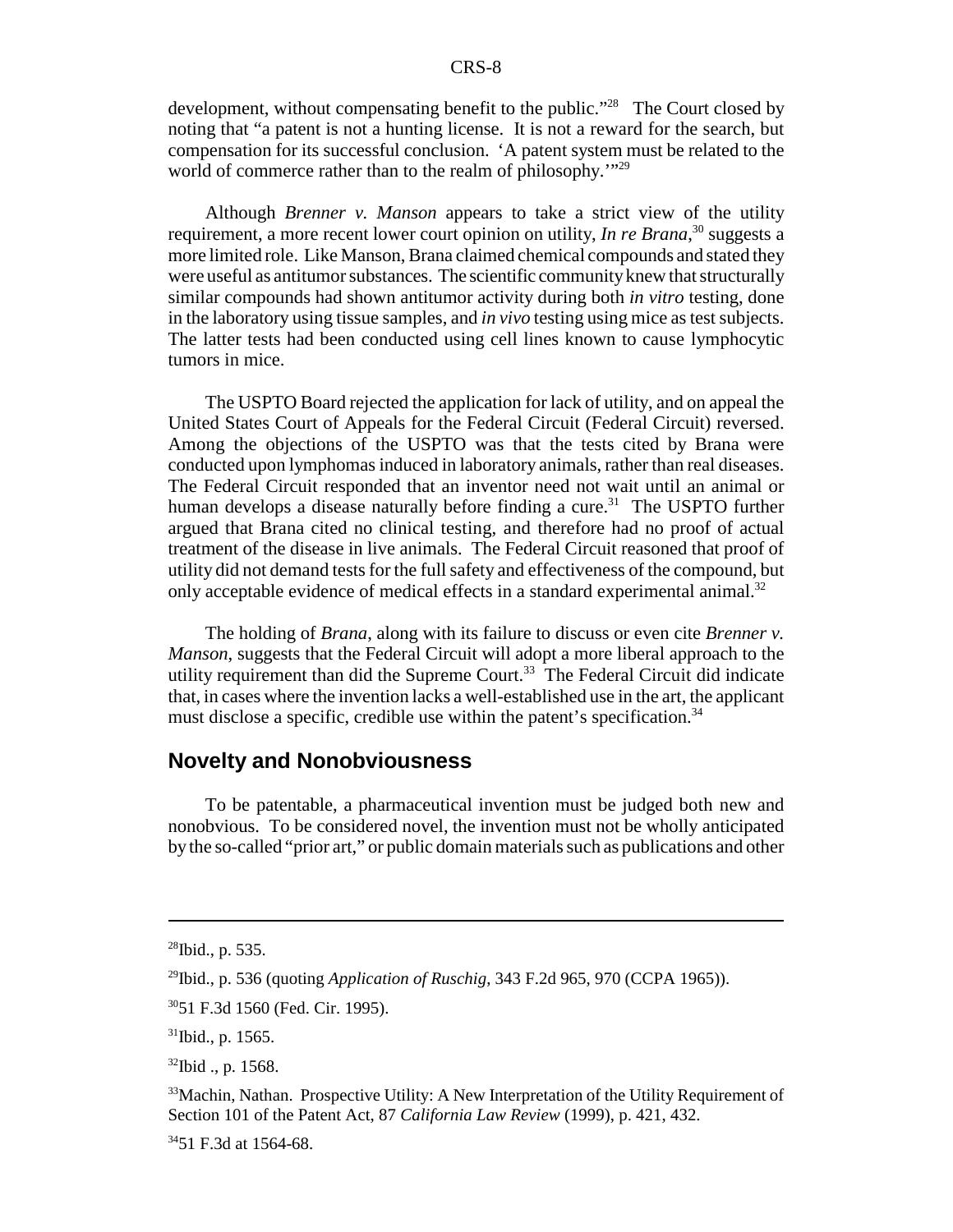patents.35 The nonobviousness requirement is met if the invention is beyond the ordinary abilities of a person of ordinary skill in the art in the appropriate field.<sup>36</sup>

## **Patent Acquisition Procedures**

## **Preparing a Patent Application**

An inventor who wishes to obtain patent protection must first prepare an application. Although inventors may represent themselves before the USPTO, the vast majority engage the services of a patent attorney or agent for this purpose. An application must include several components. First, the application must be accompanied by a filing fee. As of October 1, 2002, the filing fee was set to  $$740.<sup>37</sup>$ 

The application must also contain a specification, or description of the invention. Section 112 subjects the specification to three requirements.<sup>38</sup> First, the specification must enable persons of ordinary skill in the art to which the patent pertains to make and use the invention.<sup>39</sup> Second, the specification must contain a "written description" of the invention, sufficient to show that the inventor was in possession of the invention at the time he filed the application.<sup>40</sup> Finally, the specification must detail the "best mode" contemplated by the inventor of practicing the invention. $41$ 

Section 112 also requires that the specification "conclude with one or more claims particularly pointing out and distinctly claiming the subject matter which the applicant regards as his invention."42 The claims are considered the most important part of the patent instrument, setting forth the boundaries of the invention that the inventor claims as his own. Claims are subject to a requirement of definiteness, which mandates that they be sufficiently precise so that others may have notice of the patentee' proprietary interest.<sup>43</sup>

Inventors possess no duty to perform a prior art search prior to filing a patent application. However, if an applicant does know of a prior art reference that is

<sup>3535</sup> U.S.C. § 102.

<sup>3635</sup> U.S.C. § 103(a).

<sup>3737</sup> C.F.R. § 1.16.

<sup>3835</sup> U.S.C. § 112 ¶ 1.

<sup>39</sup>*See Atlas Powder Co. v. E.I. DuPont de Nemours & Co.*, 750 F.2d 1569 (Fed. Cir. 1984).

<sup>40</sup>*See Vas-Cath Inc. v. Marhurkar*, 935 F.2d 1555 (Fed. Cir. 1991).

<sup>41</sup>*See Glaxo Inc. v. Novopharm Ltd.*, 52 F.3d 1043 (Fed. Cir. 1995).

 $4235$  U.S.C. § 112 ¶ 2.

<sup>43</sup>*See Orthokinetics, Inc. v. Safety Travel Chairs, Inc.*, 806 F.2d 1565 (Fed. Cir. 1986).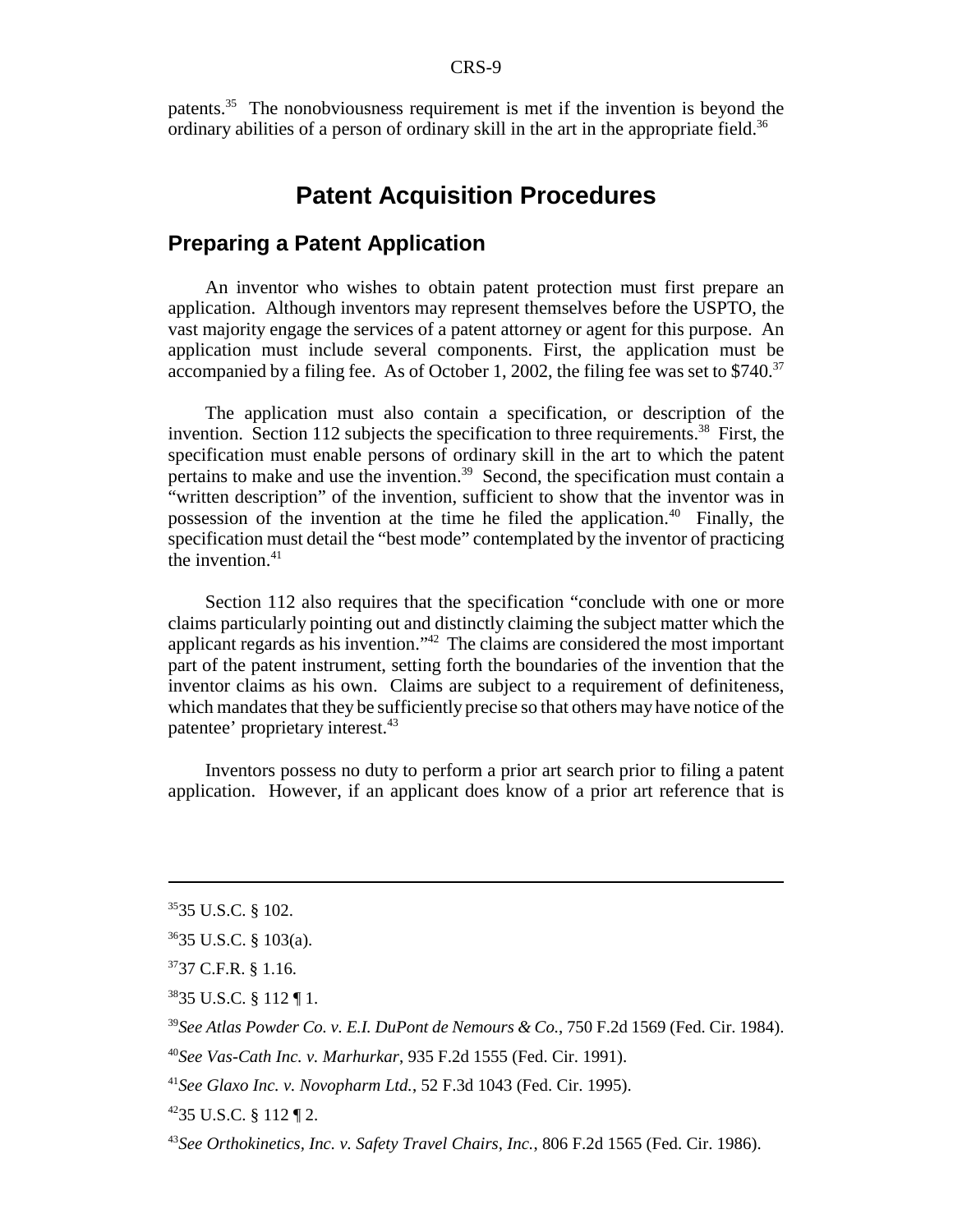material to the patentability of the claimed invention, then he must disclose it to the USPTO.44

## **USPTO Examination**

Once an inventor has completed an application, he must forward it to the USPTO for further consideration. Prosecution of a patent at the USPTO is an *ex parte* procedure. Members of the public, and in particular the patent applicant's competitors, do not participate in patent prosecution procedures. As well, USPTO examiners do not possess a competing interest relative to the applicant. Instead, they assist the applicant in fulfilling the statutory requirements for obtaining a patent grant.<sup>45</sup>

Once the USPTO receives a patent application, USPTO staff will forward it to the examining group bearing responsibility for that sort of invention. A supervisory patent examiner then assigns the application to an individual examiner. The examiner will review the application and conduct a search of the prior art. The examiner then judges whether the application properly discloses and claims a patentable invention.

The examiner must notify the applicant of her response to the application. Termed an Office Action, this response may allow the application to issue or reject it in whole or in part.<sup>46</sup> If the claim is rejected, the examiner ordinarily must establish a prima facie case of unpatentability by a preponderance of the evidence.<sup>47</sup>

If a rejection has resulted, the attorney will usually respond by either amending the claims or asserting that the rejection was improper. An examiner who remains unconvinced by the applicant's response will issue a second Office Action termed a "Final Rejection." The applicant ordinarily has three options: abandon the application, persist in prosecution by filing a so-called "continuing application," or seek review of the examiner's action by filing a petition to the Commissioner or appeal to the Board of Patent Appeals and Interferences.<sup>48</sup>

## **Publication of Pending Patent Applications**

The Domestic Publication of Foreign Filed Patent Applications Act of 1999 requires the USPTO to publish pending patent applications 18 months from the earliest filing date (to which they are entitled under the law).<sup>49</sup> Significantly, if an applicant certifies that the invention disclosed in the application will not be the

<sup>4437</sup> C.F.R. § 1.56.

<sup>45</sup>Levine, Russell E., et al., "Ex Parte Patent Practice and the Rights of Third Parties," 45 *American University Law Review* (1996), 1987.

<sup>4635</sup> U.S.C. § 132.

<sup>47</sup>*See In re Oetiker*, 977 F.2d 1443 (Fed. Cir. 1992).

<sup>4835</sup> U.S.C. §§ 120, 133, 134.

<sup>49</sup>American Inventors Protection Act of 1999, Pub. L. No. 106-113.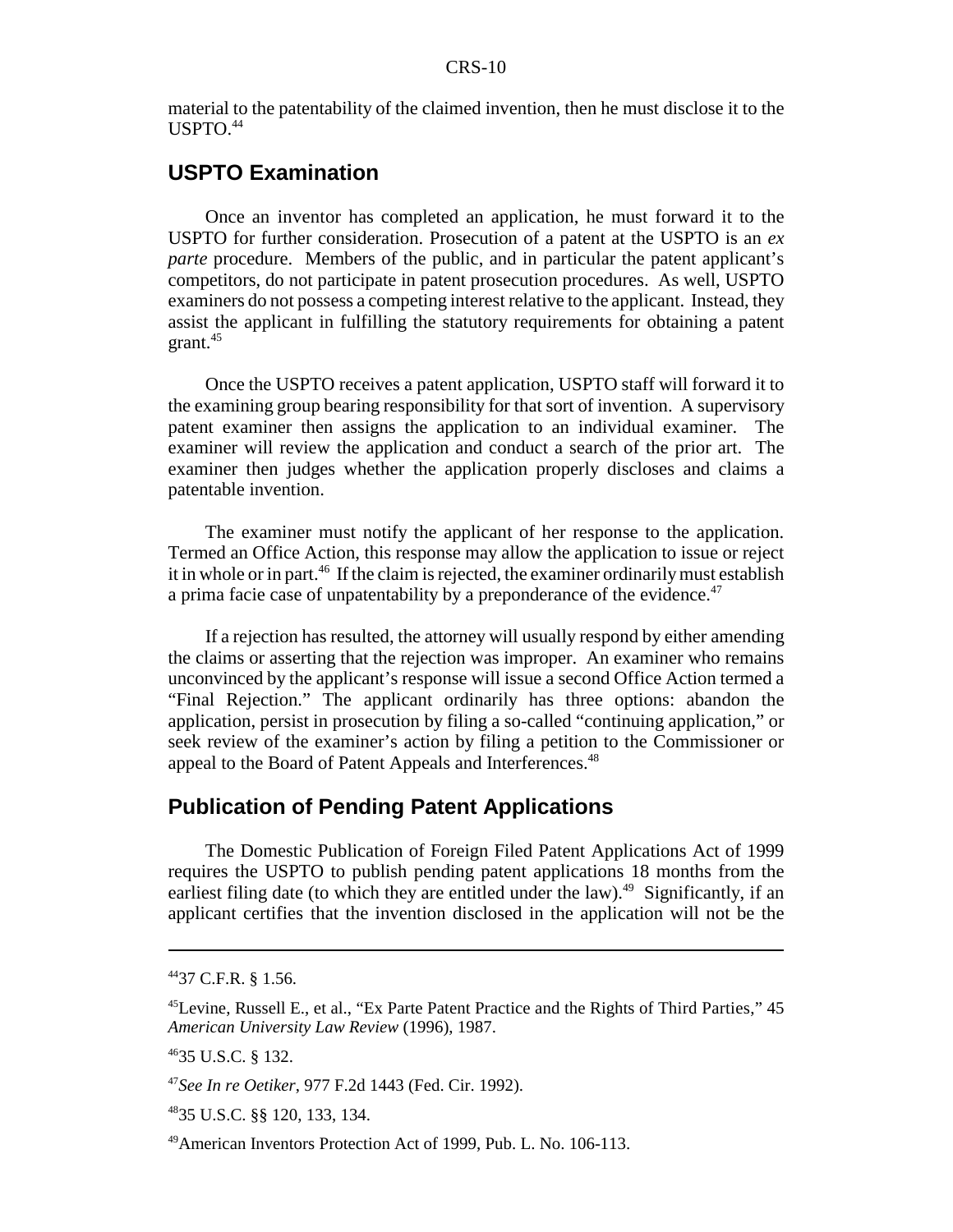subject of a patent application in another country that requires publication of applications 18 months after filing, then the application shall not be published in the United States. This act also creates provisional rights, equivalent to a reasonable royalty, owed from persons who employ the invention as claimed in the published patent application.<sup>50</sup>

#### **Interferences**

Sometimes multiple individuals seek patent rights on the same invention. For example, two companies may have contemporaneously developed a particular pharmaceutical and filed patent applications. In such cases, the USPTO will declare a so-called "interference" proceeding.<sup>51</sup> A patent interference is a complex administrative proceeding that ordinarily results in the award of a patent to one of its participants. The prevailing party in the interference is usually the individual who was the first to invent the claimed technology.  $52$ 

#### **Post-Grant USPTO Proceedings**

USPTO involvement in the patent system does not necessarily end when it formally grants a patent. Two significant post-grant proceedings are worthy of note here. First, a patentee may employ the reissue proceeding to correct a patent that he believes to be inoperative or invalid.<sup>53</sup> For example, suppose that subsequent to the issuance of a patent, the patentee discovers prior art that would invalidate the patent due to anticipation or obviousnesss. By incorporating additional limitations into the patent claims through the reissue proceeding, the patentee may yet be able to define a patentable advance over the prior art.

The second significant post-grant proceeding is known as reexamination. A feature of U.S. law since 1981, the reexamination statute allows that any individual, including the patentee, a licensee, and even the USPTO Director himself, may cite a patent or printed publication to the USPTO and request that a reexamination occur.54 If the USPTO determines that this reference raises "a substantial new question of patentability,"55 then it will essentially reinitiate examination of the patent.56 A certificate of cancellation results if the USPTO judges the claims to be unpatentable over the cited reference. Otherwise the USPTO issues a certificate of confirmation upholding the claims in their original or amended form.<sup>57</sup>

- 5035 U.S.C. § 122.
- 5135 U.S.C. § 135.
- 5235 U.S.C. § 102(g).
- 5335 U.S.C. § 251.
- 5435 U.S.C. § 302.
- 5535 U.S.C. § 303.
- 5635 U.S.C. § 304.
- 5735 U.S.C. § 307.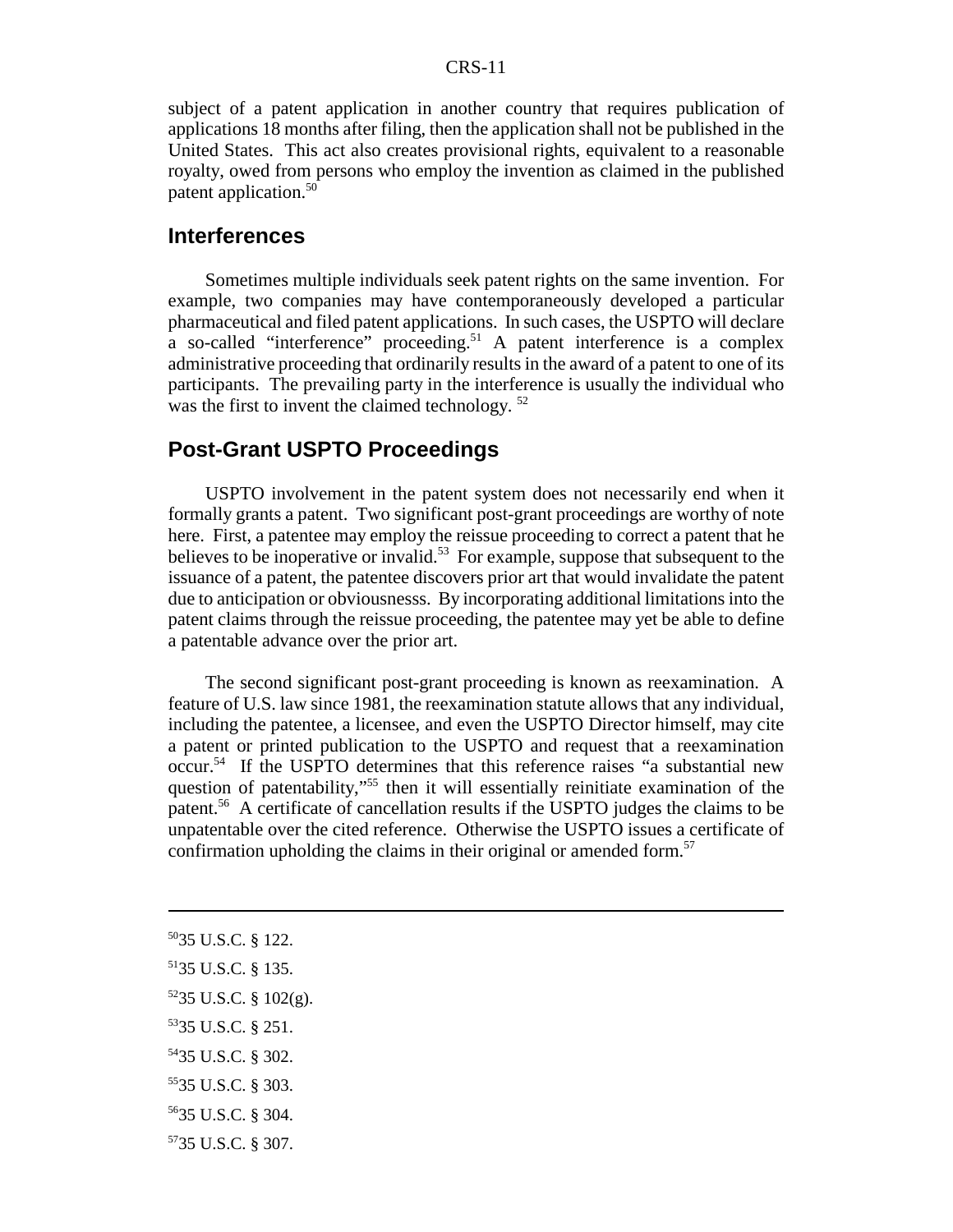The Optional Inter Partes Reexamination Procedure Act of 1999 provides third parties with an additional option.<sup>58</sup> They may employ the traditional reexamination system, which has been renamed an *ex parte* reexamination. Or, they may opt for a minimal degree of participation in a newly minted *inter partes* reexamination. During *inter partes* reexamination, third party requesters may opt to submit written comments to accompany patentee responses to the USPTO. The requester may also appeal USPTO determinations that a reexamined patent is not invalid to the USPTO Board and the Court of Appeals for the Federal Circuit. To discourage abuse of *inter partes* reexamination proceedings, the statute provides that third party participants are stopped from raising issues that they raised or could have raised during reexamination.

Amendments to a patent introduced during reissue or reexamination may trigger so-called "intervening rights" that benefit competitors of the patentee. Congress recognized that third parties may have made commercial decisions based upon the precise wording of the claims of an issued patent. If these claims are later amended during reissue or reexamination, this reliance interest could be frustrated. The patent statute therefore allows the competitors of a reissued or reexamined patent to sell, continue to use, or otherwise employ the claimed invention in appropriate circumstances.59

## **Patent Term**

Once the USPTO issues a patent, that patent enjoys an effective term established by the statute. The publication of this report finds the patent law in a transition period concerning patent term. For patents resulting from publications filed after June 8, 1995, the patent term is ordinarily twenty years from the date the patent application was filed.<sup>60</sup> For patents issued prior to June 8, 1995, as well as for patent resulting from applications pending at the USPTO as of that date, the patent endures for the greater of twenty years from filing or seventeen years from grant.<sup>61</sup>

Although the life of the patent is measured from the filing date, individuals gain no enforceable rights merely by filing a patent application. These rights accrue only at such time that the patent issues, and potentially include the power to enjoin infringers and obtain an award of damages. If the application was published in accordance with the Domestic Publication of Patent Applications Filed Abroad Act of 1999, then the patentee also obtains provisional rights equivalent to a reasonable royalty. Although provisional rights extend from the time the patent application was published, the patentee may not assert them until the patent issues.

6035 U.S.C. § 154(a).

<sup>58</sup>American Inventors Protection Act of 1999, Pub. L. No. 106-113. *See* Janis, Mark D., "Inter Partes Reexamination," 10 Fordham Intellectual Property, Media & Entertainment Law Journal (2000), 481.

<sup>5935</sup> U.S.C. §§ 252, 307(a).

<sup>61</sup>*See* Lemley, Mark A. An Empirical Study of the Twenty-Year Patent Term, 22 *American Intellectual Property Law Association Quarterly Journal* (1994), p. 369.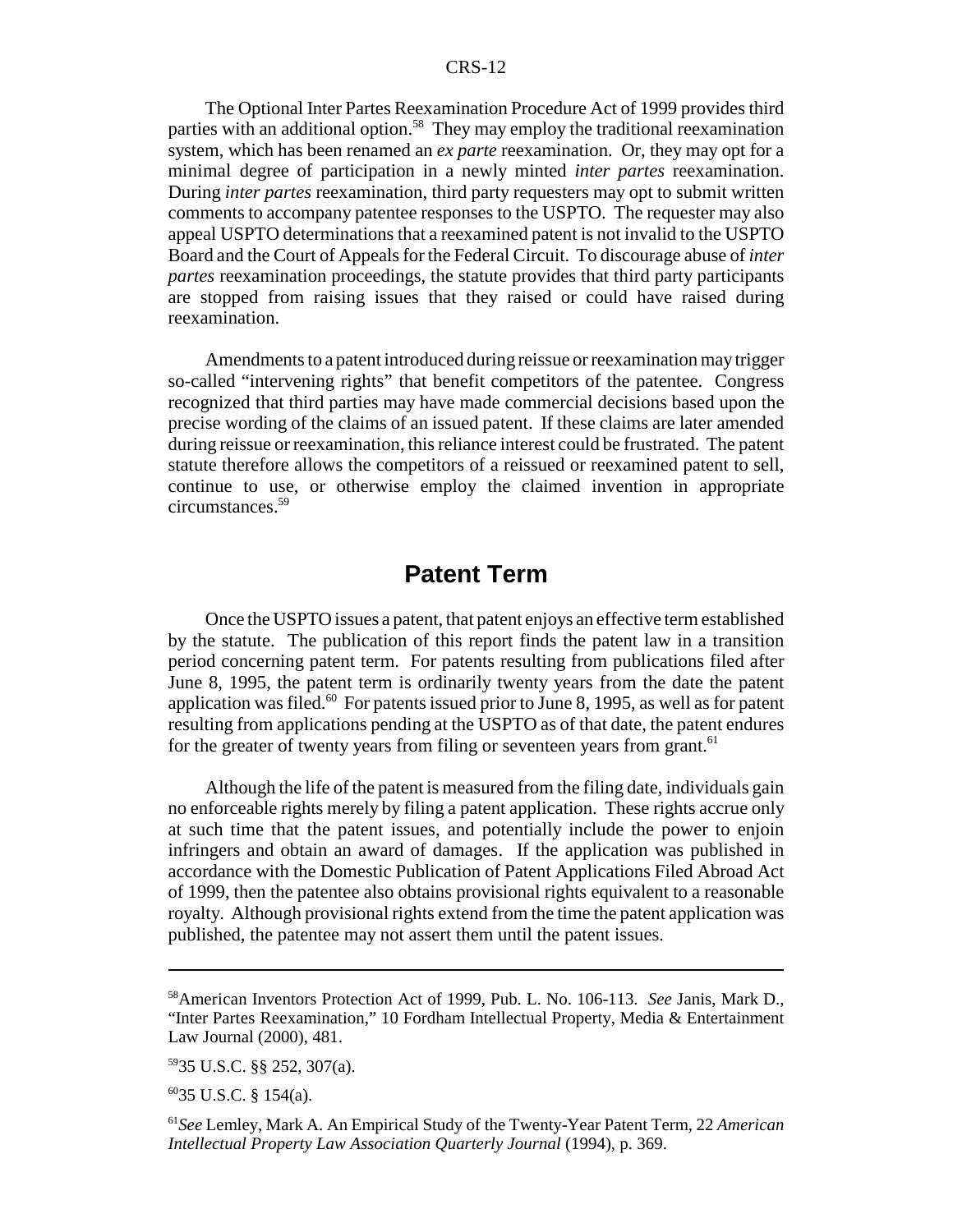Four significant qualifications may alter the basic patent term. Most significant for the pharmaceutical industry is that the term of a patent may be extended under 35 U.S.C. § 156. This provision was introduced by the Drug Price Competition and Patent Term Restoration Act of 1984.<sup>62</sup> This complex statute authorizes increased patent terms on inventions that have been subject to a premarket approval process under the Federal Food, Drug and Cosmetic Act.

Under 35 U.S.C. § 154(b), patentees may also obtain term extensions of up to five years due to certain prosecution delays, including the declaration of an interference of the successful pursuit of appeal to the Board of Patent Appeals and Interferences or federal court. As well, the Patent Term Guarantee Act of 1999 provides certain deadlines that, if not met by the USPTO, result in an automatic extension (day for day) of the term of individual patents. Among these deadlines are fourteen months for a First Office Action and four months for a subsequent Office Action. The prosecution also must be completed within three years of the filing date, with exceptions granted for continuing applications and appeals.

Finally, enjoyment of the full patent term is subject to the payment of maintenance fees. A patent expires after four, eight, or twelve years if maintenance fees are not timely paid on each occasion. As of October 1, 2002, the amounts due are \$880 by the fourth year, \$2,020 by the eighth year, and \$3,100 by the twelfth vear. $63$ 

## **Patent Enforcement**

### **The Exclusive Rights**

A patent provides its proprietor with exclusive rights in the patented invention. An individual who "without authority makes, uses, offers to sell, or sells any patented invention, within the United States or imports into the United States any patented invention during the term of the patent therefor, infringes the patent."<sup>64</sup> Modern courts consider the phrase "patented invention" to mean the invention as recited in the claims. If an accused product or process meets every element and limitation of the claims, then the patent is said to be literally infringed.<sup>65</sup>

As noted, the Patent Act states that all unauthorized "uses" of the patented invention constitute an infringement. In *Roche Products, Inc. v. Bolar Pharmaceutical Co.*,<sup>66</sup> the Federal Circuit held that this language on its face prohibits all unauthorized uses of the patented invention, including those that might be deemed "experimental" in character. The *Roche v. Bolar* court did leave open a narrow

<sup>62</sup>Pub. L. No. 98-417, 98 Stat. 1585 (1984).

<sup>&</sup>lt;sup>63</sup>37 C.F.R. § 1.16.

 $6435$  U.S.C. § 271(a).

<sup>65</sup>*Johnston v. IVAC Corp.*, 885 F.2d 1574, 1580 (Fed.Cir.1989).

<sup>66733</sup> F.2d 858 (Fed. Cir. 1984).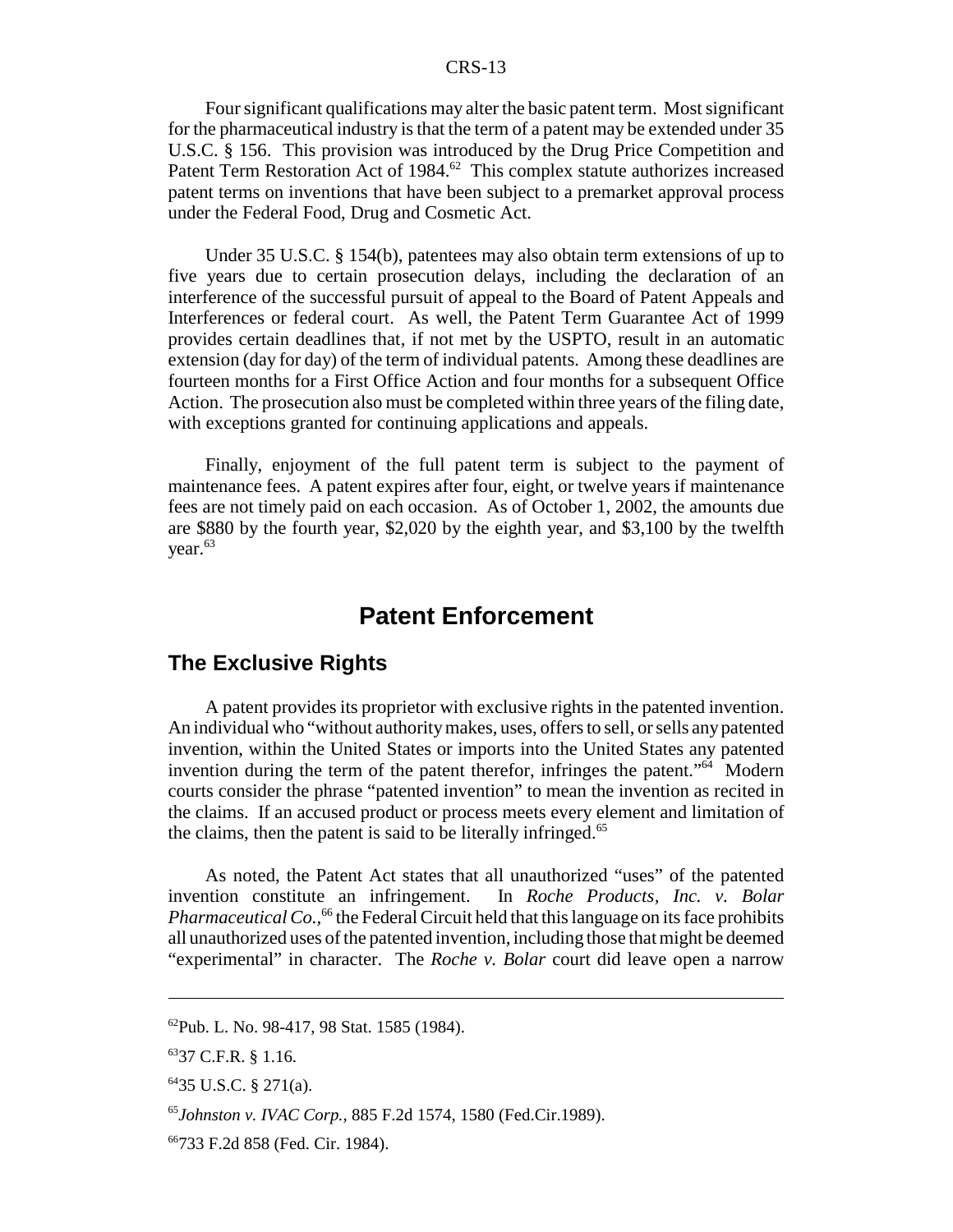possibility that the use of a patented invention wholly for experiment, amusement or curiosity might be judged noninfringing. However, where experimental uses of the invention are in fact motivated by commercial purposes, this "experimental use" doctrine will not serve as an infringement defense. As described above, Congress subsequently modified these "experimental use" principles with an eye towards the pharmaceutical industry.

The patent statute also includes provisions concerning contributory infringement and the active inducement of another's infringement. $67$  Under these statutes, individuals who encourage the unauthorized practice of another's patent infringement may themselves be liable for patent infringement in certain circumstances. Suppose, for example, that a supplier sells a medication that has both infringing and noninfringing uses. If the supplier provides instructions, distributes advertising or offers training that promotes the infringing use, then it may be guilty of active inducement and liable for patent infringement.<sup>68</sup>

Although the exclusive rights provided by a patent are founded upon the claims, they are not necessarily limited to them. Although the courts have long recognized the value of clear and certain claims, they have sometimes expanded the scope of protection associated with a patent under the so-called "doctrine of equivalents." The doctrine of equivalents arose from judicial efforts to stop competitors who would introduce insignificant modifications from the claimed invention in order to avoid literal infringement.69 As provided in the 1997 Supreme Court opinion in *Warner-Jenkinson Co. v. Hilton Davis Chemical Co.*, an accused product or process that presents insubstantial differences from the claimed invention will judged an equivalent and therefore an infringement.<sup>70</sup>

A defendant's intent is irrelevant to the outcome of an infringement inquiry. Even an individual who has never previously known of the asserted patent may be found to be an infringer.<sup>71</sup> As well, the exclusive patent rights do not provide an affirmative right for the patentee to employ the invention himself.<sup>72</sup> For example, the fact that an inventor obtains a patent on a pharmaceutical compound does not allow him to market this medication to others. Approval of the appropriate food and drug authorities must also be obtained.

 $6735$  U.S.C. § 271(b), (c).

<sup>68</sup>*See Chimuinatta Concrete Concepts, Inc. v. Cardinal Industries, Inc.*, 145 F.3d 1303 (Fed. Cir. 1998).

<sup>69</sup>*Graver Tank v. Linde Air Products Co.*, 339 U.S. 605 (1950).

<sup>70520</sup> U.S. 17 (1997).

<sup>71</sup>*See Jurgens v. CBK, Ltd.*, 80 F.3d 1566, 1572 n.2 (Fed. Cir. 1996).

<sup>72</sup>*Leatherman Tool Group Inc. v. Cooper Industries Inc.*, 131 F.3d 1011, 1015 (Fed. Cir. 1996).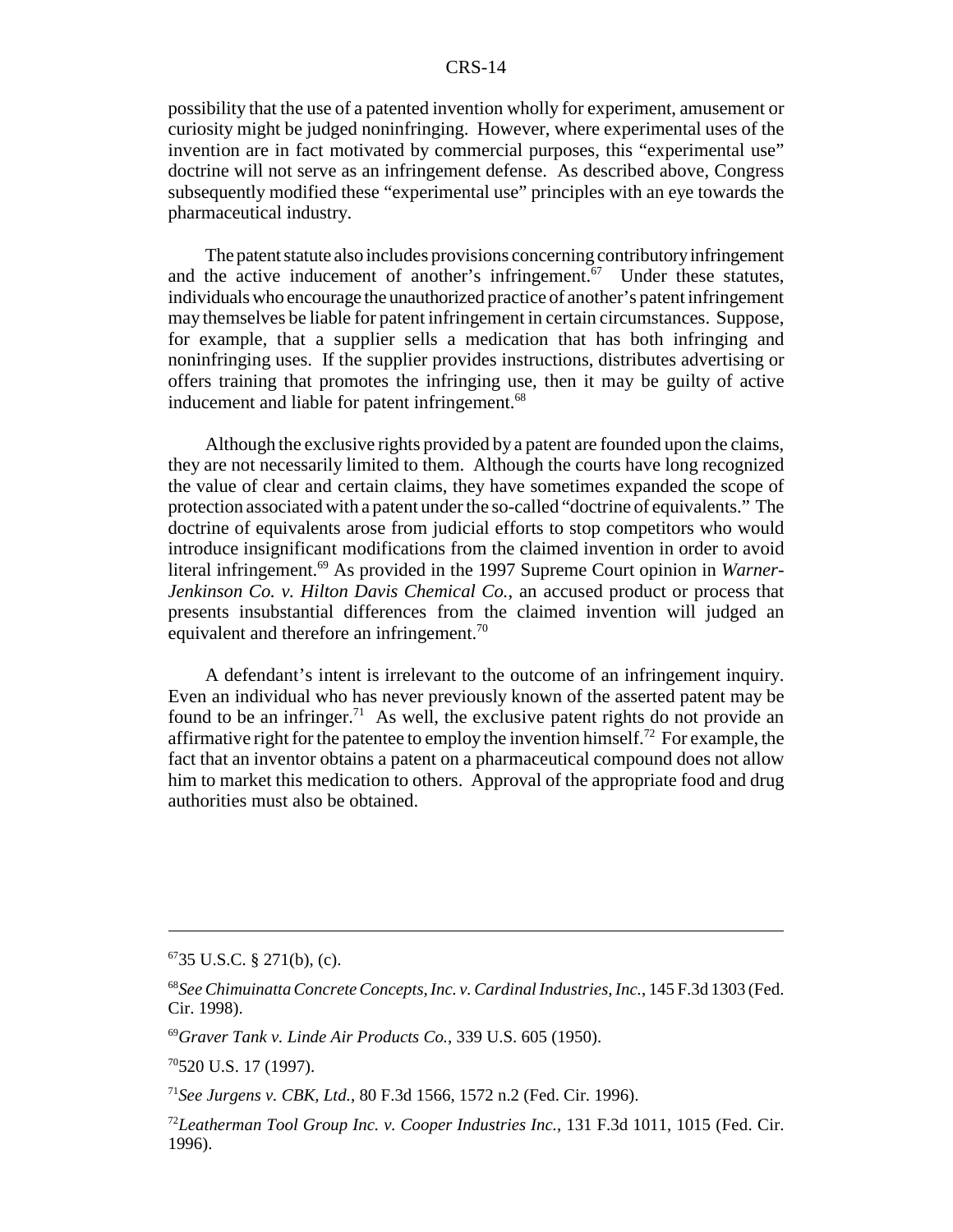The patents of others might also interfere with the patentee's ability to practice his own patented invention.<sup>73</sup> Suppose, for example, that a hypothetical entity, Alpha Co., obtains a patent on a chemical compound using for treating hypertension. Later, another hypothetical entity, Beta Co., discovers that the chemical compound is also useful for treating male pattern baldness. Even if Beta obtains a patent on a method of using the chemical to treat baldness, Beta cannot practice that method without infringing Alpha's patent. Nor can Alpha use the compound to treat baldness without infringing Beta's patent. In this case, the Alpha patent is said to be a blocking, or dominant patent over Beta's improvement or subservient patent. In such instances the holders of the dominant and subservient patent often possess incentives to crosslicense one another.

The rights provided by U.S. patents are ordinarily effective only in the United States. They generally provide no protection against acts occurring in foreign countries.74 Individuals must obtain patent protection in each nation where they wish to guard against unauthorized use of their inventions.

Under the "first sale" or "exhaustion" doctrine, an authorized, unrestricted sale of a patented product depletes the patent right with respect to that product. As a result of this doctrine, the purchaser of a patented good ordinarily may use or resell the good without further regard to the patentee. The courts have reasoned that when a patentee sells a product without restriction, it impliedly promises its customer that it will not interfere with the full enjoyment of the product.<sup>75</sup>

#### **The Process Patents Amendment Act of 1988**

Special infringement provisions concerning process patents impact the pharmaceutical industry. Traditionally the patent law held that a process claim could be directly infringed only by the performance of those steps. Suppose, for example, that an inventor holds a patent on a particular method of making a pharmaceutical. By itself, the act of selling the pharmaceutical does not infringe this method patent. The seller would also have to make the pharmaceutical by the patented method in order to be liable for infringement.<sup>76</sup>

This general principle was altered to some degree in the Process Patents Amendment Act of 1988.<sup>77</sup> There, Congress provided process patent owners with the right to exclude others from using or selling in the United States, or importing into

<sup>73</sup>*See Bio-Technology General Corp. v. Genentech Inc.*, 80 F.3d 1553, 1559 (Fed. Cir.), *cert. denied*, 117 S. Ct. 274 (1996).

<sup>74</sup>*See Dowagiac Mfg. Co. v. Minnesota Moline Plow Co.*, 35 U.S. 641, 650 (1915).

<sup>75</sup>*See Intel Corp. v. ULSI Corp.*, 995 F.2d 1566 (Fed. Cir. 1993), *cert. denied*, 510 U.S. 1092 (1994).

<sup>76</sup>*See Joy Technologies, Inc. v. Flakt, Inc.*, 6 F.3d 770 (Fed. Cir. 1993).

 $^{77}$ Pub. L. No. 100-418.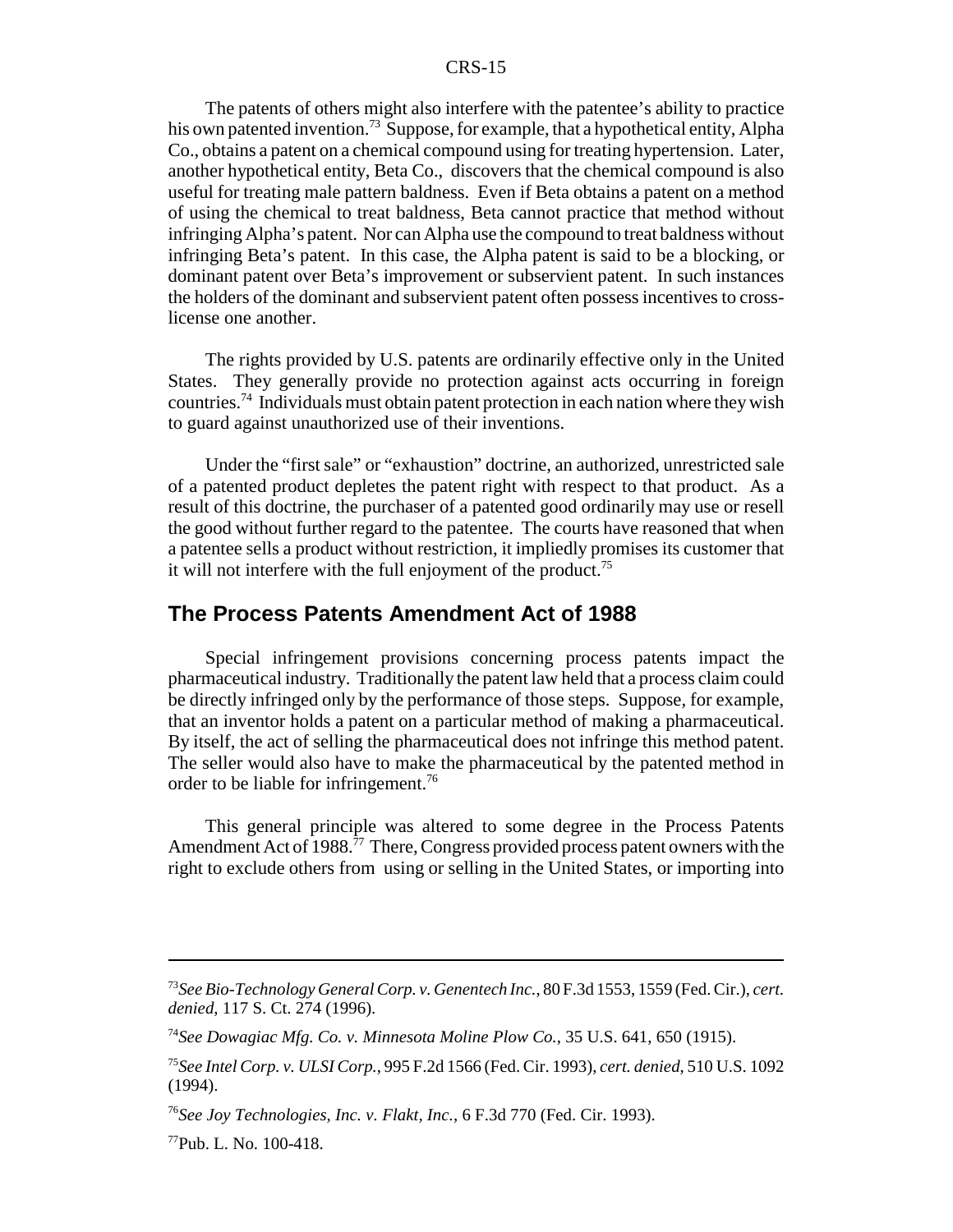the United States, products made by a patented process.78 For example, suppose that an enterprise based abroad manufactures a pharmaceutical employing a process patented in the United States. If the foreign company exports the pharmaceutical into the United States, it may face liability even though it performed every step of the patented process abroad.

A number of exceptions limit liability under the Process Patents Amendment Act. If the accused product is materially changed by subsequent processes, or becomes a trivial or nonessential component of another product, then there is no infringement.<sup>79</sup> The Process Patents Amendment Act also included complex provisions that modified the usual scheme of remedies available for patent infringement.<sup>80</sup> Among other features, they include a grace period for individuals unaware of the patent implications of a particular process. Such persons may, upon receiving notice of infringement, dispose of infringing products and avoid liability.

The Process Patents Amendment Act also modified the burden of proof for certain charges of process patent infringement. Ordinarily, the patentee is the moving party during infringement litigation and bears the burden or proving that infringing acts have occurred.<sup>81</sup> However, Congress recognized that patentees may face great difficulties in proving that a particular product resulted from the performance of the patented process. The Patent Act therefore creates a presumption that a product is made by a patented process if two conditions are met. $82$  First, there must be a substantial likelihood that the product was made by the patented process. Second, the plaintiff must have made a reasonable effort to determine the process actually used in the production of the product and was unable to so determine. The effect of the presumption is that the accused infringer has the burden of asserting that the accused product was not made by the patented process.

#### **Infringement Litigation**

The patentee may file a civil suit in federal district court in order to enjoin infringers and obtain monetary remedies.<sup>83</sup> Although issued patents enjoy a presumption of validity, accused infringers may assert that the patent is invalid or unenforceable. $84$  In patent matters, appeals from the district courts go to the United States Court of Appeals for the Federal Circuit. The Federal Circuit also hears

 $7835$  U.S.C. § 271(g).

<sup>7935</sup> U.S.C. § 271(g)(1), (2). *See Eli Lilly & Co. v. American Cyanamid Co.*, 82 F.3d 1568 (Fed. Cir. 1996).

<sup>8035</sup> U.S.C. § 287(b).

<sup>81</sup>*Rohm and Haas Co. v. Brotech Corp.*, 127 F.3d 1089 (Fed. Cir. 1997).

 $8235$  U.S.C. § 295.

<sup>8335</sup> U.S.C. § 281.

<sup>8435</sup> U.S.C. § 282.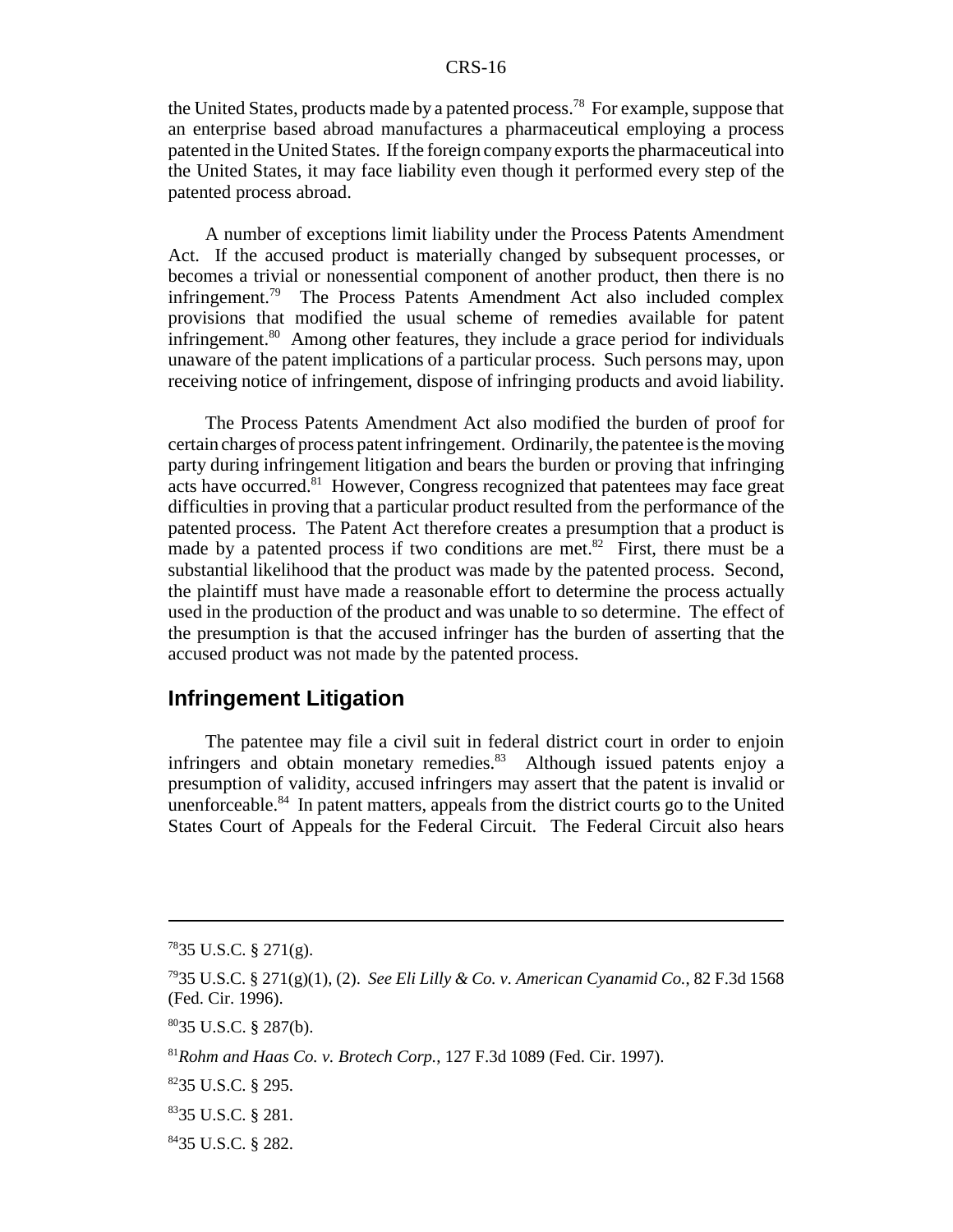appeals from the USPTO. Federal Circuit decisions are subject to review at the Supreme Court.<sup>85</sup>

## **Remedies**

The Patent Act sets forth the remedies a patentee may obtain upon a finding of infringement. Section 283 allows courts to "grant injunctions in accordance with the principles of equity to prevent the violation of any right secured by patent, or such terms as the court deems reasonable."<sup>86</sup> A patentee may also obtain a preliminary injunction against an accused infringer. Courts assess the traditional four factors when considering whether to grant such an injunction. The factors are typically stated as: (1) the probability of success on the merits; (2) the possibility of irreparable harm to the patentee if the injunction is not granted; (3) the balance of hardships between the parties; and  $(4)$  the public interest.<sup>87</sup>

The Patent Act also provides for the award of damages "adequate to compensate for the infringement, but in no event less than a reasonable royalty for the use made of the invention by the infringer."88 In practice, patentees seek lost profits damages when they are able to make the required showing. Otherwise a reasonable royalty serves as the default measure of damages. The Patent Act limits recovery to six years prior to the filing of the complaint or counterclaim for patent infringement.<sup>89</sup> Courts ordinarily award prejudgment interest in order to afford the patentee full compensation for the infringement.<sup>90</sup>

## **Patent Assignments and Licenses**

Patents possess the attributes of personal property and may be assigned or licensed to others. $91$  An assignment, which is essentially the sale of the patent, must be in writing to be effective.  $92$ 

A patent owner may also grant a license. A license is generally not a full ownership interest in the patented invention. Instead, a patent license amounts to a promise by the patentee not to sue the licensee for infringement in exchange for some

 $85$ The Federal Courts Improvement Act of 1982, Pub. L. No. 97-164, 96 Stat. 25 (1982).

<sup>8635</sup> U.S.C. § 283.

<sup>87</sup>*See Mentor Graphics Corp. v. Quickturn Design Systems, Inc.*, 150 F.3d 1374, 1377, 47 USPQ2d 1683, 1685 (Fed. Cir. 1998).

<sup>8835</sup> U.S.C. § 284.

<sup>8935</sup> U.S.C. § 286.

<sup>90</sup>*See General Motors Corp. v. Devex Corp.*, 461 U.S. 648 (1983).

 $9135$  U.S.C. § 261.

 $92$ Ibid.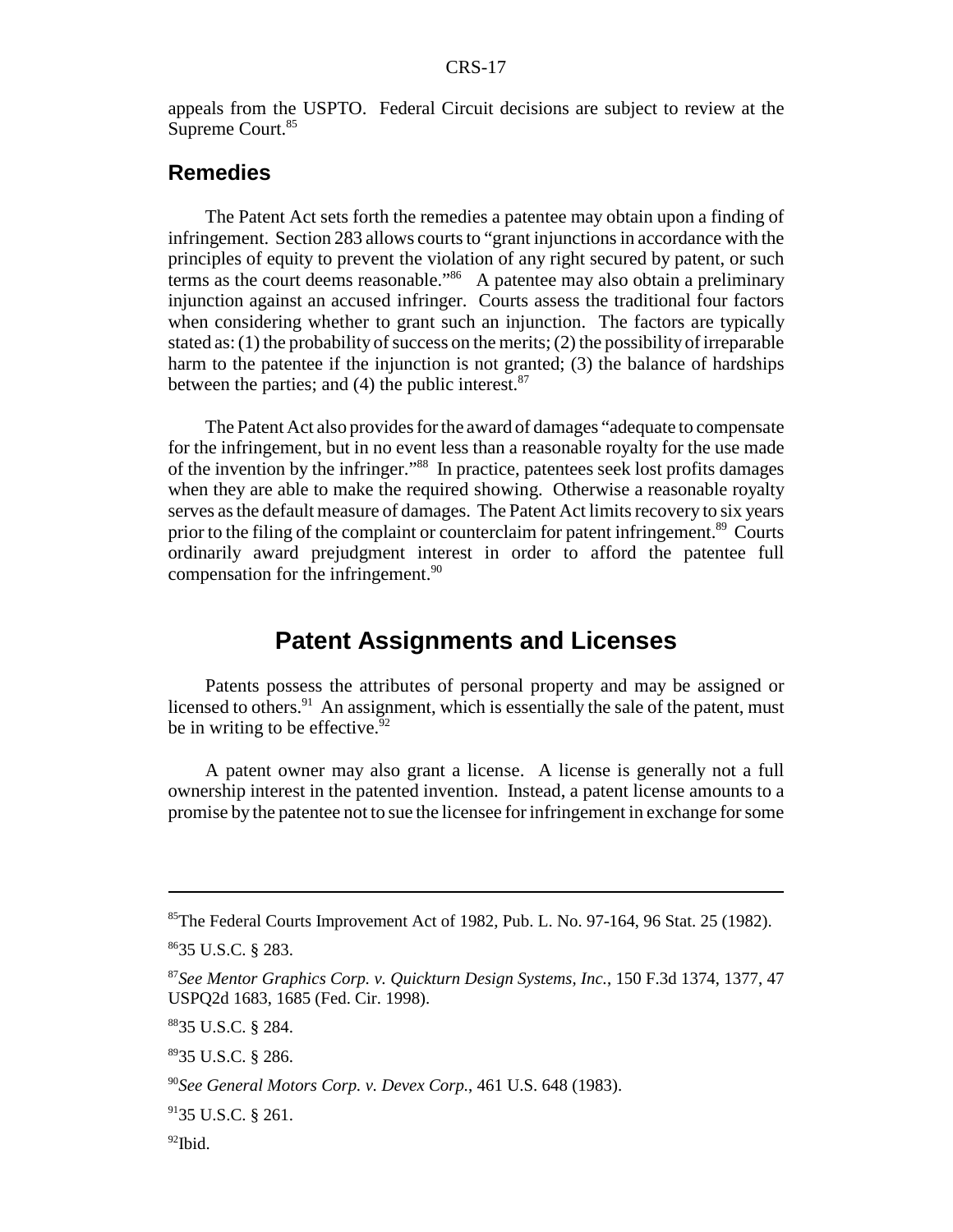consideration.93 Licenses are generally classified as either exclusive or nonexclusive. An exclusive licensee has received a promise that it alone may make, use, sell, offer to sell, or import into the United States the patented invention without facing an infringement suit.<sup>94</sup>

## **The Drug Price Competition and Patent Term Restoration Act of 1984**

The Drug Price Competition and Patent Term Restoration Act of 1984 (the 1984 Act)<sup>95</sup> introduced several significant changes to the patent laws. These include patent term extension; a statutory exemption for patent infringement relating to regulatory marketing approval; procedures for challenging the validity of pharmaceutical patents; and a reward for challenging the validity, enforceability, or infringement of a patented and approved drug. Through these provisions, the 1984 Act attempts to balance two competing objectives within the pharmaceutical industry. First, the 1984 Act aimed to encourage the introduction of widely available generic drugs. Second, the 1984 Act hoped to ensure that adequate incentives remain for individuals to invest in the development of new drugs. $96$ 

The 1984 Act is today commonly known as the "Hatch-Waxman Act."<sup>97</sup> At the time of its enactment, however, the 1984 Act was generally referred to as the "Waxman-Hatch Act."98 In light of this conflicting nomenclature, this report refers to the Drug Price Competition and Patent Term Restoration Act of 1984 as the 1984 Act.

## **Background of the 1984 Act**

**The Role of the FDA and the USPTO in the Pharmaceutical Industry.** Both the Patent and Trademark Office and the Food and Drug Administration (FDA) have a role to play in the pharmaceutical industry. The USPTO allows patents to issue on the compounds that comprise a pharmaceutical as well as methods of making and using them. Patents confer the right to exclude others from making,

<sup>93</sup>*Spindelfabrik Suessen-Schurr v. Schubert & Salzer*, 829 F.2d 1075, 1081 (Fed.Cir. 1987), *cert. denied*, 484 U.S. 1063 (1988).

<sup>94</sup>Adelman, Martin J., et al., *Cases and Materials on Patent Law* (1998), 1231.

<sup>&</sup>lt;sup>95</sup>Pub. L. No. 98-417, 98 Stat. 1585 (1984).

<sup>96</sup>Rea, Teresa Stanek, "Striking the Right Balance Between Innovation and Drug Price Competition: Understanding the Hatch-Waxman Act–An Introduction of Speakers," 54 *Food Drug Law Journal* (1999), 223, 224.

<sup>97</sup>*See, e.g., Glaxo, Inc. v. Novopharm, Ltd.*, 110 F.3d 1562, 1568 (Fed. Cir. 1997).

<sup>98</sup>*See, e.g.,* McGough, Kevin J. , "Preserving the Compromise: The Plain Meaning of Waxman-Hatch Exclusivity," 45 *Food, Drug and Cosmetic Law Journal* (1990), 487.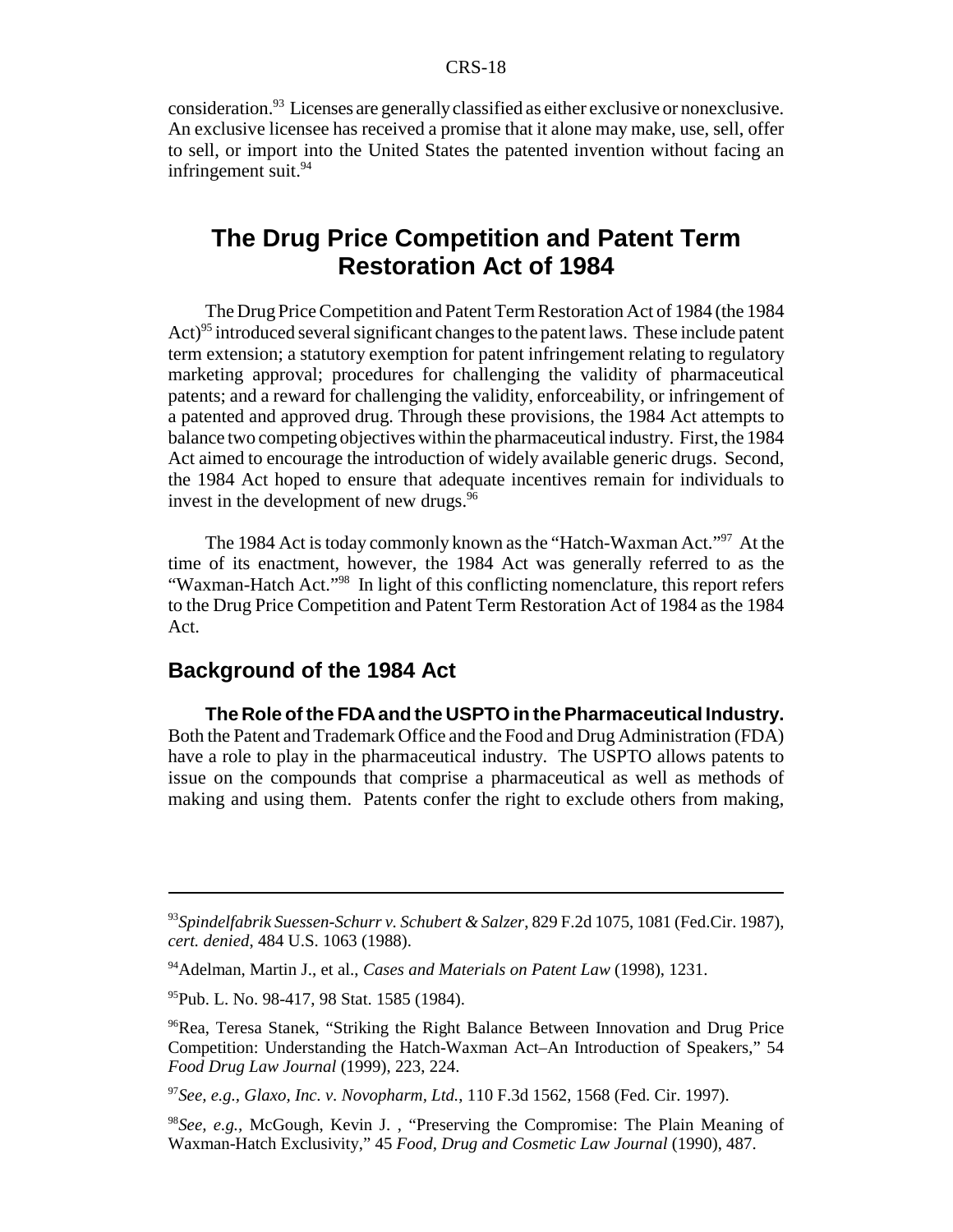using, selling, offering to sell, or importing into the United States the patented invention.<sup>99</sup>

The grant of a patent does not provide its proprietor with the affirmative right to market the patented invention, however.<sup>100</sup> For many products of the pharmaceutical industry, the FDA must approve the product for sale to consumers. Federal laws generally require that pharmaceutical manufacturers show their products are safe and effective in order to market these products.<sup>101</sup>

USPTO issuance of a patent and FDA marketing approval are distinct events that depend upon different criteria.102 The FDA might consider a pharmaceutical safe and effective for consumer use, for example, but the USPTO could rule that the compound does not present a sufficient advance over public domain knowledge to be worthy of a patent. Alternatively, it is readily within the power of the FDA to judge that a pharmaceutical presents too great a risk for use as a medication within the United States, despite the fact that the USPTO has allowed a patent to issue claiming that pharmaceutical.

As a result of the independence of patent ownership and marketing approval, the pharmaceutical industry must account for both. In order to sell a drug without fear of civil or criminal liability, an enterprise must both obtain FDA approval and consider whether that drug has been patented. Often the entity which owns the patent on a pharmaceutical is the first to be awarded marketing approval. Sometimes the enterprise which has been awarded marketing approval and the patent owner are separate entities, however. In this latter case, the patentee may commence infringement litigation against the approved drug manufacturer. A court may issue an injunction and award monetary liability for patent infringement despite the fact of FDA marketing approval.

Although the 1984 Act maintained the independence between the award of a patent and the process of seeking FDA market approval, it did establish a procedural interface between these two events. Before describing these procedures in greater detail, this report first considers core features of the patent and food and drug laws as they stood prior to the 1984 Act.

**The Generic Drug Approval Process.** Since 1962, federal law has required pharmaceutical manufacturers to demonstrate that their products are safe and effective.103 Prior to the 1984 Act, however, the federal food and drug law

 $9935$  U.S.C. § 271(a).

<sup>100</sup>Chisum, Donald S., *Principles of Patent Law* (Foundation Press, New York, New York, 1998), 5.

<sup>&</sup>lt;sup>101</sup>21 U.S.C. § 355(b). Prior to 1962, the drug approval process was solely directed towards safety. *See* Mossinghoff, Gerald J., "Overview of the Hatch-Waxman Act and Its Impact on the Drug Development Process," 54 *Food and Drug Law Journal* (1998), 187.

<sup>102</sup>See *In re Brana*, 51 F.3d 1560 (Fed. Cir. 1995).

<sup>&</sup>lt;sup>103</sup>21 U.S.C. § 355(b). Prior to 1962, the drug approval process was solely directed towards (continued...)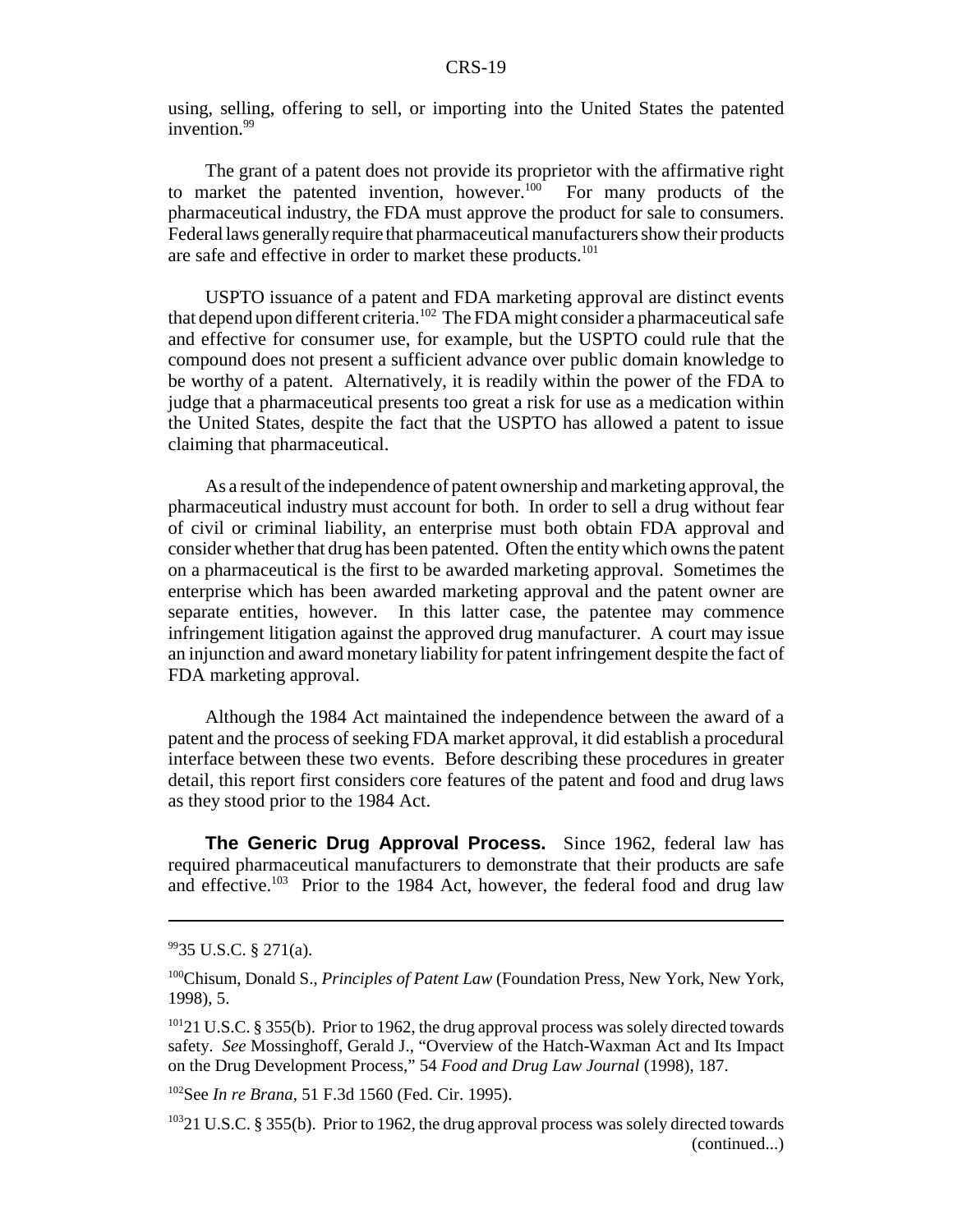contained no separate provisions addressing generic versions of drugs that had previously been approved.104 The result was that would-be generic drug manufacturers had to file their own "New Drug Application" (NDA) in order to market their drug. Some generic manufacturers could rely on published scientific literature demonstrating the safety and efficacy of the drug. These sorts of studies were not available for all drugs, however. Further, at times the Food and Drug Administration requested additional studies to deal with safety and efficacy questions that arose from experience with the drug following its initial approval. The result is that some generic manufacturers were forced to prove independently that the drug was safe and effective, even though their product was identical to that of a previously approved drug.

Some commentators believed that the approval of a generic drug was a needlessly costly, duplicative and time-consuming process prior to the 1984 Act.<sup>105</sup> FDA safety and efficacy requirements sometimes required clinical trials, for example, which could prove very expensive. Some observers noted that although patents on important drugs had expired, manufacturers were not moving to introduce generic equivalents for these products.<sup>106</sup> As the introduction of generic equivalents often causes prices to decrease, the interest of consumers was arguably not being served through these observed costs and delays.<sup>107</sup>

**Generic Drug Development and Patent Infringement.** The patent law grants patent proprietors the right to exclude others from making, using selling, offering to sell, or importing into the United States the patented invention.<sup>108</sup> Accused infringers may offer several defenses to avoid liability for patent infringement, however. One potential defense lies under the so-called "experimental use" doctrine. Perhaps the first discussion of this infringement defense occurred in the 1813 decision in *Whittemore v. Cutter*. 109 There, Justice Joseph Story explained that "it could never have been the intention of the legislature to punish a man, who constructed such a [patented] machine merely for philosophical experiments, or for the purpose of ascertaining the sufficiency of the machine to produce its described effects." By 1861, the court in *Poppenhausen v. Falke* was able to state that the law

 $103$ (...continued)

safety. *See* Mossinghoff, *supra* note 8, at 187.

<sup>104</sup>Engelberg, Alfred B., "Special Patent Provisions for Pharmaceuticals: Have They Outlived Their Usefulness?," 39 *IDEA: Journal of Law and Technology* (1999), 389, 396. Generic drugs are versions of brand-name prescription drugs that are often sold without a trademark and that contain the same active ingredients, but not necessarily the same inactive ingredients, as the original. *United States v. Generix Drug Co.*, 460 U.S. 435, 455 (1983).

<sup>&</sup>lt;sup>105</sup>Buchanan, J. Matthew, "Medical Device Patent Rights in the Age of FDA Modernization: the Potential Effect of Regulatory Streamlining on the Right to Exclude," 30 *University of Toledo Law Review* (1999) 305, 316.

 $106$ Engelberg, supra note 103, at 396-97.

<sup>107</sup>Buchanan, *supra* note 104.

 $10835$  U.S.C. § 271(a).

<sup>10929</sup> F.Cas. 1120, 1121 (C.C.Mass. 1813)(No. 17,600).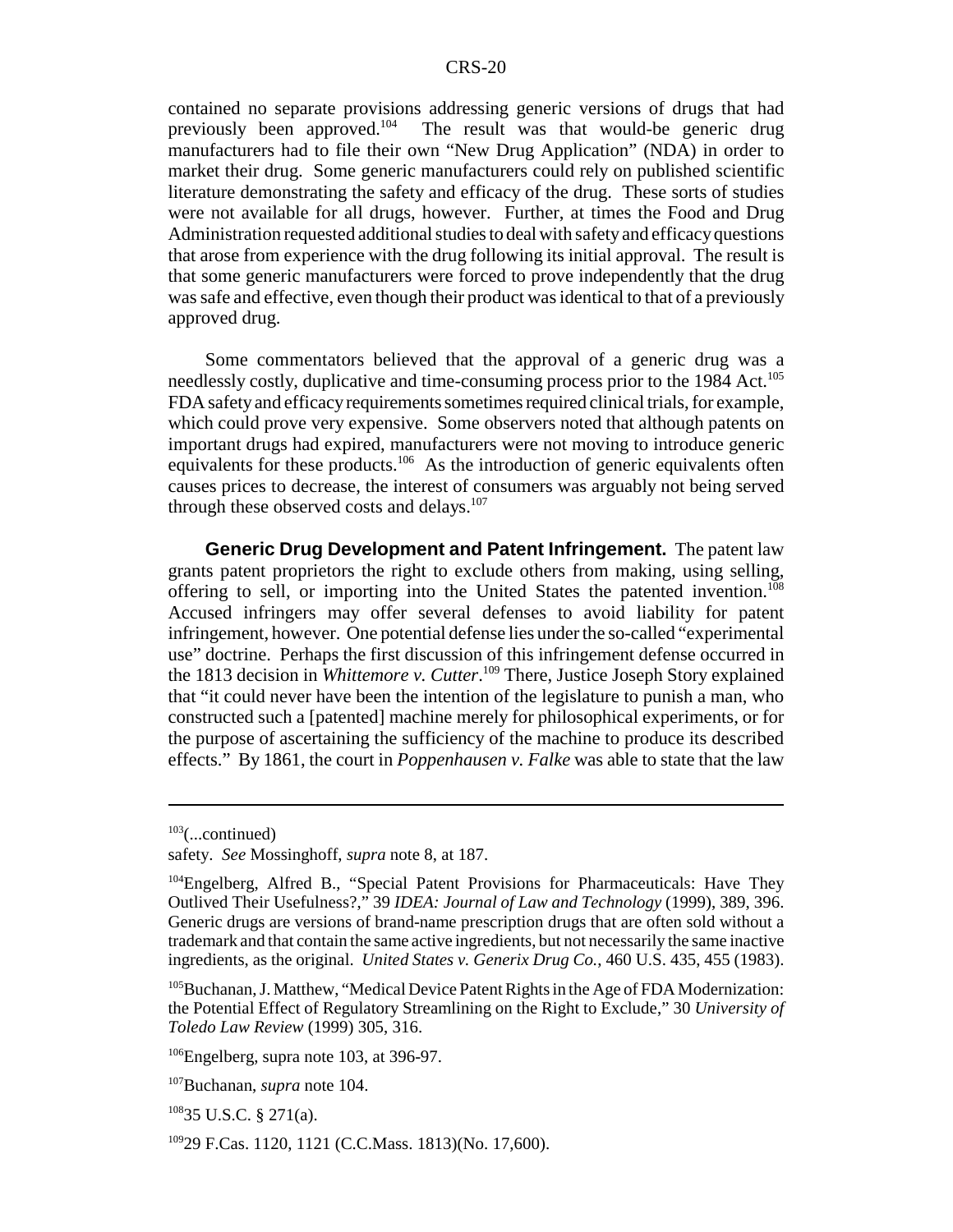was "well-settled that an experiment with a patented article for the sole purpose of gratifying a philosophical taste, or curiosity, or for mere amusement is not an infringement of the rights of the patentee."110

Commentators have noted that the number of accused infringers who have successfully pled an experimental use defense are few, however.<sup>111</sup> As a practical matter, perhaps infringement charges were only rarely brought against philosophers or amusement seekers.<sup>112</sup> The possibility of an experimental use defense took on a new characteristic with the advent of drug marketing approval procedures, however. When a competitor becomes interested in marketing the generic equivalent of a drug patented by another, it may wish to commence the clinical trials and other procedures during the term of the patent. As a result, the competitor would be able to market the drug immediately upon expiration of the patent. Whether the regulatory compliance activities of a generic drug manufacturer amounted to a patent infringement, or were exempted by the experimental use defense, was for many years an open legal question.

The 1984 decision of the Court of Appeals for the Federal Circuit in *Roche Products, Inc. v. Bolar Pharmaceutical Co.*<sup>113</sup> resolved this question conclusively in favor of a finding of patent infringement. In that case, Roche Products, Inc. (Roche) marketed a prescription sleeping pill under the trademark "Dalmane." Roche also was the proprietor of a patent claiming a chemical compound, flurazepam hcl, that was the active ingredient in Dalmane.<sup>114</sup> The Roche patent issued on January 17, 1967, and expired on January 17, 1984.

Bolar Pharmaceutical Co. (Bolar), a manufacturer of generic drugs, grew interested in marketing a generic equivalent of Dalmane. Bolar recognized that FDA approval of a drug was a time-consuming process and wished to begin selling a generic equivalent immediately after the Roche patent expired. As a result, in mid-1983, Bolar obtained a supply of flurazepam hcl from a foreign manufacturer. It began to form the flurazepam hcl into dosage form capsules to obtain stability data, dissolution rates, bioequivalency studies and blood serum studies necessary to file an NDA with the FDA.

Roche brought suit against Bolar on July 28, 1983, seeking to enjoin Bolar from using flurazepam hcl for any purpose during the life of the patent. The district court ultimately denied Roche's request on October 11, 1983. The district court concluded

<sup>11019</sup> F.Cas. 1048, 1049 (C.C.S.D.N.Y. 1861) (No. 11,279).

<sup>111</sup>*See* Note, "Experimental Use as Patent Infringement: The Impropriety of a Broad Exception," 100 *Yale Law Journal* (1991), 2169.

<sup>112</sup>Bee, Richard E., "Experimental Use as An Act of Patent Infringement," 39 *Journal of the Patent Office Society* (1957), 357.

<sup>113733</sup> F.2d 858 (Fed. Cir. 1984).

<sup>114</sup>*See* U.S. Patent No. 3,299,053 ("Novel 1 and/or 4-substituted alkyl 5-aromatic-3H-1,4 benzodiazepines and benzodiazepine-2-ones.").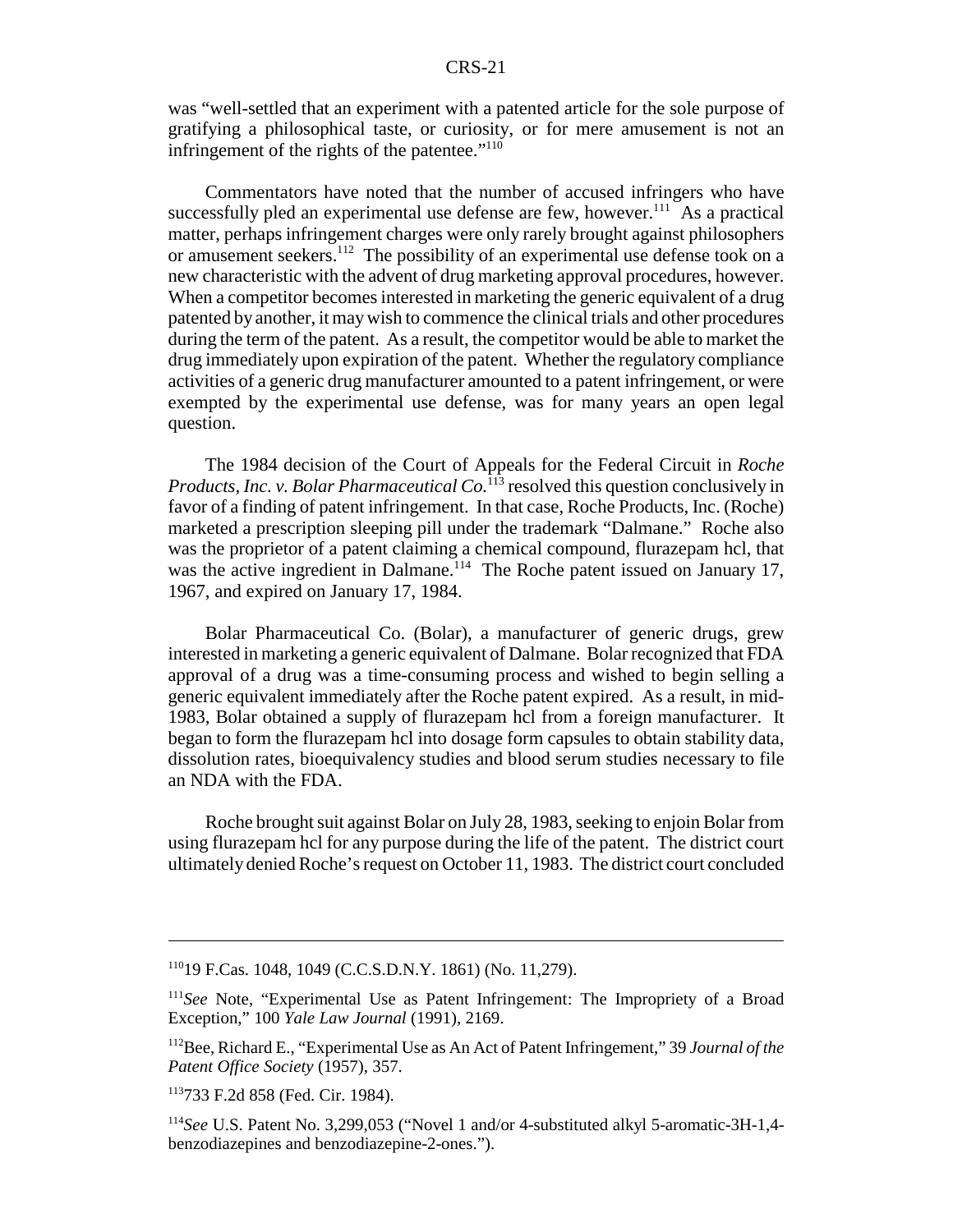that Bolar's use of the compound for federally mandated testing did not infringe the Roche patent because Bolar's use was minimal and experimental.<sup>115</sup>

Roche promptly appealed to the United States Court of Appeals for the Federal Circuit, which reversed the district court. Writing for a three-judge panel, Judge Nichols initially observed that the 1952 Patent Act states that whoever "uses . . . any patented invention, within the United States during the term of the patent therefore, infringes the patent."116 This language on its face prohibits all unauthorized uses of the patented invention, the Federal Circuit reasoned, and many judicial opinions had so held. $117$ 

The Federal Circuit next considered two contentions offered by Bolar. First, Bolar urged that the experimental use defense exempted its efforts to comply with federal food and drug law. After reviewing the precedents, Judge Nichols disagreed, concluding:

Bolar's intended "experimental" use is solely for business reasons and not for amusement, to satisfy idle curiosity, or for strictly philosophical inquiry. Bolar's intended use of flurazepam hcl to derive FDA required test data is thus an infringement of the [Roche] patent. Bolar may intend to perform "experiments," but unlicensed experiments conducted with a view to the adaptation of the patented invention to the experimentor's business is a violation of the rights of the patentee to exclude others from using his patented invention. It is obvious here that it is a misnomer to call the intended use de minimus. It is no trifle in its economic effect on the parties even if the quantity used is small. It is not dilettante affair such as Justice Story envisioned. We cannot construe the experimental use rule so broadly as to allow a violation of the patent laws in the guise of "scientific inquiry," when that inquiry has definite, cognizable, and not insubstantial commercial purposes.<sup>118</sup>

Bolar finally urged the Federal Circuit to resolve a perceived conflict between the Food, Drug and Cosmetic  $Act^{119}$  and the 1952 Patent Act.<sup>120</sup> Bolar observed that substantial regulatory delays were associated with the receipt of FDA marketing approval. According to Bolar, if a generic manufacturer could not commence seeking FDA approval until the appropriate patents had expired, then the patentee could preserve its market exclusivity beyond the statutory patent term. Bolar characterized this situation as a de facto patent term extension inconsistent with the Patent Act.<sup>121</sup>

<sup>115572</sup> F. Supp. 255 (E.D.N.Y. 1983).

<sup>11635</sup> U.S.C. § 271(a).

 $117733$  F.2d at 862-64.

 $118733$  F.2d at 863.

 $^{119}$ Pub. L. No. 75-717, 52 Stat. 1040 (1938) (codified as amended 21 U.S.C. §§ 301 et seq.).

 $120$ Pub. L. No. 82-593, 66 Stat. 792 (1952) (codified as amended 35 U.S.C. § 1 et seq.).

<sup>121733</sup> F.2d at 863-64.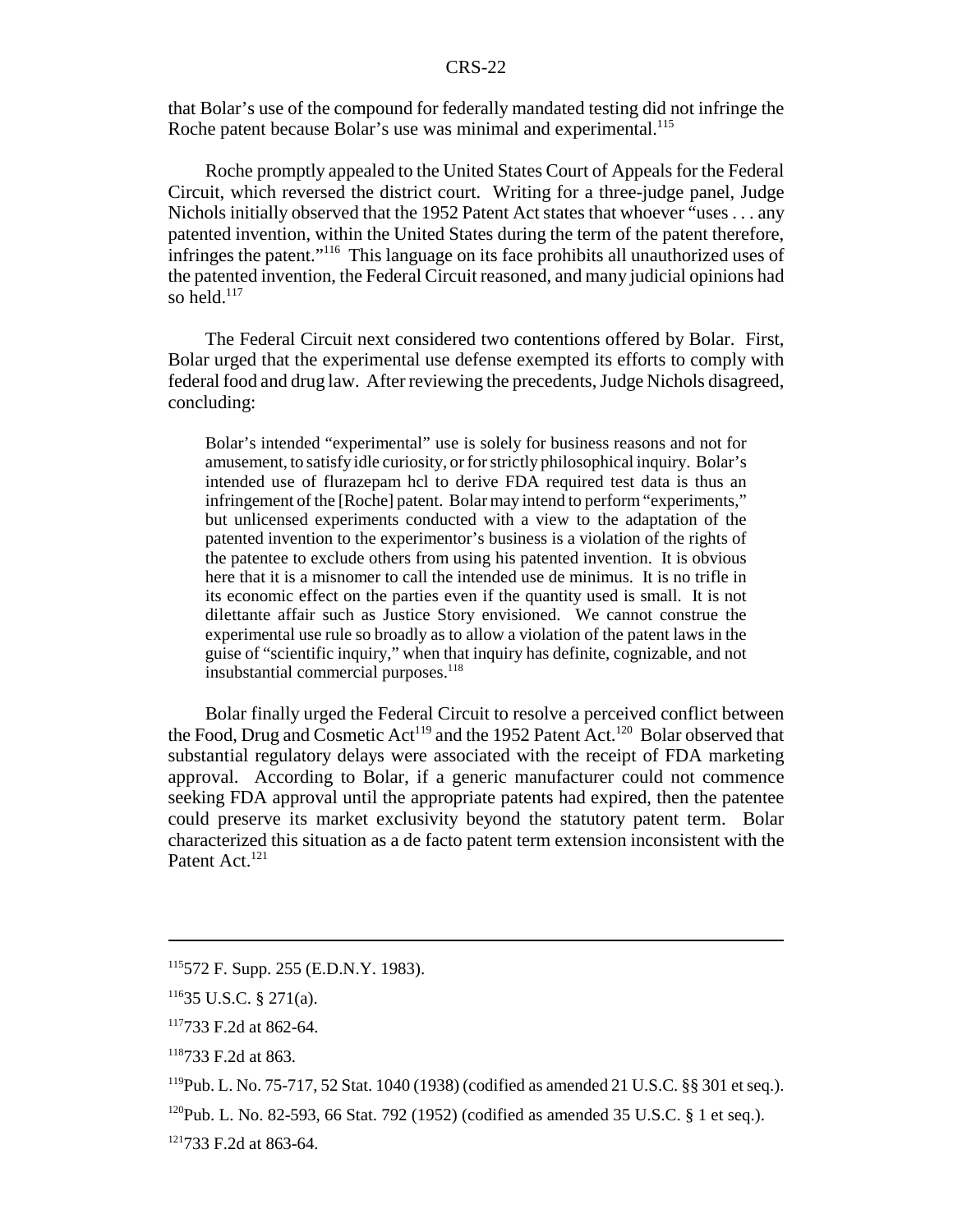The Federal Circuit also rejected this argument. According to Judge Nichols, the judiciary was not the proper forum to engage in policy argumentation inconsistent with the patent statute. The court observed that bills addressing these issues had been placed before Congress and suggested that any aggrieved parties seek redress there.<sup>122</sup> The Federal Circuit remanded the decision to the district court with instructions to fashion the appropriate remedy.<sup>123</sup>

## **Principal Provisions of the 1984 Act**

The Federal Circuit's suggestion that a legislative forum may better suit the interests of the parties proved prophetic. On September 24, 1984, President Ronald Reagan signed into law the Drug Price Competition and Patent Term Restoration Act of 1984 ("the Hatch-Waxman Act"). The 1984 Act is codified in Titles 15, 21, 28 and 35 of the United States Code.<sup>124</sup> Although the 1984 Act is a complex statute, observers have frequently noted that it presents a fundamental trade-off: In exchange for permitting manufacturers of generic drugs to gain FDA marketing approval by relying on safety and efficacy data from the original manufacturer's NDA, the original manufacturers received a period of data exclusivity and patent term extension.<sup>125</sup> A review of the legislation's more significant provisions follows.

**Accelerated Generic Drug Approval Process.** The 1984 Act created a new type of application for market approval of a pharmaceutical. This application, termed an Abbreviated New Drug Application (ANDA), may be filed at the FDA.<sup>126</sup> An ANDA may be filed if the active ingredient of the generic drug is the bioequivalent of the approved drug. An ANDA allows a generic drug manufacturer to rely upon the safety and efficacy data of the original manufacturer. The availability of an ANDA often allows a generic manufacturer to avoid the costs and delays associated with filing a full-fledged NDA. Through the ANDA procedure, a generic manufacturer may often place its FDA-approved bioequivalent drug on the market as soon as the patent on the original drug expires. $127$ 

**Patent Term Restoration.** The 1984 Act also provides for the extension of patent term. Ordinarily, patent term is set to twenty years from the date the patent application is filed.128 The 1984 Act provides that for pharmaceutical patents, the

 $12621$  U.S.C. § 355(j).

 $127$ Ibid.

<sup>122733</sup> F.2d at 864-66.

<sup>123733</sup> F.2d at 865-67.

<sup>&</sup>lt;sup>124</sup>The specific provisions are 15 U.S.C. §§ 68b-68c, 70b; 21 U.S.C. §§ 301, 355, 360cc; 28 U.S.C. § 2201; and 35 U.S.C. §§ 156, 271, 282.

<sup>125</sup>Glover, Gregory J., "Regulatory Concerns & Market Exclusivity," *Health Care M&A 2000*, 1175 Practising Law Institute (2000), 629, 633.

<sup>&</sup>lt;sup>128</sup>35 U.S.C. § 156. Prior to United States adherence to the World Trade Organization, patents were granted a term of 17 years from the date of issuance. On June 8, 1995, the effective patent term was changed to 20 years measured from the date the patent application (continued...)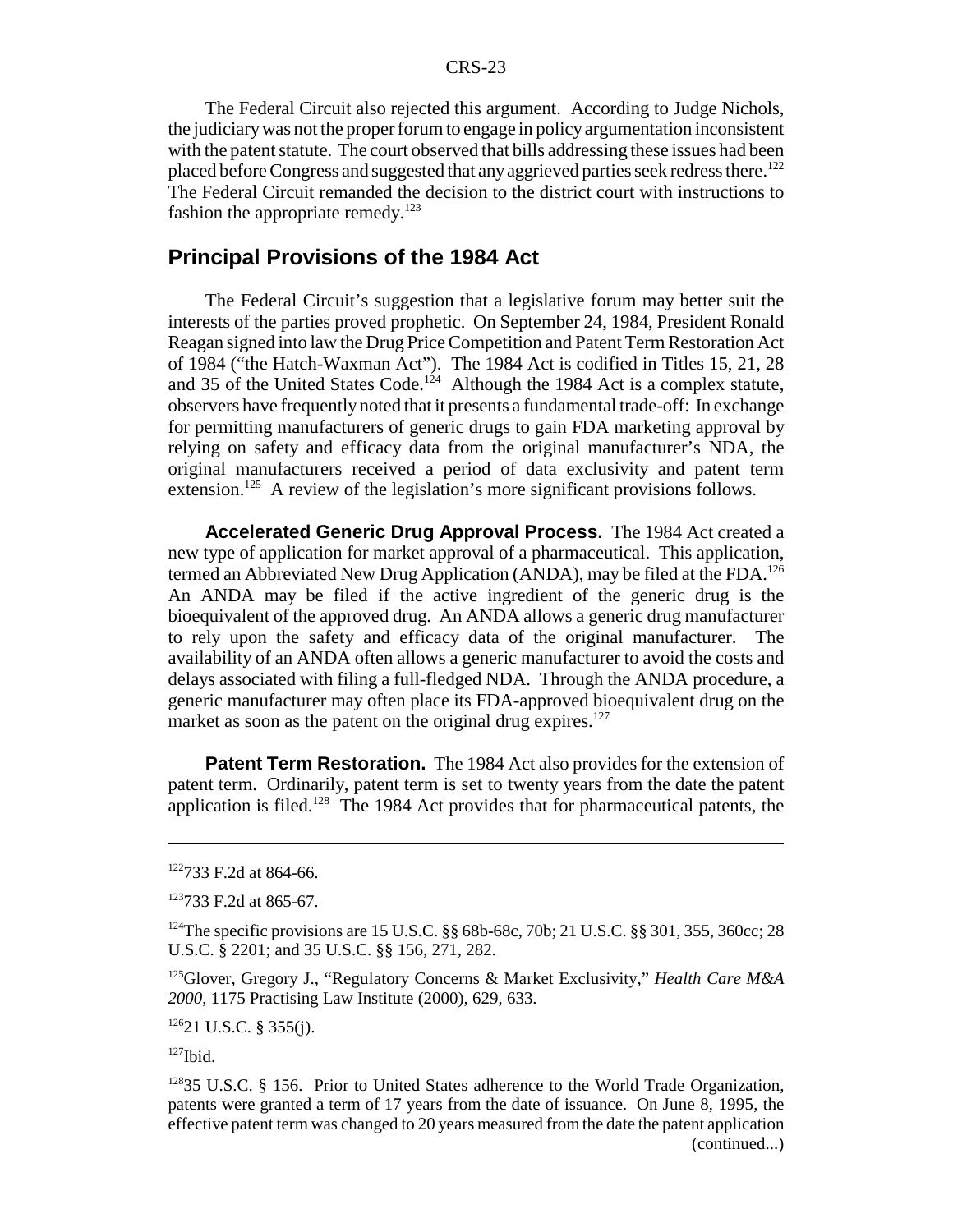patent term may be extended for a portion of the time lost during clinical testing. More specifically, this term extension is equal to the time between the effective date of the investigational new drug application and the submission of the NDA, plus the entire time lost during FDA approval of the NDA.<sup>129</sup>

The 1984 Act sets some caps on the length of the term restoration. The entire patent term restored may not exceed five years. Further, the remaining term of the restored patent following FDA approval of the NDA may not exceed 14 years.<sup>130</sup> The 1984 Act also provides that the patentee must exercise due diligence to seek patent term restoration from the USPTO, or the period of lack of diligence will be offset from the augmented patent term.<sup>131</sup>

Patent term extension does not occur automatically. The patent owner or its agent must file an application with the USPTO requesting term extension within 60 days of obtaining FDA marketing approval. According to a senior legal advisor in the Special Program Law Office of the Patent and Trademark Office, between 50 and 60 such applications are filed each year. $132$ 

**Market Exclusivity.** The 1984 Act includes provisions that create market exclusivity for certain FDA-approved drugs. The FDA administers these provisions by issuing approval to market a pharmaceutical to only a single entity. A grant of market exclusivity does not depend on the existence of patent protection and the two rights may actually conflict.

The length of market exclusivity is contingent on whether or not the drug is considered a new chemical entity (NCE). The 1984 Act defines an NCE drug as an approved drug which consists of active ingredients, including the ester or salt of an active ingredient, none of which has been approved in any other full NDA.<sup>133</sup> If the approved drug is not an NCE, then the FDA may not approve an ANDA for a generic version of the approved drug until three years after the approval date of the pioneer NDA.134

In contrast, if the approved drug is an NCE, then a would-be generic manufacturer cannot submit an ANDA until five years after the date of the approval

 $128$ (...continued)

was filed. Patents in existence as of June 8, 1995, or patents that issued from applications pending at the USPTO as of the date, have a term equal to the greater of 17 years from issuance or 20 years from grant.

<sup>12935</sup> U.S.C. § 156.

 $13035$  U.S.C. § 156(c).

 $13135$  U.S.C. § 156(d)(2)(B).

<sup>&</sup>lt;sup>132</sup>Tyson, Karin L., "The Role of the Patent and Trademark Office Under 35 U.S.C. Section 156," 54 *Food and Drug Law Journal* (1999), 205.

 $13321$  U.S.C. § 355(j)(4)(D)(I).

 $13421$  U.S.C. § 355(j)(4)(D)(iii).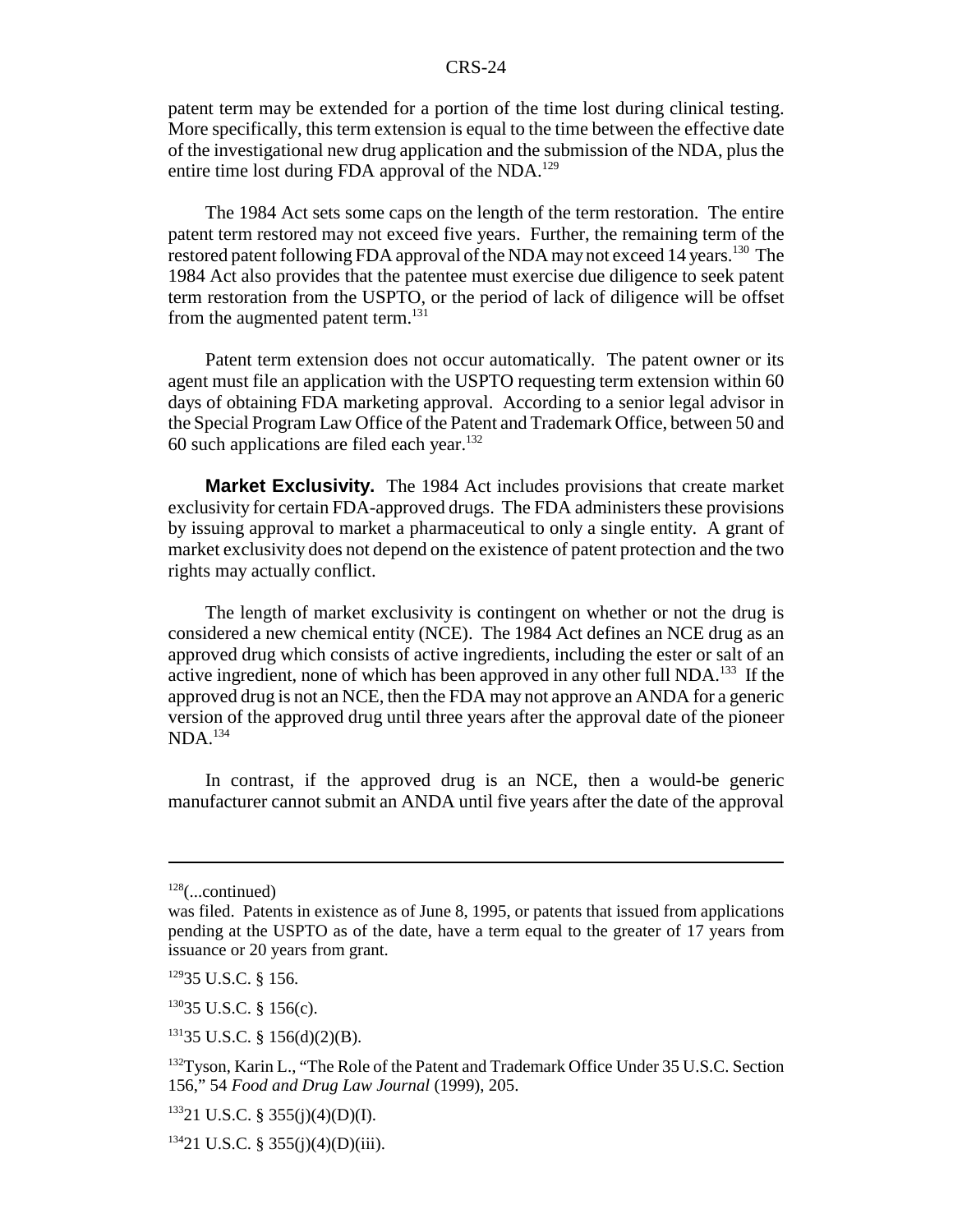of the pioneer NDA.135 The effect of this provision is to restrict a potential generic manufacturer from bringing a product to market for five years plus the length of the FDA review of the ANDA. One noted expert has recently observed that the review time for an ANDA exceeds 18 months.<sup>136</sup>

**Patent Infringement.** The 1984 Act includes elaborate provisions governing the mechanisms through which a potential generic manufacturer may obtain market approval on a drug that has been patented by another. Among these provisions are a statutory exemption from claims of patent infringement based on acts reasonably related to seeking FDA approval; special provisions for challenging the enforceability, validity or infringement of approved drug patents; and a reward for challenging patent enforceability, validity or infringement consisting of 180 days of market exclusivity to the first generic applicant to file a patent challenge against any approved drug.

The 1984 Act modified the 1952 Patent Act by creating a statutory exemption from certain claims of patent infringement. As codified in  $\S 271(e)(1)$ , this provision mandates that "It shall not be an infringement to make, use, offer to sell, or sell within the United States a patented invention . . . solely for uses reasonably related to the development and submission of information under a Federal Law which regulates the manufacture, use or sale of drugs or veterinary biological products." This provision effectively overturns the opinion of the Court of Appeals for the Federal Circuit in *Roche Products, Inc. v. Bolar Pharmaceutical Co., Inc.*137 As a result, generic manufacturers may commence work on a generic version of an approved drug any time during the life of the patent, so long as that work furthers compliance with FDA regulations.

Courts have interpreted  $\S 271(e)(1)$  liberally, reasoning that the statute exempts from infringement a wide variety of acts. Exemplary is the decision of United States Magistrate Judge Brazil in *Intermedics, Inc. v. Ventritex, Inc*. 138 There, the court reasoned that it would not always be clear to prospective pharmaceutical suppliers exactly which kinds of information, and in what quantities, would be required to obtain FDA approval. The court therefore concluded that parties should be given some latitude in making judgments about the nature and extent of otherwise infringing activities needed to generate information that would satisfy the FDA.

The *Intermedics* court then applied this reasoning to the facts before it, concluding that a number of accused activities fell within the safe harbor of §  $271(e)(1)$ . The court held that device sales to foreign distributors were reasonably related to developing information to be submitted to the FDA because all of the devices were resold to FDA-approved clinical investigators.<sup>139</sup> Foreign testing

 $13521$  U.S.C. § 355(j)(D)(ii).

 $136$ Glover, supra note 124, at 634.

 $137$ See supra notes 112-122 and accompanying text.

<sup>138775</sup> F. Supp. 1269 (N.D. Cal.), *affirmed*, 991 F.2d 808 (Fed. Cir. 1993).

 $139$ Ibid at 1283.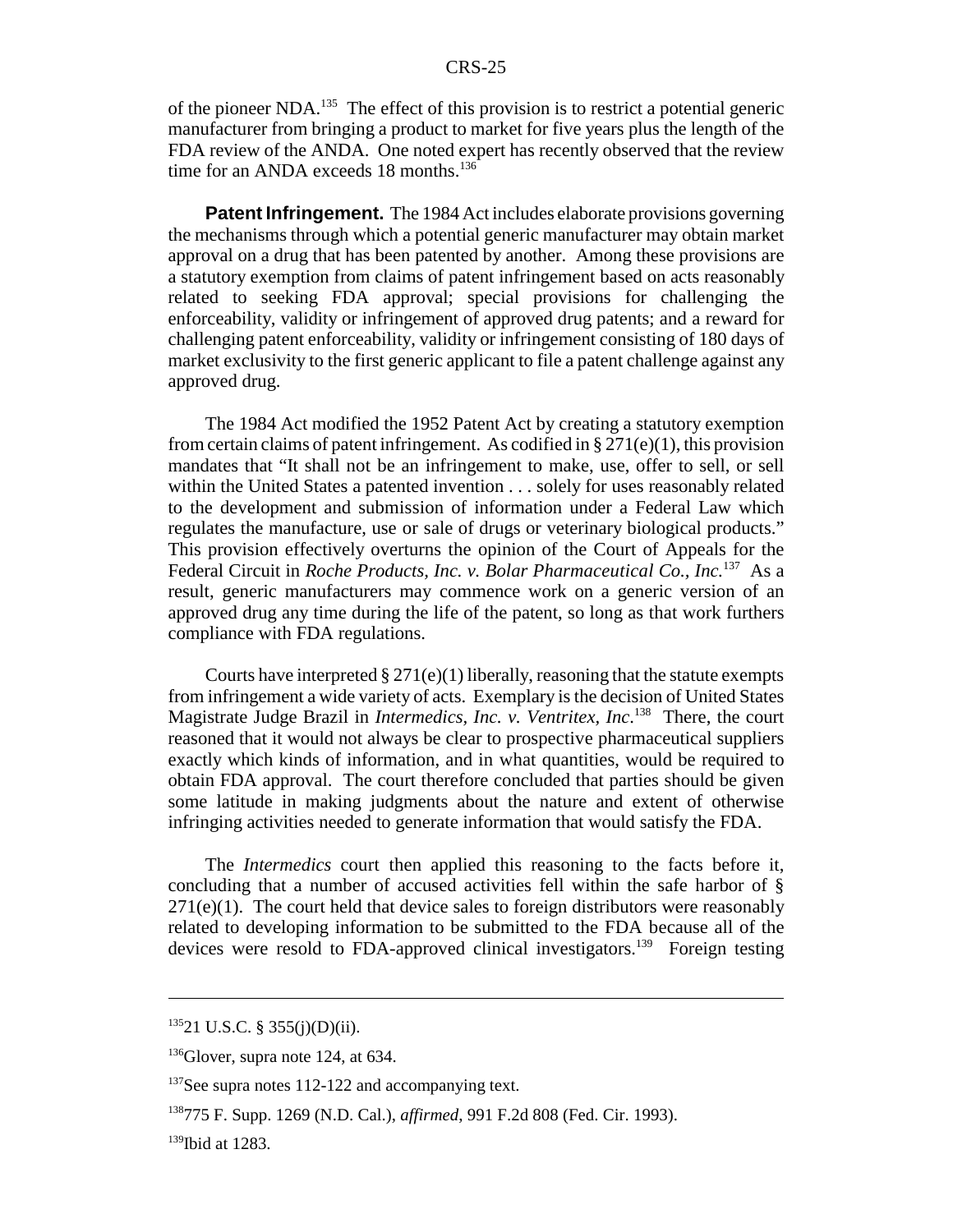activities were also found noninfringing because the data they generated was also sent to the FDA.<sup>140</sup>

The Supreme Court decision in *Eli Lilly & Co. v. Medtronic* is also notable for its expansive interpretation of § 271(e)(1).<sup>141</sup> There, the Court held that the infringement exemption is available not only to drug and veterinary products, but also to medical devices that cannot be marketed without Food and Drug Administration approval.

Although the 1984 Act provides a safe harbor from patent infringement, it also requires would-be manufacturers of generic drugs to engage in a specialized certification procedure. The core feature of this process is that a request for FDA marketing approval is treated as an "artificial" act of patent infringement. This feature was intended to allow judicial resolution of the validity, enforceability and infringement of patent rights before generic competition enters the market.<sup>142</sup>

Under the 1984 Act, each holder of an approved NDA must list pertinent patents it believes would be infringed if a generic drug were marketed before the expiration of these patents. The FDA publishes this list of patents in its list of approved products.<sup>143</sup> This list is commonly known as the "Orange Book."<sup>144</sup>

An ANDA applicant must certify its intent with regard to each patent associated with the generic drug it seeks to market. Four possibilities exist under the 1984 Act:

(1) that patent information on the drug has not been filed;

(2) that the patent has already expired;

(3) the date on which the patent will expire; or

(4) that the patent is invalid or will not be infringed by the manufacture, use or sale of the drug for which the ANDA is submitted.

These certifications are respectively termed paragraph I, II, III, and IV certifications.145 An ANDA certified under paragraphs I or II is approved immediately after meeting all applicable regulatory and scientific requirements.<sup>146</sup> An ANDA certified under paragraph III must, even after meeting pertinent regulatory and scientific requirements, wait for approval until the drug's listed patent expires.

 $140$ Ibid at 1284.

<sup>&</sup>lt;sup>141</sup>496 U.S. 661 (1990).

<sup>142</sup>*See* Engelberg, *supra* note 103, at 402.

<sup>14321</sup> U.S.C. § 355(b)(1), 355(j)(2)(A)(vi).

<sup>&</sup>lt;sup>144</sup>Food & Drug Administration, Center for Drug Evaluation & Research, Approved Drug Products with Therapeutic Equivalence Evaluations; Dickinson, Elizabeth A., "FDA's Role in Making Exclusivity Determinations," 54 *Food and Drug Law Journal* (1999), 195, 196.

<sup>&</sup>lt;sup>145</sup>Mossinghoff, supra note 100, at 189.

 $14621$  U.S.C. §§ 355(j)(5)(A), (B)(I).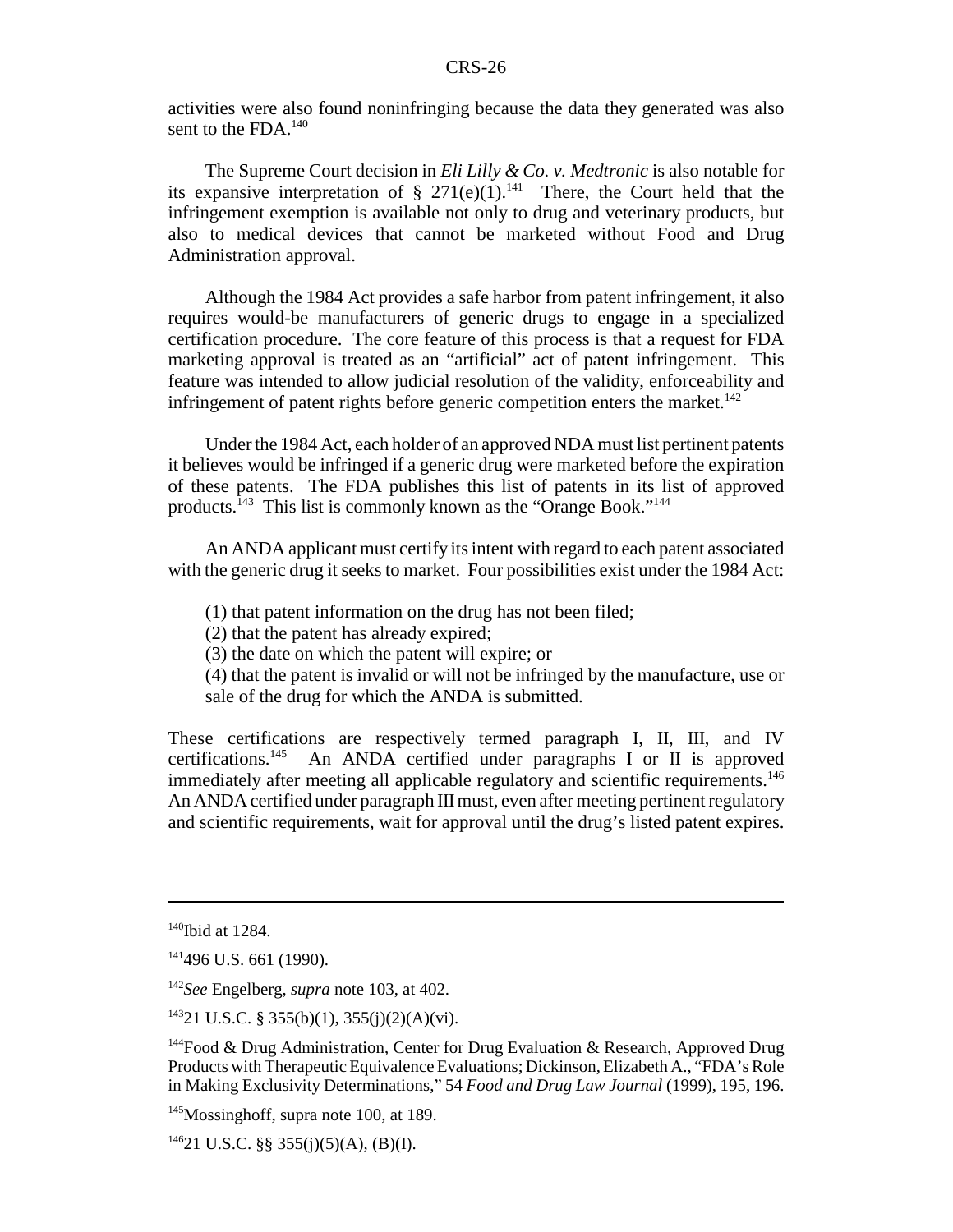If the ANDA applicant files a paragraph IV certification, it must notify the proprietor of the patent. The patent owner may bring a patent infringement suit within 45 days of receiving such notification.<sup>147</sup> If the patent owner timely brings a patent infringement charge against the ANDA applicant, then the FDA must suspend approval of the ANDA until one of the following events occurs:

(1) the date of the court's decision that the listed drug's patent is either invalid or not infringed;

(2) the date the listed drug's patent expires, if the court finds the listed drug's patent infringed; $^{148}$  or

(3) subject to modification by the court, the date that is thirty months from the date the owner of the listed drug's patent received notice of the filing of a Paragraph IV certification.<sup>149</sup>

The 1984 Act provides prospective manufacturers of generic pharmaceuticals with a reward for challenging the patent associated with an approved pharmaceutical. The reward consists of a 180-day generic drug exclusivity period awarded to the first generic applicant to file a paragraph IV certification. This provision is intended to encourage generic applicants to challenge a listed patent for an approved drug product.<sup>150</sup>

The decision of the United States Court of Appeals for the D.C. Circuit in *Mova Pharmaceutical Corp. v. Shalala* considered the 180-day exclusivity provision and its implementation by the FDA.151 Before *Mova*, the FDA took the position that in order to win the 180-day exclusivity period, the generic applicant had to defend successfully a patent infringement suit brought by the patentee under paragraph IV. In *Mova*, the D.C. Circuit held that the FDA had improperly imposed this requirement of a successful defense. According to Judge Wald, this requirement was "gravely inconsistent with the text and structure of the statute."<sup>152</sup>

The holding in *Mova* may be considered in light of the reality that no provision of the 1984 Act requires the first entity to challenge a patent to pursue that challenge diligently in the courts. The first patent opponent may file a paragraph IV certification, be charged with infringement by the patentee, and then simply decide not to pursue the matter further. Nonetheless, if the patent has not yet expired, the 1984 Act prevents the FDA from approving a subsequently filed ANDA until 180 days after either (a) a court holds the challenged patent invalid, not infringed or

 $14721$  U.S.C. § 355(c)(3)(C).

<sup>14835</sup> U.S.C. §§ 271(e)(4)(A).

 $14921$  U.S.C. §§ 355(j)(5)(B)(iii)(I)(III).

<sup>150</sup>Dickinson, *supra* note 143, at 199.

<sup>151140</sup> F.3d 1060 (D.C. Cir. 1998).

<sup>&</sup>lt;sup>152</sup>140 F.3d at 1069.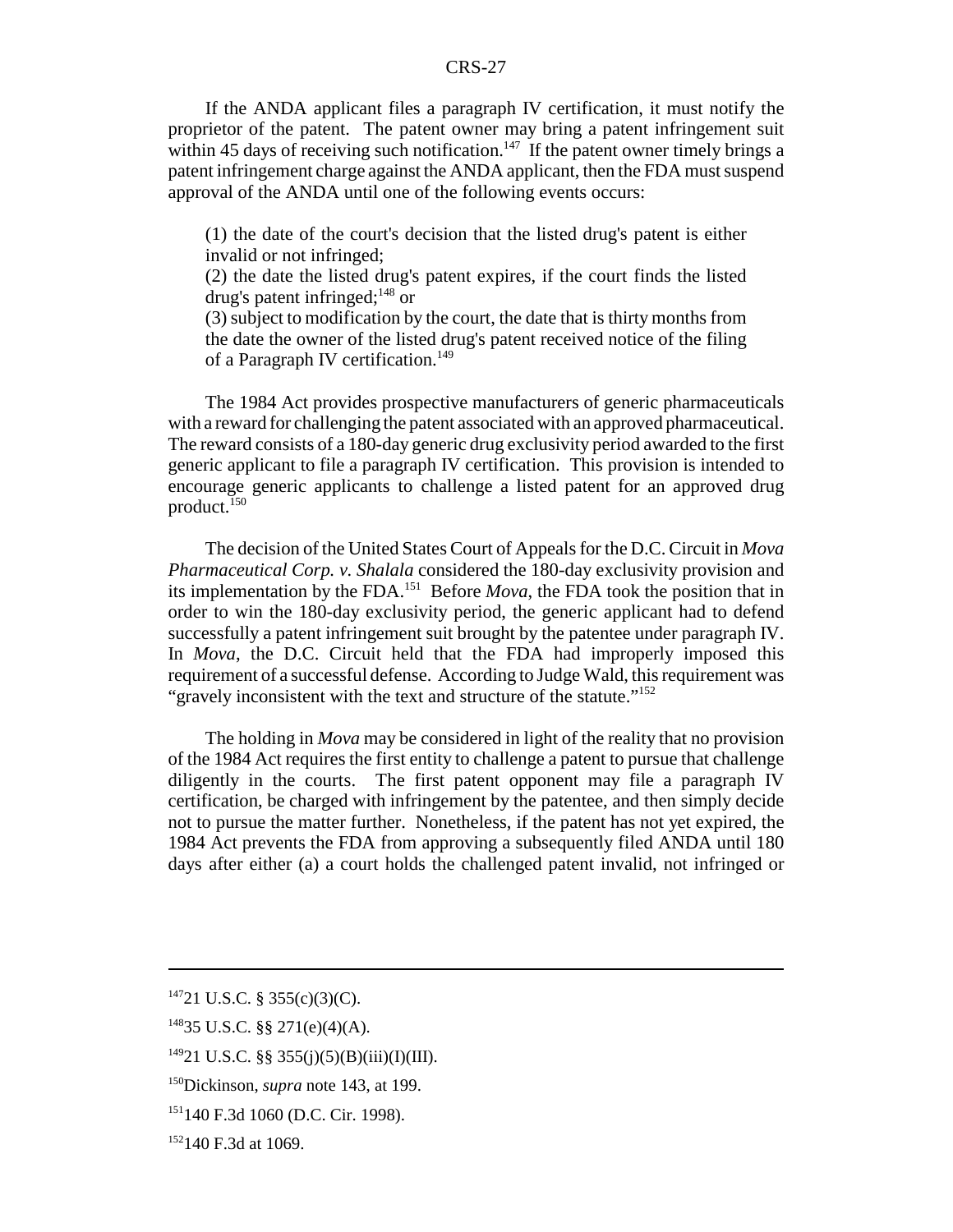unenforceable; or (b) the first patent challenger markets the pertinent pharmaceutical.<sup>153</sup>

Suppose, for example, that generic manufacturer "Alpha" is the first to file a paragraph IV certification. The patentee then commences patent infringement litigation against Alpha in the courts. Assume further that Alpha loses, or that Alpha has a change of heart and decides not to further contest the charge of infringement. Another generic manufacturer, "Beta," then files its own paragraph IV certification. Following a patent infringement lawsuit brought by the patentee against Beta, the courts hold that the patent was invalid.

Under these circumstances, the FDA may not approve a subsequently filed ANDA until Beta has obtained a judicial judgment adverse to the patent. Further, the FDA must wait 180 days after the court's judgment before granting market approval to Beta. Because Beta was not the first to challenge the patent, Beta receives no market exclusivity under the 1984 Act.

### **Subsequent Legislative Developments**

Two significant legislative developments occurred subsequent to the enactment of the 1984 Act. First, Congress incorporated animal drugs into the structure of the 1984 Act with the 1988 Generic Animal Drug and Patent Term Restoration Act.<sup>154</sup>

Second, the Uruguay Round Agreement Act (URAA),<sup>155</sup> also amended the 1984 Act. Among the provisions of the URAA were changes to the term for which patents endure. Prior to the URAA, patents expired 17 years after the date they issued. The URAA provided that patent term would be set to 20 years from the date the patent application was filed. The URAA also included a transitional provision: patents in effect on June 8, 1995, or patent applications pending at the USPTO on that date would get the term of 20 years from the filing date or 17 years from the issue date, whichever was longer. Because the USPTO had issued many patents less than three years after an application had been filed, this so-called "Delta Period" amounted to a patent term extension.156

The drafters of the URAA recognized that some individuals may have made commercial plans based on the date they believed a competitor's patent would expire. Such plans would be upset if the term of the patent was unexpectedly increased. The URAA therefore included provisions that accounted for the interests of the patentee's competitors. In essence, the URAA denied the patentee the ability to prevent competitors from using the patented invention during the Delta Period. Instead, the patentee may claim an "equitable remuneration" from those who use the patented

 $15321$  U.S.C. § 355(j)(5)(B)(iv)(I), (II).

<sup>154</sup>Pub. L. No. 100-670, 102 Stat. 3971 (1988).

<sup>155</sup>Pub. L. No. 103-465, 108 Stat. 4809 (1994).

<sup>156</sup>*See Bristol-Myers Squibb v. Royce*, 69 F.3d 1130 (Fed. Cir. 1995).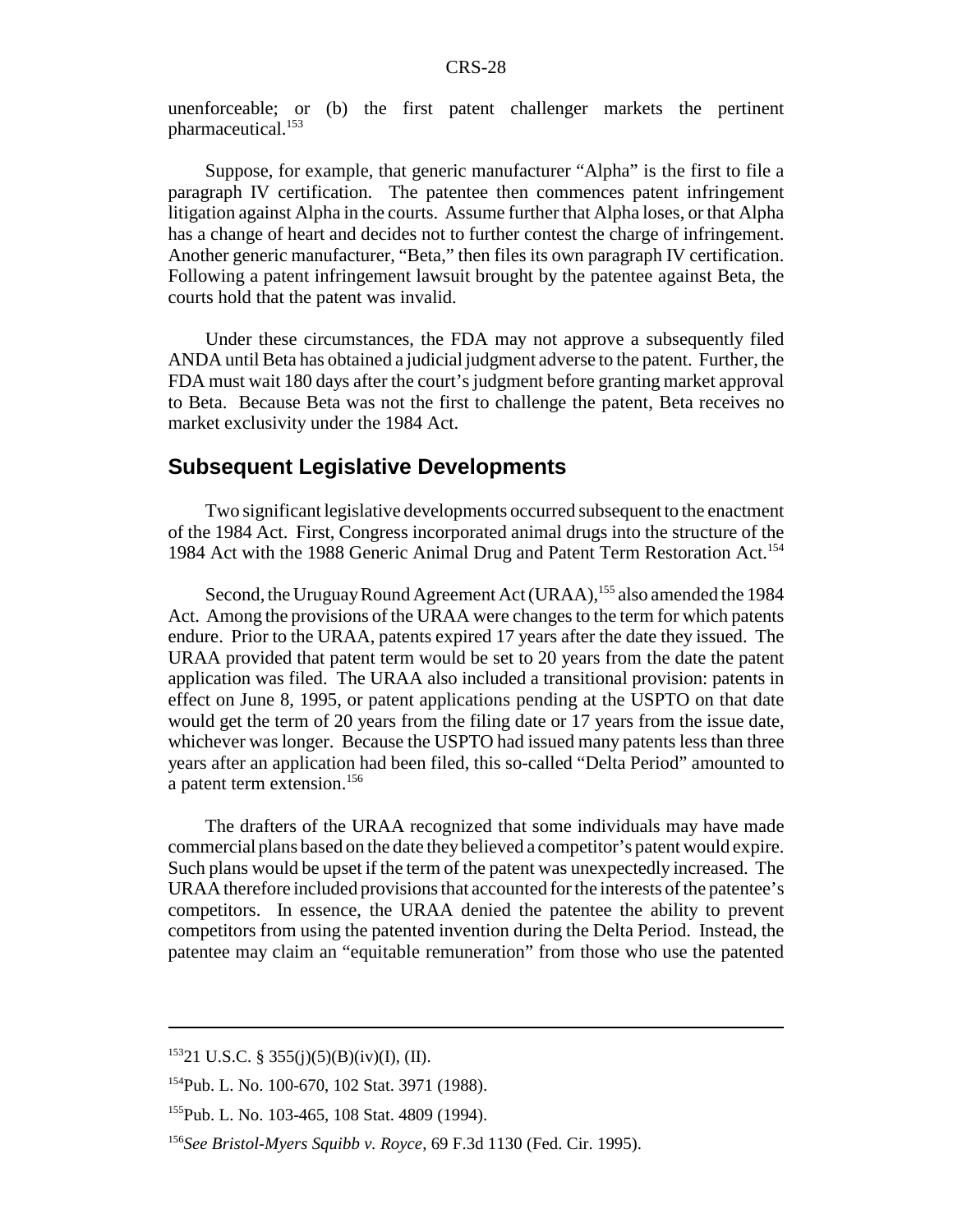invention during the Delta Period. These provisions in effect call for a compulsory license.<sup>157</sup>

Although they are not formally associated with the 1984 Act, legislation relating to orphan and pediatric drugs is worthy of mention here. Both the Orphan Drug Act<sup>158</sup> and the Food and Drug Administration Modernization Act,<sup>159</sup> as amended by P.L. 107-109, the Best Pharmaceuticals for Children Act, encourage the research, development and marketing of certain drugs. The Orphan Drug Act provides drug researchers and manufacturers with several incentives concerning pharmaceuticals effective against rare diseases or conditions. These include federal funding of grants and contracts for clinical trials of orphan products; a tax credit of fifty percent of clinical testing costs; and the grant of an exclusive right to market the orphan drug for seven years from the date of FDA marketing approval.<sup>160</sup>

The Food and Drug Modernization Act aimed to increase the number of pharmaceuticals available for children.161 The act provides a so-called "pediatric exclusivity" to encourage drug manufacturers to conduct research concerning the effectiveness of their drugs in children. Pediatric exclusivity attaches to any children's drug products with the same so-called "active moiety," which is that portion of the drug that causes its physiological or pharmacological reaction.<sup>162</sup> It typically extends the approved manufacturer's existing protection for an additional six months.<sup>163</sup> The product must be one for which studies on a pediatric population are submitted at the request of the Secretary of Health and Human Services. Note that the Food and Drug Administration Modernization Act does not require that a study be successful in demonstrating safety and effectiveness in a pediatric population in order to trigger the added six-month exclusivity period. Thus, the statute is merely intended to create incentives for enterprises to conduct research and submit their results. $164$ 

## **Implementation of the 1984 Act**

There has been on-going congressional interest in the 1984 Act since it was passed 18 years ago. Current concerns over the price and availability of drugs in the United States has again focused attention on the legislation because of its effort to

<sup>157</sup>Mossinghoff, *supra* note 100, at 188.

<sup>158</sup>Pub. L. No. 97-414, 96 Stat. 2049 (1983) (codified at 21 U.S.C. § 360aa et seq.).

<sup>159</sup>Pub. L. No. 105-115, 111 Stat. 2296 (1997) (codified at 28 U.S.C. § 352(a)).

<sup>160</sup>Dickinson, *supra* note 143, at 201-03.

 $161$ Ibid.

<sup>&</sup>lt;sup>162</sup>Karst, Kurt R., "Pediatric Testing of Prescription Drugs: The Food and Drug Administration's Carrot and Stick for the Pharmaceutical Industry," 49 *American University Law Review* (2000), 739, 750.

 $163$  Ibid at 203.

<sup>164</sup>Glover, *supra* note 124.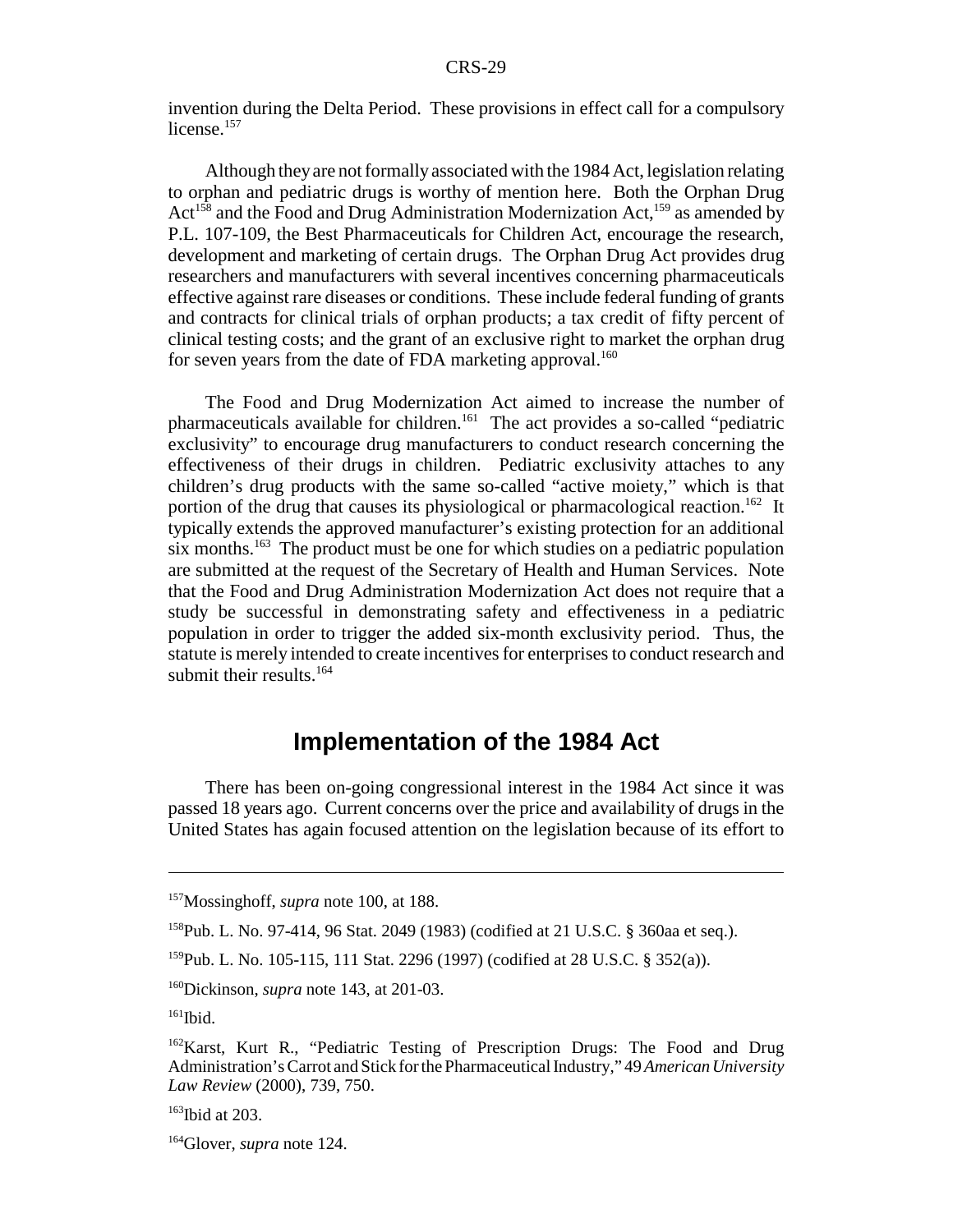balance innovation in the pharmaceutical industry and costs to the public. In attempting to determine any results of the implementation of the 1984 Act, it is necessary to consider the state of the pharmaceutical industry in order to assess changes in both the generic drug and brand name (or innovator) drug markets. The relationship between these sectors was the basis for prior congressional action; whether and/or how this relationship has changed to meet the objectives of the law underlies any future discussion on the 1984 Act.

### **Brief Overview of the Pharmaceutical Industry**

The U.S. pharmaceutical industry is "highly innovative and technologically advanced . . . [and] has consistently maintained a competitive edge in international markets."<sup>165</sup> According to the U.S. Department of Commerce, the industry is expected to experience continued growth.<sup>166</sup> Much of this is the result of the substantial investment in research and development. Information provided by the National Science Foundation indicates that R&D performance in the United States by the pharmaceutical industry rose from \$1.8 billion in 1980 to \$6.3 billion in 1990 and  $$12.2$  billion in 1999.<sup>167</sup> According to the Pharmaceutical Research and Manufacturers of American (PhRMA), U.S. R&D expenditures (domestic and foreign firms) have increased substantially during the period under consideration here: from \$1.6 billion in 1980 to \$6.8 billion in 1990, to \$17.2 billion in 1998, to \$25.7 billion in 2002.<sup>168</sup> As a result of this investment, approximately 1,000 new pharmaceuticals are currently in the process of being brought to the marketplace.

Concurrently, federally-funded research is playing a significant role in private sector R&D, including in the pharmaceutical industry. In FY2000, the National Institutes of Health (NIH) supported \$15.7 billion in health-related R&D. This figure represents approximately 20% of the total federal R&D budget, second only to the research funding spent for defense. According to the last relevant survey conducted by NIH, in FY1995 the federal government provided 37% of the total national support for health R&D or \$13.4 billion, industry supplied 52% or \$18.6 billion, and private non-profits (4% or \$1.3 billion), as well as state and local government (7% or \$2.4 billion), funded the remainder.<sup>169</sup> These figures show a change from ten years earlier when the federal government provided 46% of national health-related R&D, while industry funded 42% of the total amount spent.

During the 1980s and 1990s, the pharmaceutical industry was among the most profitable of industrial sectors based on standard accounting principles for rate of return. However, these rates are somewhat lower if additional (and significant)

<sup>165</sup>U.S. Department of Commerce and McGraw-Hill. U.S. Trade and Industry Outlook 2000 (Washington, D.C., McGraw-Hill, 1999), 11-16.

<sup>&</sup>lt;sup>166</sup>Ibid., 11-14.

<sup>167</sup>National Science Foundation. *Science and Engineering Indicators 2002*, available at [http://www.nsf.gov].

<sup>168</sup>Pharmaceutical Research and Manufacturers of America. *Pharmaceutical Industry Profile 2004,* available at [http://www.phrma.org].

<sup>&</sup>lt;sup>169</sup>National Institutes of Health website, available at [http://grants.nih.gov/grants/award].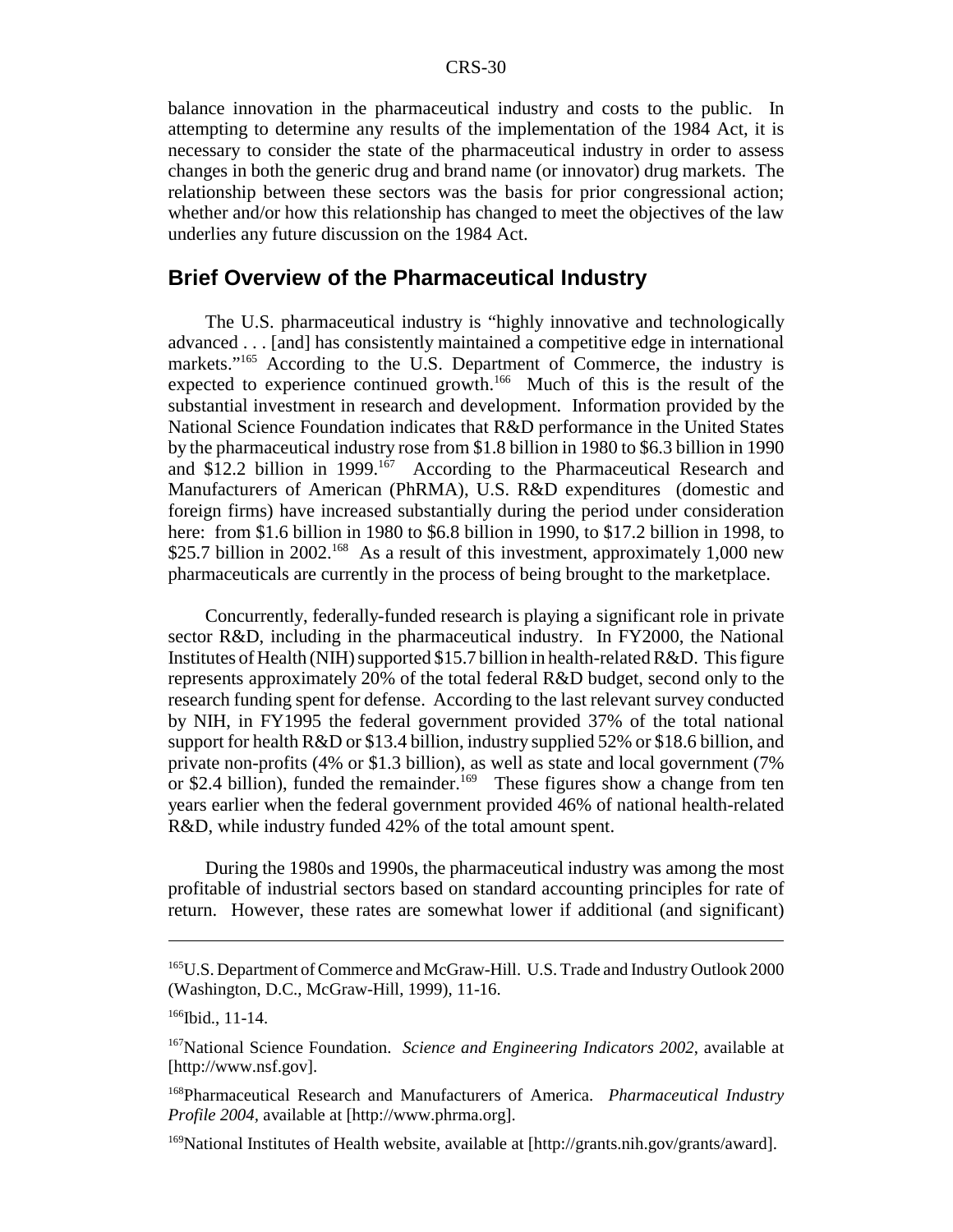investments in research and advertising are accounted for.<sup>170</sup> While profitable, this industry also has become increasingly research intensive, reinvesting sizeable portions of profits back into  $R&D<sup>171</sup>$  The ratio of  $R&D$  investment to total sales in the pharmaceutical industry has increased from 8.9% in 1980 to 16.1% in 2002. This compares to an average 4% R&D-to-sales ratio for all U.S. industries.<sup>172</sup>

#### **Effects on Generic Drugs**

Many experts agree that the Drug Price Competition and Patent Term Restoration Act has had a significant effect on the availability of generic substitutes for brand name drugs. "As a result of the 1984 Act, generic firms now enter the market much more rapidly after patent expiration and enter in abundant numbers."<sup>173</sup> Prior to the law, 35% of top-selling drugs had generic competitors after patent expiration; now almost all do.<sup>174</sup> In addition, the time to market for these generic products has decreased substantially. According to the Congressional Budget Office (CBO), the average time between the expiration of a brand name patent and the availability of a generic was three years before passage of the 1984 Act. Currently, the generic may be introduced immediately after the original patent expiration if it has received the approval of the FDA as companies are permitted to undertake clinical testing during the time period a patent is in force. In cases where the generic manufacturer is the patent holder, a substitute drug may be brought to market before the patent expires.

The number of prescriptions filled by generics has increased. In 1980, 69% of the prescriptions that were filled in the United States were for drugs that had multiple sources; yet, even in those cases where several drugs were available, generics were substituted in only 25% of the applicable situations.<sup>175</sup> Research conducted by Sherer indicated that the rate generics were dispensed in retail pharmacies rose from 17% in 1980 to 30% in 1989.176 Similarly, CBO found that in 1980 13% of the prescriptions for multi-source drugs were filled by generic prescriptions; by 1998 they comprised 58% of the total. According to PhRMA, the generic share of the

 $176$ Ibid., 376.

<sup>&</sup>lt;sup>170</sup>Iain Cockburn, Rebecca Henderson, Luigi Orsenigo, and Gary P. Pisano. "Pharmaceuticals and Biotechnology," in ed. David C. Mowery, *U.S. Industry in 2000* (National Academy Press, Washington, D.C. 1999), 363.

<sup>171</sup>Michael P. Ryan. *Knowledge Diplomacy, Global Competition and the Politics of Intellectual Property* (Washington, D.C., Brookings Institution Press, 1998), 30.

<sup>172</sup>*Pharmaceutical Industry Profile 2004*.

<sup>&</sup>lt;sup>173</sup>Henry G. Grabowski and John M. Vernon. "Brand Loyalty, Entry, and Price Competition in Pharmaceuticals After the 1984 Drug Act," *Journal of Law and Economics*, October 1992, 334.

<sup>174</sup>Congressional Budget Office. *How Increased Competition from Generic Drugs has Affected Prices and Returns in the Pharmaceutical Industry* (Washington, D.C., July 1998) available at [http://www.cbo.gov].

<sup>175</sup>F.M. Scherer. *Industry Structure, Strategy, and Public Policy* (New York, HarperCollins, 1996), 373.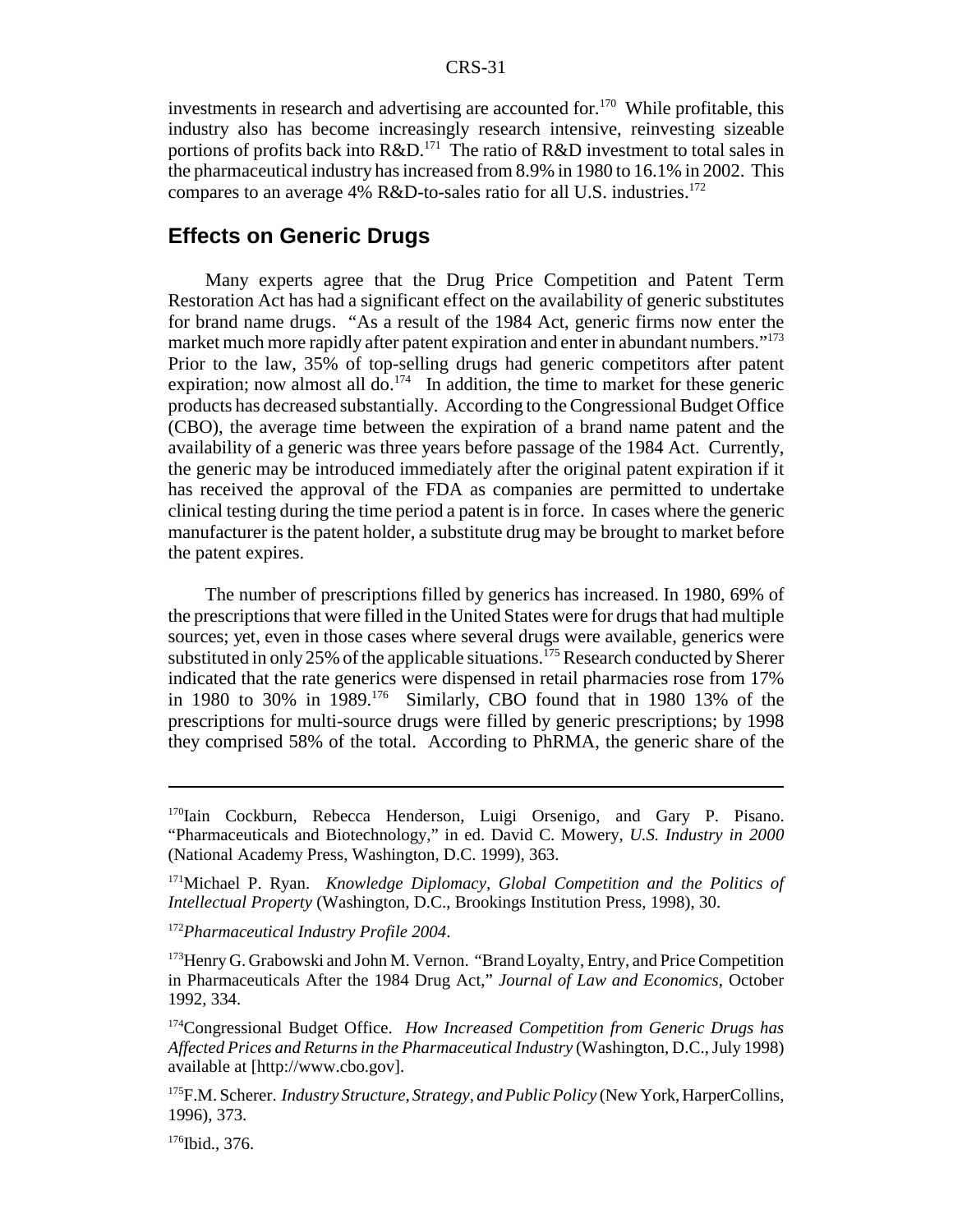prescription drug market (measured in countable units such as tablets) rose from 18.6% in 1984 when the legislation was passed to 47% in 2000.177 Almost identical figures are provided by the Generic Pharmaceutical Association (GPhA), the difference being a slightly lower  $44\%$  market share for generics in  $2000$ .<sup>178</sup>

Reflecting the lower cost of generic drugs, these drugs represent a much smaller percent of total pharmaceutical sales dollars; 8.4% as compared with brand name drugs at 91.6% of the total spent. GphA estimates that U.S. retail sales of generics totaled \$11.1 billion in 2001.  $179$  Prices for generic drugs tend to fall over time.<sup>180</sup> It should be noted, however, that the market share of generic drugs is not just dependent on prices; other factors such as perception of quality, as well as first to market, also make a difference.<sup>181</sup>

#### **Effects on Brand Name Drugs**

While the 1984 Act has led to a discernable increase in the availability of generic drugs, the effects on brand name pharmaceuticals appears more complex. The data suggests that R&D funding, as well as R&D intensity, are increasing. While there are no direct measures of innovation, these figures, along with the number of new drugs approved and those in development, do provide indicators of continuing innovation in the industry. However, it is not clear whether the innovation occurring is facilitated by the 1984 Act or is independent of its provisions. Some experts argue that the expiration of patents and the desire to generate new replacement drugs, not the extension of patent ownership, is the stimulus to innovation.182

The portions of the legislation that have accelerated the introduction of generic products have affected the brand name firms in various ways that may or may not influence innovation in the industry. The Congressional Budget Office found that originator drugs lose more than 40% of their market, on average, to generic versions after a patent expires. This is combined with research that indicates the rate of market share decline is increasing. Studies by Grabowski and his colleagues indicate that while these brand name drugs lost more than 31% of their market share (per unit) in the year between 1989 and 1990, during the first six months of 1993, 50% of market share was lost. The larger "blockbuster" drugs lost up to 90% of sale revenue within one year of the expiration of the patent. $183$ 

<sup>&</sup>lt;sup>177</sup>Information posted on [http://www.phrma.org].

<sup>&</sup>lt;sup>178</sup>Information available at [http://www.gphaonline.org].

 $179$ Ibid.

<sup>180</sup>*Brand Loyalty, Entry, and Price Competition in Pharmaceuticals After the 1984 Act*, 347.  $181$ Ibid., 347.

<sup>&</sup>lt;sup>182</sup>Alfred B. Engelberg. "Special Patent Provisions for Pharmaceuticals: Have They Outlived Their Usefulness?," *IDEA: The Journal of Law and Technology*, 1999.

<sup>183</sup>Henry G. Grabowski. *The Effect of the 1984 Hatch-Waxman Act on Generic Competition and Drug Innovation*. Testimony before the Senate Committee on the Judiciary, March 5, (continued...)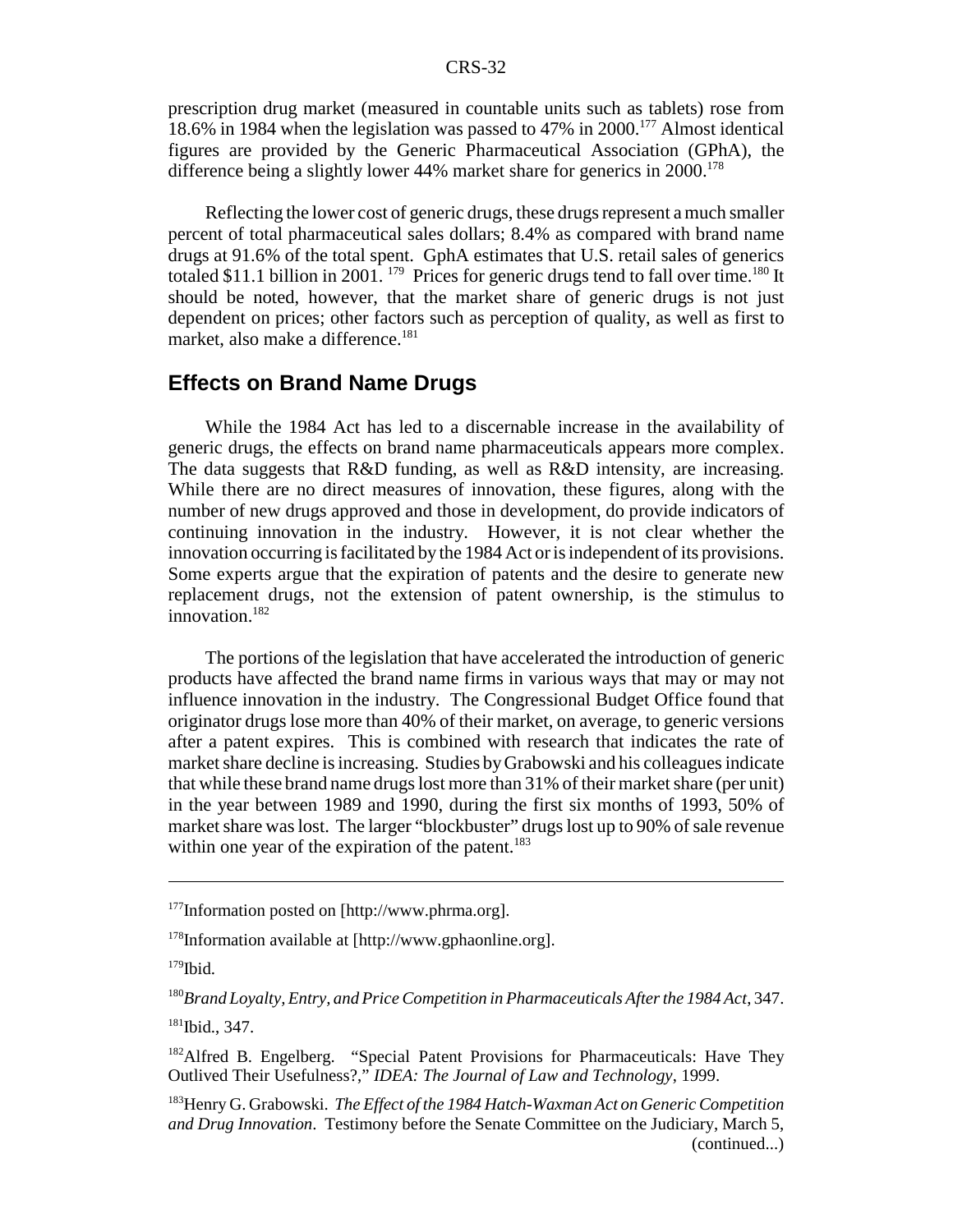Despite competition from generics that have appreciably lower prices, the prices for brand name drugs often increase after patent expiration. Grabowski and Vernon found that innovator drug prices continued to increase at the same rate as before the introduction of generics even as market shares declined. At the same time, generic prices for the comparable drugs fell.<sup>184</sup> Brand name firms have reacted to the opportunities for establishing a generic market provided in the 1984 Act by "maintaining and even raising the price of the brand-name product on the theory that the demand for it was more inelastic than the demand for the price-sensitive segment; they have embarked on a new aggressive strategy designed to serve the brand-loyal segment and capture a substantial share of the generic market."<sup>185</sup>

Such price increases are based on the recognition that when generic substitutes are available, the market bifurcates. Price-insensitive consumers will pay more for a brand name while consumers that respond to price will buy the generic.<sup>186</sup> One expert, F.M. Scherer notes that "...price competition worked much more powerfully *among* relatively undifferentiated generic products than *between* differentiated branded products and undifferentiated generics."187 To protect their market share, brand name companies focus on developing brand loyalty. They also may encourage doctors to move to improved versions of the drug still covered by patents.<sup>188</sup> An indication of what might be considered the success of this approach is contained in the observation that innovator drugs ". . .keep about half their market in units despite the fact that generics are roughly one-third the price of pioneers [innovator drugs] (measured two years after entry)."189

The 1984 Act created mechanisms to address concerns that regulatory requirements for FDA approval of a drug prior to marketing often meant that the owner of a patent associated with a drug did not enjoy the full benefit conferred by that patent. Provisions were included to extend the patent as compensation for some of the regulatory activities.190 As a result, many experts have concluded that the average effective patent life today is slightly longer than before passage of the 1984 Act. According to CBO, prior to the implementation of this legislation, the average

<sup>185</sup>Morton I. Kamien and Israel Zang. "Virtual Patent Extension by Cannibalization," *Southern Economic Journal*, July 1999.

<sup>186</sup>*Industry Structure, Strategy, and Public Policy*, 377.

 $187$ Ibid., 379 summarizing the work reported in Richard E. Caves, Michael D. Whinston, Mark A. Hurwitz. "Patent Expiration, Entry, and Competition in the U.S. Pharmaceutical Industry," *Brookings Papers*, 1991.

<sup>188</sup>*Brand Loyalty, Entry, and Price Competition in Pharmaceuticals After the 1984 Drug Act*, 341.

189Ibid., 340.

190For a detailed description of these provisions see *Introduction to the Drug Price Competition and Patent Term Restoration Act of 1984.*

 $183$ (...continued)

<sup>1996.</sup>

<sup>184</sup>*Brand Loyalty, Entry, and Price Competition in Pharmaceuticals After the 1984 Drug Act*, 347.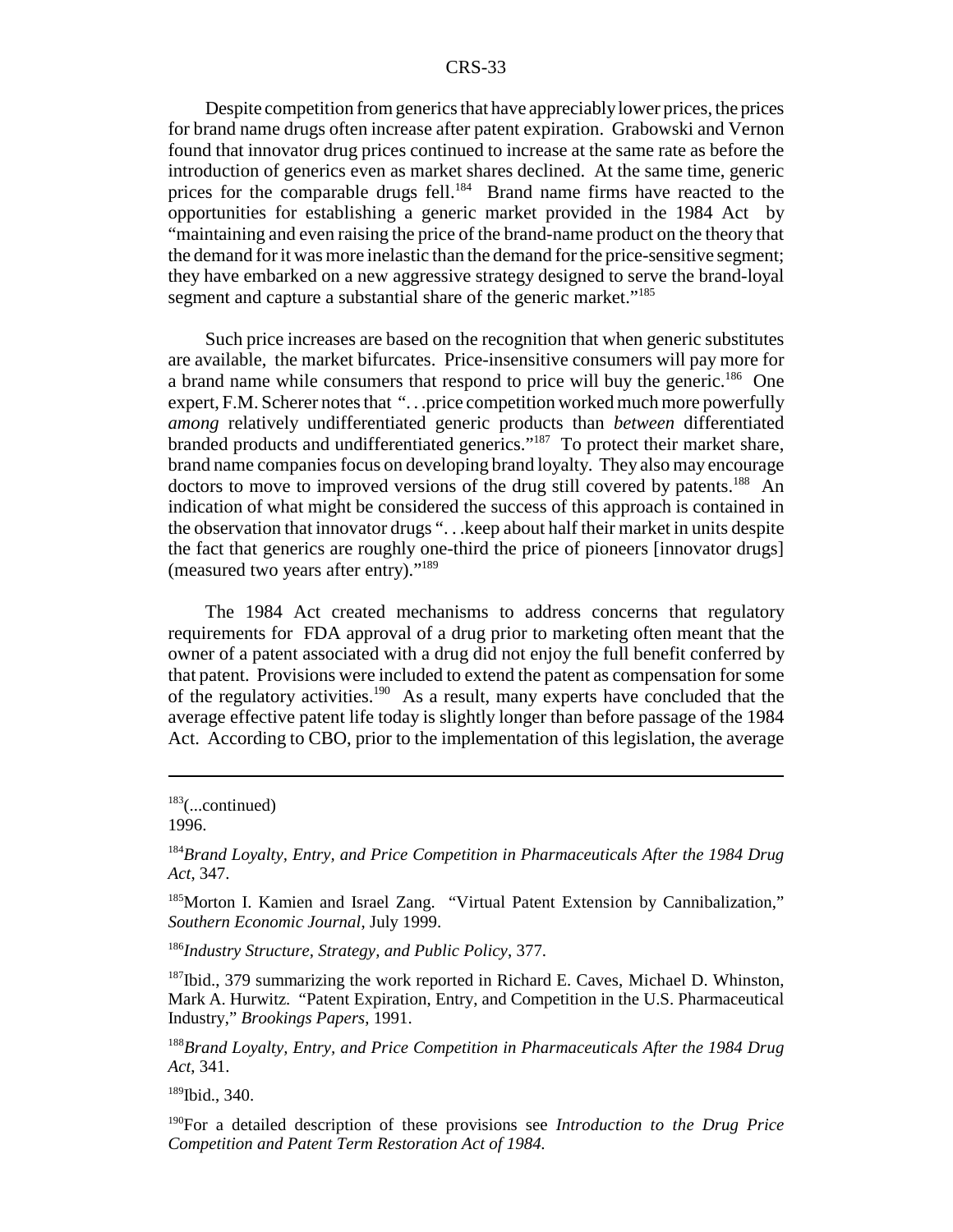effective patent life of a pharmaceutical was approximately nine years. Today it is approximately 11.5 years. Research performed by Grabowski and Vernon and reported in 1996 indicates that for the period of time between 1991 and 1993, the 1984 Act ". . .has led to modest increases in patent terms."191 During these years the average patent life for new drug introductions was 11.7 years, including an average extension of 2.3 years. The maximum five year extension was provided to 9% of the new drug introductions and 34% obtained an extension of over three years. Other industries average 18 years of effective patent life.<sup>192</sup>

A study by the University of Minnesota's Institute of Pharmaceutical Research in Management and Economics (and funded in part by generic drug manufacturers) looked at the range of patent protection of several major drugs.<sup>193</sup> The researchers at the University found the following:

| Drug         | Company                       | <b>Current Patent Protection</b> |
|--------------|-------------------------------|----------------------------------|
| Claritin     | <b>Schering Plough</b>        | 9.2 years                        |
| Relafen      | SmithKline Beecham            | 11 years                         |
| Cardiogen-82 | <b>Bristol-Meyers Squibb</b>  | $12.7$ years                     |
| Eulexin      | Schering Plough               | 12.3 years                       |
| Nimotop      | Bayer                         | 13.8 years                       |
| Dermatop     | <b>Hoechst Marion Roussel</b> | 6.8 years                        |
| Penetre      | <b>Rhone-Poulenc Rorer</b>    | 9.9 years                        |

In addition to, and separate from, the rights conveyed by a patent, the FDA can provide market exclusivity for an approved drug. Two years of exclusivity are extended to drugs in clinical testing when the 1984 Act was passed. The FDA also will not consider applications for a generic version of a new chemical entity for five years after approval of the original. This applies even if there is no patent on the drug. According to CBO, however, this may, in actuality, add more than five years because abbreviated drug applications often take more than 30 months, on average, for approval. Added together, this may provide over seven years of market exclusivity. The Food and Drug Administration also is permitted to grant a three year exclusivity period if a new drug application (or supplemental application) necessitates additional clinical investigation. These situations include new dosage forms for already approved drugs, a new use for a drug, or for over-the-counter marketing of a drug. This market exclusivity only pertains to the new indication and does not prevent the approval of a new pharmaceutical if all the required clinical studies are performed to support the same changes.<sup>194</sup> The intent is to encourage ongoing innovation on existing pharmaceuticals.

<sup>191</sup>*The Effects of the 1984 Hatch-Waxman Act on Generic Competition and Drug Innovation.*

<sup>192</sup>Marilyn Werber Serafini. "The Price of Miracles," *National Journal*, March 25, 2000.

<sup>193</sup>Shailagh Murray. "Senate Mulls Bill to Extend Drug Patents," *The Wall Street Journal*, August 5, 1999.

<sup>194</sup>Elizabeth H. Dickinson. "FDA's Role in Making Exclusivity Determinations," *Food and Drug Law Journal*, 1999, 201.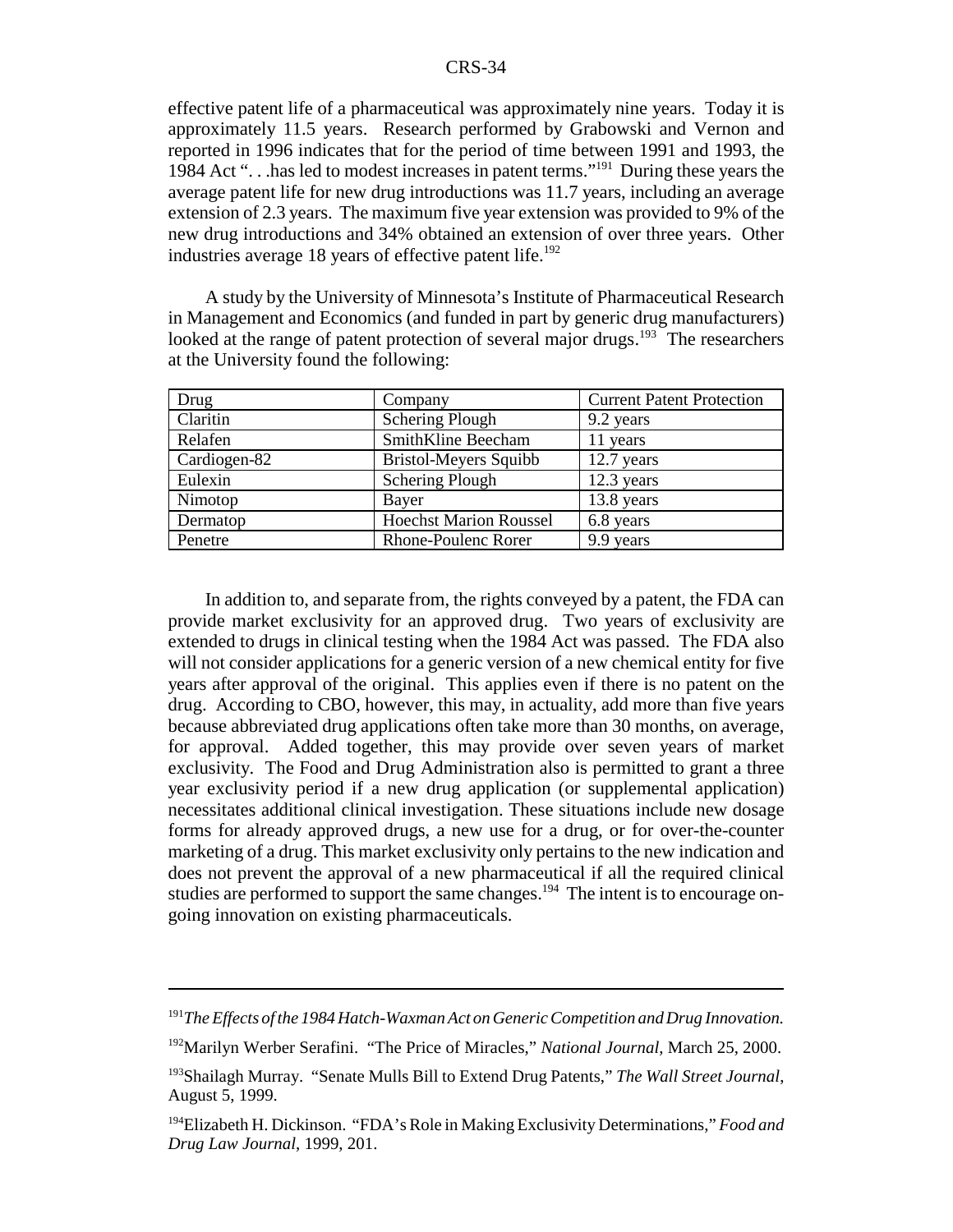Another mechanism established by the 1984 Act extends market exclusivity if the FDA accepts a new claim for an existing pharmaceutical. For example, Bristol-Myers Squibb repositioned Excedrin as Excedrin Migraine with the same active ingredients. Similarly, J&J/McNeil produces Motrin Migraine Pain as well as Motrin.<sup>195</sup> The argument has been made that the brand name drug companies are creating "improved drug entities" based on their original invention. When approved by the FDA, the changes made permit three years of exclusivity on the marketing of the pharmaceutical if a new patent is not forthcoming and an additional 20 years if a patent issues. If the original drug is removed from the market, however, a generic for that pharmaceutical cannot be introduced.<sup>196</sup> Allowing this removal to occur, CBO argues, can prevent generics from coming to market.

Assessing the effect of such provisions, the Congressional Budget Office's 1998 study indicated that the 1984 Act provided brand name drugs with an additional 2.8 years of market exclusivity prior to the entry of generics (including drugs that did not obtain an extension under the terms of the 1984 Act). However, Grabowski and Vernon found that the extent of overall market exclusivity for new drugs has actually decreased in contrast to the situation prior to implementation of the 1984 Act.<sup>197</sup> For example, according to PhRMA, while Inderal, introduced in 1965, experienced 10 years of market exclusivity and Tagamet, introduced in 1977, had six years of market exclusivity, Diflucan, introduced in 1990, received only two years of exclusivity and Invirase, introduced in 1995, had just three months on the market before a generic was introduced.<sup>198</sup>

Despite the ability of the FDA to offer market exclusivity, some experts argue that the 1984 Act ". . .has also significantly curtailed the expected revenues to innovative firms from the latter phases of their drug's life cycle."199 According to CBO, despite this period of exclusivity, most of the average cost of drug development cannot be recouped. CBO found that the increase in generics has led to an average \$27 million (or 12%) decrease in the total return to a new drug (not including antibiotics not covered by the 1984 Act). The "average market price" declines even though the cost of the innovator drug increases because generics make up a larger share of the market.<sup>200</sup> This has occurred at the same time that  $R&D$  costs and time to market have increased.201

<sup>197</sup>*The Effects of the 1984 Hatch-Waxman Act on Generic Competition and Drug Innovation.*

 $200$ Ibid., 335.

<sup>195</sup>Christine Bittar. "As Patents Expire, Look for Extensions," *Brandweek*, June 19, 2000, 98.

<sup>196</sup>Feliza Mirasol. "Generic Drug Industry Faces Regulatory and Patent Issues," *Chemical Market Reporter*, April 12, 1999.

<sup>198</sup>Information available at [http://www.phrma.org]

<sup>199</sup>*Brand Loyalty, Entry, and Price Competition in Pharmaceuticals After the 1984 Drug Act*, 347.

<sup>201</sup>*The Effects of the 1984 Hatch-Waxman Act on Generic Competition and Drug Innovation.*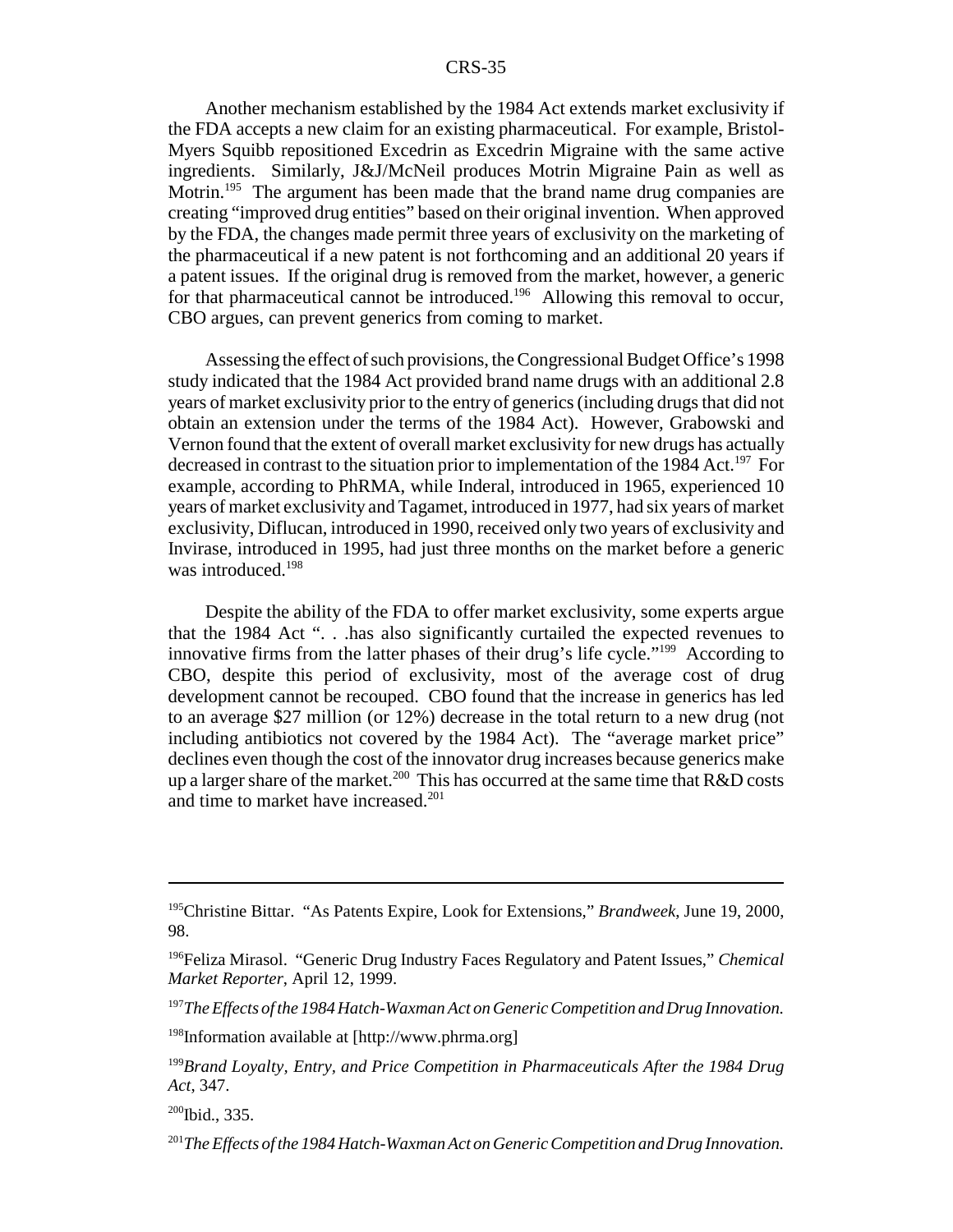In order to compete with other companies, brand name firms may bring out generic versions of their own drugs before the original patent expires. The intent is to be the first to market and to establish market advantage with pharmacies which "...usually buy the first low-cost alternative, then rarely switch to other brands once customers get used to it." This occurs despite some evidence that the brand name firms price their generics at 10 to25% less than the original drug in contrast to other generic products that typically cost half as much.<sup>202</sup> Upjohn, upon introducing a generic version of Xanax one month before the patent expired, soon controlled 90% of the generic market for similar drugs.<sup>203</sup> However, Syntex, which brought out a generic version of its drug Naprosyn two months prior to patent expiration and initially captured three-quarters of the generic market, found it lost almost two-thirds of this market when other generics were introduced.<sup>204</sup>

Research by Kamien and Zang published in 1999 states that brand name company introduction of generic substitutes ". . .appears to benefit both them and the consumers." Profits increase for these firms above and beyond that which could be made solely with the original drug. This action also allows the firm to raise prices on the innovator pharmaceutical. According to Kamien and Zang, consumers are better off because brand name generics provide a lower cost alternative before the original patent expires, even though this benefit only lasts for a month or two. However, once the patent expires, the brand name company obtains a "first-mover" advantage on the marketplace. At this point, the average price of the brand name and generic drug is lower because of competition. Thus, these two authors argue, the producers of generic drugs are worse off in this situation than both the brand name firms and the public. $205$ 

## **Possible Issues and Potential Concerns<sup>206</sup>**

Given the increasing investment in research and development and the gains in research intensity of the pharmaceutical industry, it appears that the 1984 Act has not deterred the search for and development of new drugs. In assessing the effects of the 1984 Act, the Congressional Budget Office found that "[o]verall, it appears that the incentives for drug companies to innovate have remained intact since. . ." the passage of the legislation. While brand name companies have experienced some loss due to the increased competition following patent expiration, the extension of patent terms that has resulted from the implementation of the 1984 Act has matched the ". . . average three-year delay between patent expiration and generic entry that existed before the act (in cases where generic entry occurred)." The report concludes:

<sup>202</sup>Catherine Yang. "The Drugmakers vs. the Trustbusters," *Business Week*, Septermber 5, 1994.

<sup>203</sup>*Virtual Patent Extension by Cannibalization.*

<sup>204</sup>*The Drugmakers vs. the Trustbusters.*

<sup>205</sup>*Virtual Patent Extension by Cannibalization.*

<sup>&</sup>lt;sup>206</sup>Note that changes in the law were subsequently made by P.L. 108-173, the Medicare Prescription Drug and Modernization Act of 2003. For more information on this legislation see CRS Report RL32377, *The Hatch-Waxman Act: Legislative Changes Affecting Pharmaceutical Patents*, by Wendy H. Schacht and John R. Thomas.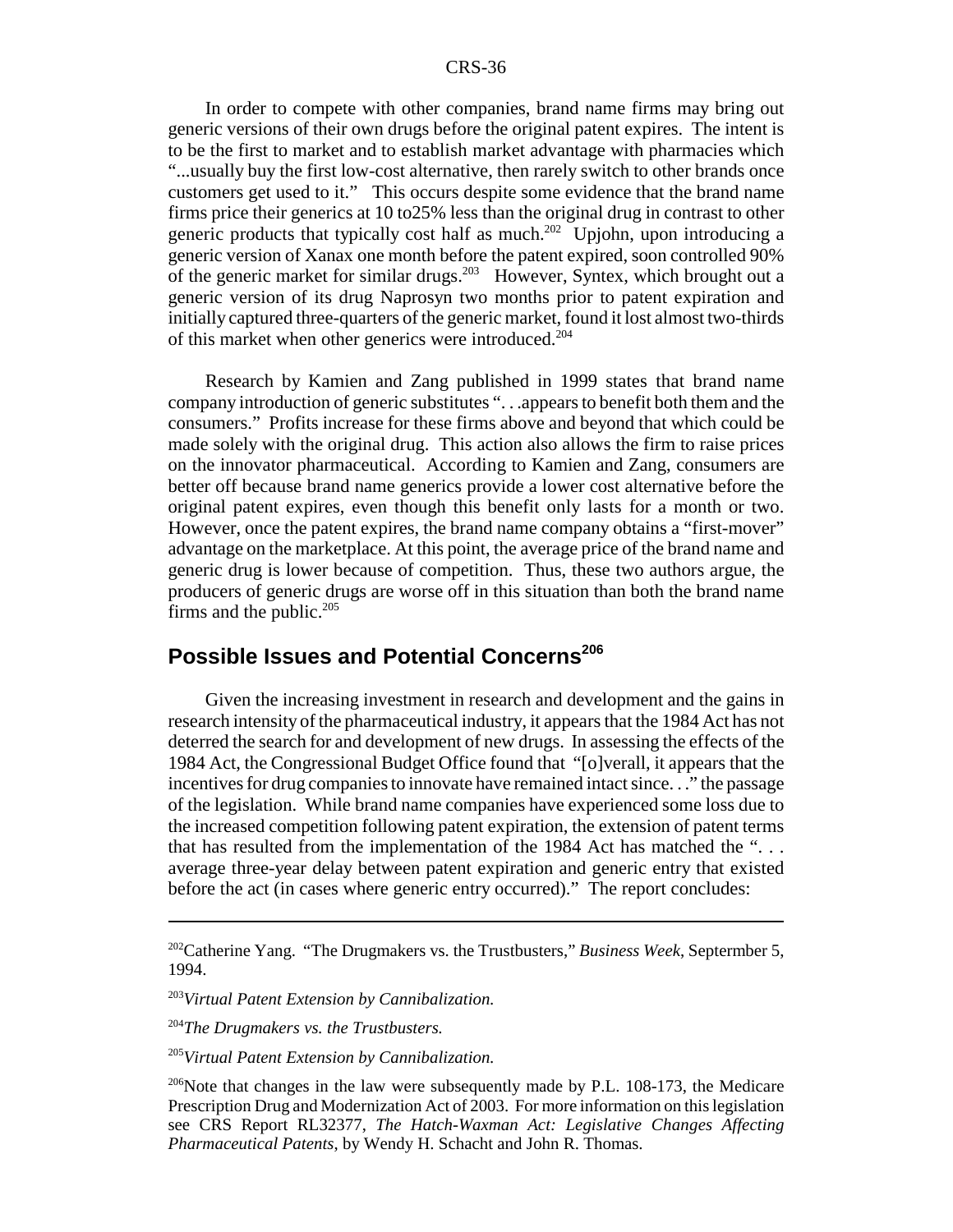Still, those extensions played an important role in protecting the returns from drug companies' research and development. Without them, the rise in generic market share since 1984 would have dramatically lowered the expected returns from marketing a drug and might have caused the pharmaceutical industry to reduce its investment in R&D. In that case, a successful innovator drug would have been likely to lose over 40 percent of its market to generic competitors just after reaching its peak year in sales. If the pre-1984 level of R&D investment was desirable, then the patent extensions benefitted society by preserving most of the returns from marketing a new drug.

On the other hand, some experts argue that the large and growing private and public investment in pharmaceutical research and development makes it ". . . clear that the patent-related provisions of the '84 Act are no longer necessary to achieve the policy of fostering innovation while insuring public access to older drugs at competitive prices."207 According to this view, such provisions permit and encourage manipulation. Elimination of patent extension and market exclusivity, such critics maintain, would allow the market to operate at "maximum efficiency."<sup>208</sup> The Congressional Budget Office points out that accelerating FDA review process (by one year) would be more helpful to innovator drugs than providing patent extension. Their research indicates that "the patent extensions available under the [1984 Act] were not sufficient to fully preserve the returns from marketing new brand-name drugs." Shortening the process in FDA by one year, however would provide a net benefit of approximately  $$22$  million for one drug.<sup>209</sup>

Congressional interest in the 1984 Act continues.<sup>210</sup> In further exploring the topic, the Congress is likely to consider various issues surrounding implementation of the legislation. Highlighted below are possible areas for discussion. Among the concerns is whether or not the environment in which the original law was enacted still exists and if adjustments should be made to reflect any changes. Has the implementation of the 1984 Act led to any new, unanticipated benefits or consequences? Of fundamental interest is whether or not the goals and incentives contained in the law remain valid after 18 years.

• In assessing the current environment within which the provisions of the 1984 Act are applied, an important question is whether or not the state of the FDA approval process remains the same as when the original legislation was passed. At the time Congress originally debated the law, the average FDA drug approval time was over 30 months. In 1999, this period had dropped by more than half. The Food and Drug Administration maintains that the mean approval time in 1999 was 12.6 months.<sup>211</sup> Concurrently, the number of

<sup>210</sup>For additional discussion see CRS Report RL31379 and CRS Report RL32377.

<sup>211</sup>Under the provisions of the 1992 Prescription Drug User Fee Act pharmaceutical companies are charged to have certain new drug applications approved by the FDA. It is (continued...)

<sup>207</sup>*Special Patent Provisions for Pharmaceuticals: Have They Outlived Their Usefulness?*  $208$ Ibid.

<sup>209</sup>*How Increased Competition from Generic Drugs has affected Prices and Returns in the Pharmaceutical Industry*.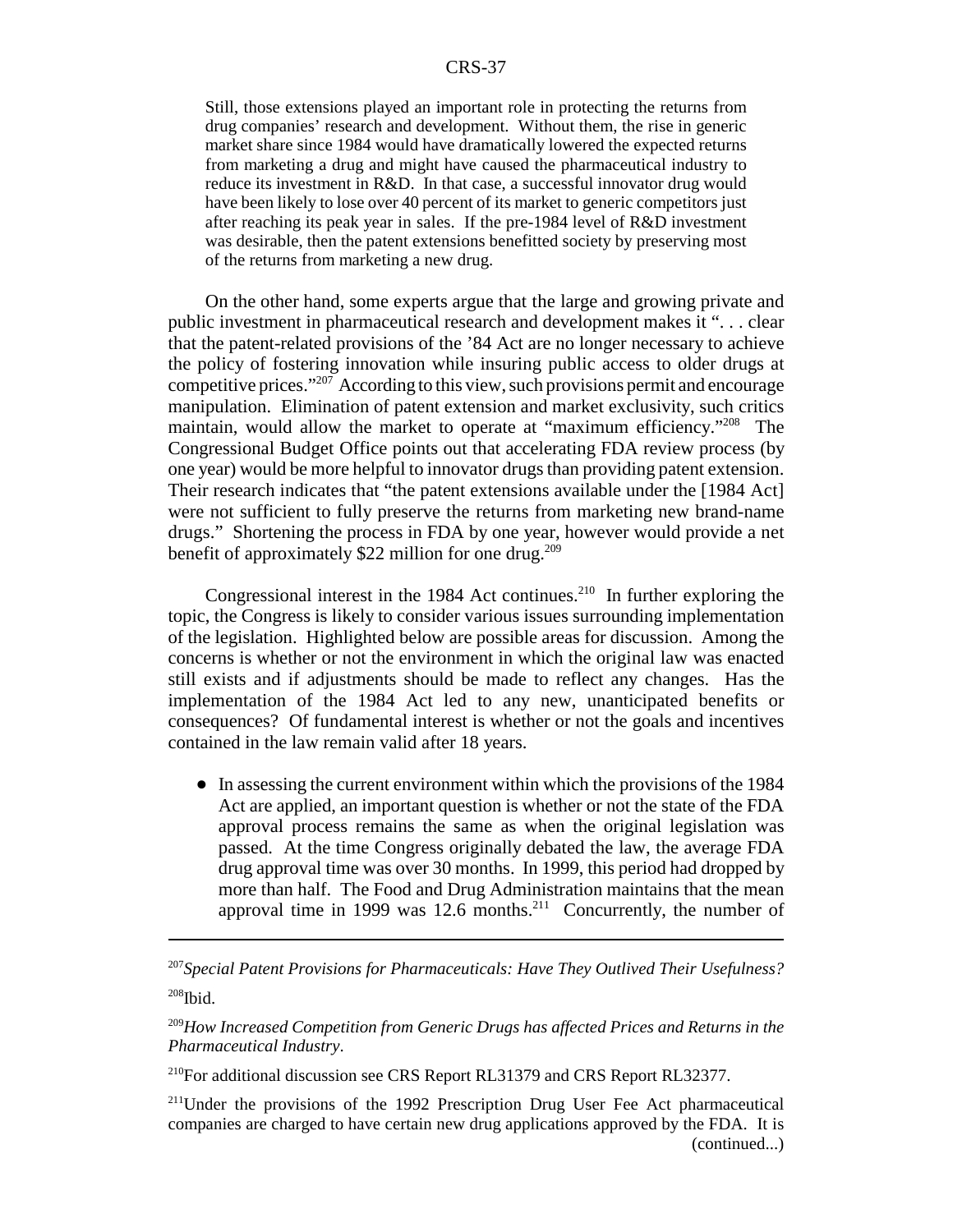clinical studies required per new drug application has increased. At issue is whether or not the patent term extension provisions and market exclusivity provisions contained in the 1984 Act accurately reflect the delays associated with the FDA approval process as it operates today.

- $\bullet$  In the first session, the 106<sup>th</sup> Congress enacted the American Inventors Protection Act (P.L. 106-113). This legislation requires that certain deadlines be met by the Patent and Trademark Office in the issuance of a patent. Among these deadlines are 14 months for the first office action, four months for a subsequent action, and four months between payment of an issuance fee and the grant of a patent. The original patent application must be completed within three years of actual filing except if the delays resulted from continuing applications and appeals on behalf of the filing party. If these time constraints are not adhered to, the patent holder may receive a day-for-day extension of the patent term. How might this new law affect the implementation and impact of the 1984 Act?
- Since the passage of the 1984 Act, Congress has created additional market exclusivity provisions for certain drugs. The Orphan Drug Act provides a company the exclusive right to market a drug that has been properly designated (to address diseases that affect less than 2,000 people annually) for seven years from the date of FDA approval. In addition, the 1997 FDA Modernization Act, as amended by the Best Pharmaceuticals for Children Act, extends market exclusivity for six months if companies undertake studies on the use of a drug in children. Do these laws affect the balance between encouraging innovation and encouraging the introduction of generics promoted by the 1984 Act?
- The environment within which pharmaceutical research and development are performed has changed. The costs of R&D have increased; according to DiMasi, R&D costs have shown a 10% compounded annual growth rate.<sup>212</sup> This is reflected in an increase in the R&D intensity of the industry. In 1980, R&D expenditures were 11.9% of sales by research-based pharmaceutical companies; for 2001, it is estimated that R&D will increase to 17.7% of sales (although down from 20.3% in 2000).<sup>213</sup> The use of collaborative partnerships has expanded to help reduce costs. Similarly, there have been an increased number of mergers among pharmaceutical companies. These activities have occurred as the importance of "blockbuster" drugs to a company has increased. Today, the blockbuster drugs a firm develops are its principle source of profits; 10% of drugs account for approximately 80% of global

 $211$ (...continued)

expected that the FDA will complete the approval process within a specified time frame.

<sup>212</sup>Joseph A. DiMasi. Presentation at a meeting on *Innovation in the Pharmaceutical Industry: New Evidence on Structure, Process, and Outcomes* held by the American Enterprise Institute, October 6, 2000.

 $^{213}$ [http://www.phrma.org]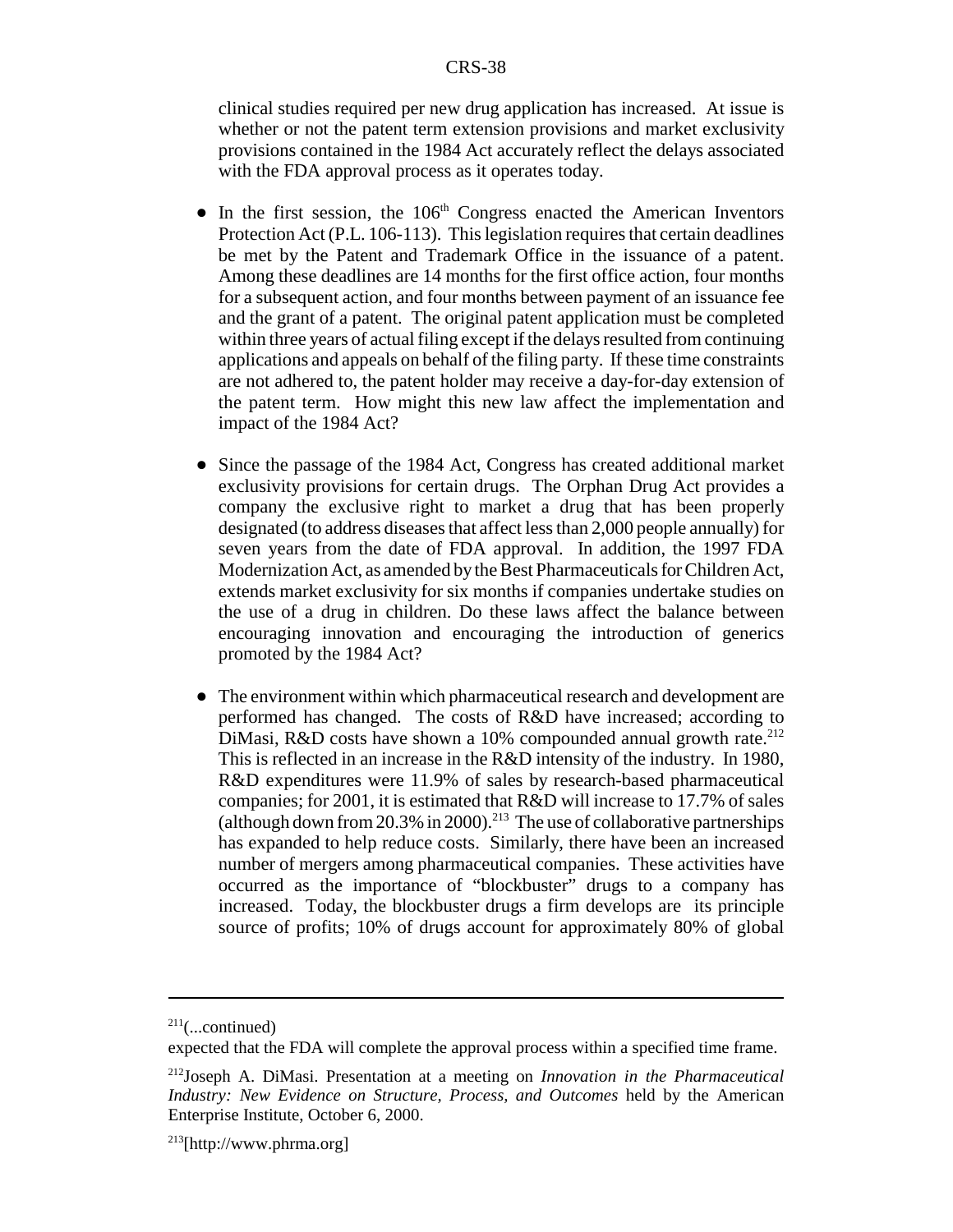sales.<sup>214</sup> It is the expiration of patents on these blockbuster drugs that typically draw the most attention. Given the current R&D environment within which pharmaceutical companies operate, do the provisions of the 1984 Act provide the necessary incentives for further innovation?

- The biotechnology industry was in its infancy during the period that the 1984 Act was debated and passed. Therefore, some experts argue, the provisions of the law are not relevant to biotechnology products that are an increasing component of the drug industry. The ownership of intellectual property is particularly important to biotechnology companies. The U.S. biotechnology industry is one of the most research-intensive sectors in the world as it committed \$9.9 billion to R&D in 1998. However, these firms are typically small and do not yet have profits to finance additional R&D. According to the Biotechnology Industry Organization, most of these companies finance research and development from equity capital not profits. Only 3.5% of biotech firms have sales; therefore most depend on venture capital and IPOs to support on-going  $R&D.<sup>215</sup>$  Industry sources maintain that patents are a necessity for raising this equity capital.<sup>216</sup> Biotechnology products involve the growth of a biological component, rather than the development of a chemically synthesized component<sup> $217$ </sup> and some observers believe that the abbreviated bioequivalent determination established under the 1984 Act is not appropriate.<sup>218</sup> Biotech drugs may be similar in their chemical or biological make-up but test differently in clinical trials.<sup>219</sup> Based on these factors, some in the industry maintain there is a need to create regulations similar to those in the original Act for biologics in order to develop a generic sector such that exists in pharmaceuticals.<sup>220</sup>
- The 1984 Act provides rewards for certain activities as discussed above. This leads to concerns over whether or not such a system, while encouraging certain positive efforts, also leads to less beneficial company policies and practices. How do patent term extensions and market exclusivity provisions encourage and/or facilitate activities by firms that might not foster innovation? For example, the law provides the opportunity to extend market exclusivity

<sup>214</sup>Henry G. Grabowski. Presentation at a meeting on *Innovation in the Pharmaceutical Industry: New Evidence on Structure, Process, and Outcomes* held by the American Enterprise Institute, October 6, 2000.

<sup>&</sup>lt;sup>215</sup>Biotechnology Industry Organization, "Contributions to New Medicine from Government-Funded Basic Biomedical Research," testimony submitted to the Senate Appropriations Subcommittee on Labor, Health, and Human Services, Education, and Related Agencies, April 1999, [http://www.bio.org].

<sup>216</sup>Adriel Bettleheim, "Drugmakers Under Siege," *CQ Outlook*, September 25, 1999, 10.

<sup>217</sup>*The Price of Miracles.*

<sup>&</sup>lt;sup>218</sup>David Schmickel. "The Biotechnology Industry Organization's View on Hatch-Waxman Reform, *Food and Drug Law Journal*, 1999, 242.

 $219$ Ibid., 241-242.

<sup>220</sup>*The Price of Miracles.*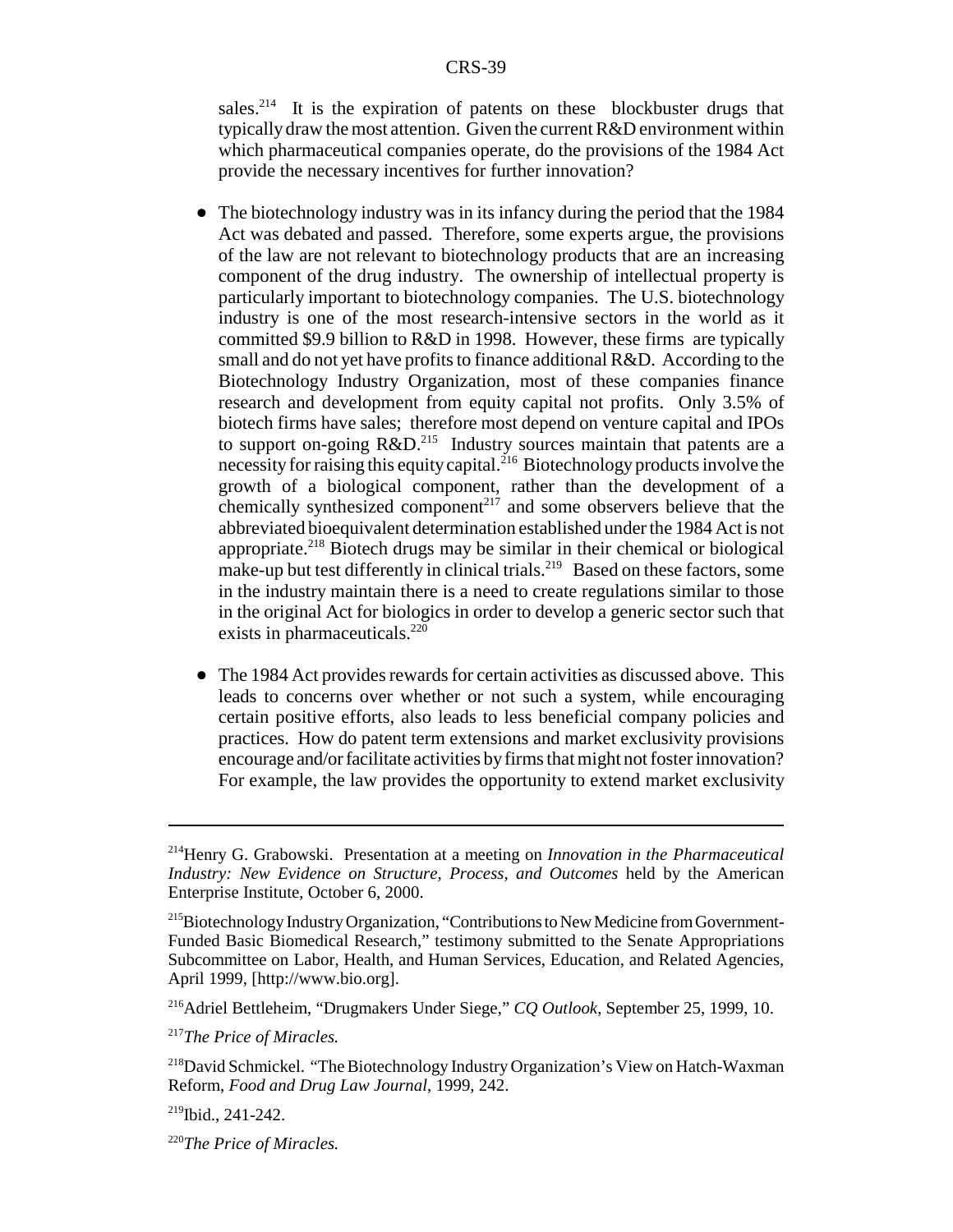by listing patents in the Orange Book.<sup>221</sup> Some experts argue that this has encouraged firms to list patents for products that are not considered marketable.<sup>222</sup> Others maintain that companies increase the number of patents associated with a particular drug to prevent the introduction of generics. The structure of the patent portfolio for a new drug may reflect the provisions of the 1984 Act; how are the traditional process of research, development, and commercialization affected by considerations of future claims under the law?

- ! Other concerns have been expressed regarding allegations that brand name firms are paying companies not to bring generics to market. Originally, the FDA required that a generic company that filed an abbreviated new drug application (ANDA) had to be sued for patent infringement and win in court before the agency would offer the 180 days of market exclusivity. FDA guidelines developed in 1998, eliminated the necessity for a "successful defense" by a generic manufacturer against claims of patent infringement prior to receiving the 180 day market exclusivity. The intent of this provision had been to provide an incentive for marketing a generic to recover litigation costs and make full use of the exclusivity provided.<sup>223</sup> However, now the only criteria for market exclusivity is receiving the first to file position. This has led, it is argued, to the filing of ". . . substandard or 'sham' ANDAs as generic companies race to establish themselves as being the first to file." $224$  As the regulations now stand, the 180 days is triggered by the commercial marketing of the generic. Some experts maintain that this change allows for activities that conflict with the intent of the law. It has been alleged that certain brand name manufacturers have paid the generic firms granted exclusivity not to begin selling their products so as not to open the market to other generics. The Federal Trade Commission brought suit against Hoechst Marion Roussel and Andrx Pharmaceuticals and a federal judge declared that the firms violated antitrust laws when Hoechst paid Andrx to delay marketing of their generic version of the brand name drug. Another similar case involves Abbott Laboratories and Geneva Pharmaceuticals. The FTC takes a case-by-case approach to the antitrust issue. The companies involved in these situations argue that the agreements are a result of patent disputes, not a means to block market access. $2^{25}$
- Addressing the above concerns may provide the context within which to assess the means by which the 1984 Act has attempted to achieve congressional intent. Are patent extensions and market exclusivity provisions the most effective and/or efficient means to encourage innovation or do other mechanisms exist? Are the existing incentives for the development and

<sup>221</sup>For a discussion of the Orange Book see *Introduction to the Drug Price Competition and Patent Term Restoration Act of 1984.*

<sup>222</sup>*Special Patent Provisions for Pharmaceuticals: Have They Outlived Their Usefulness?*

<sup>223&</sup>quot;New FDA Guidance Raises Anticompetutuve Concerns, Says National Association of Pharmaceutical Manufacturers," *Business Wire*, June 23, 1998.

<sup>224</sup>*Generic Drug Industry Faces Regulatory and Patent Issues.*

<sup>225&</sup>quot;Driving Up Drug Prices," *New York Times*, July 26, 2000.